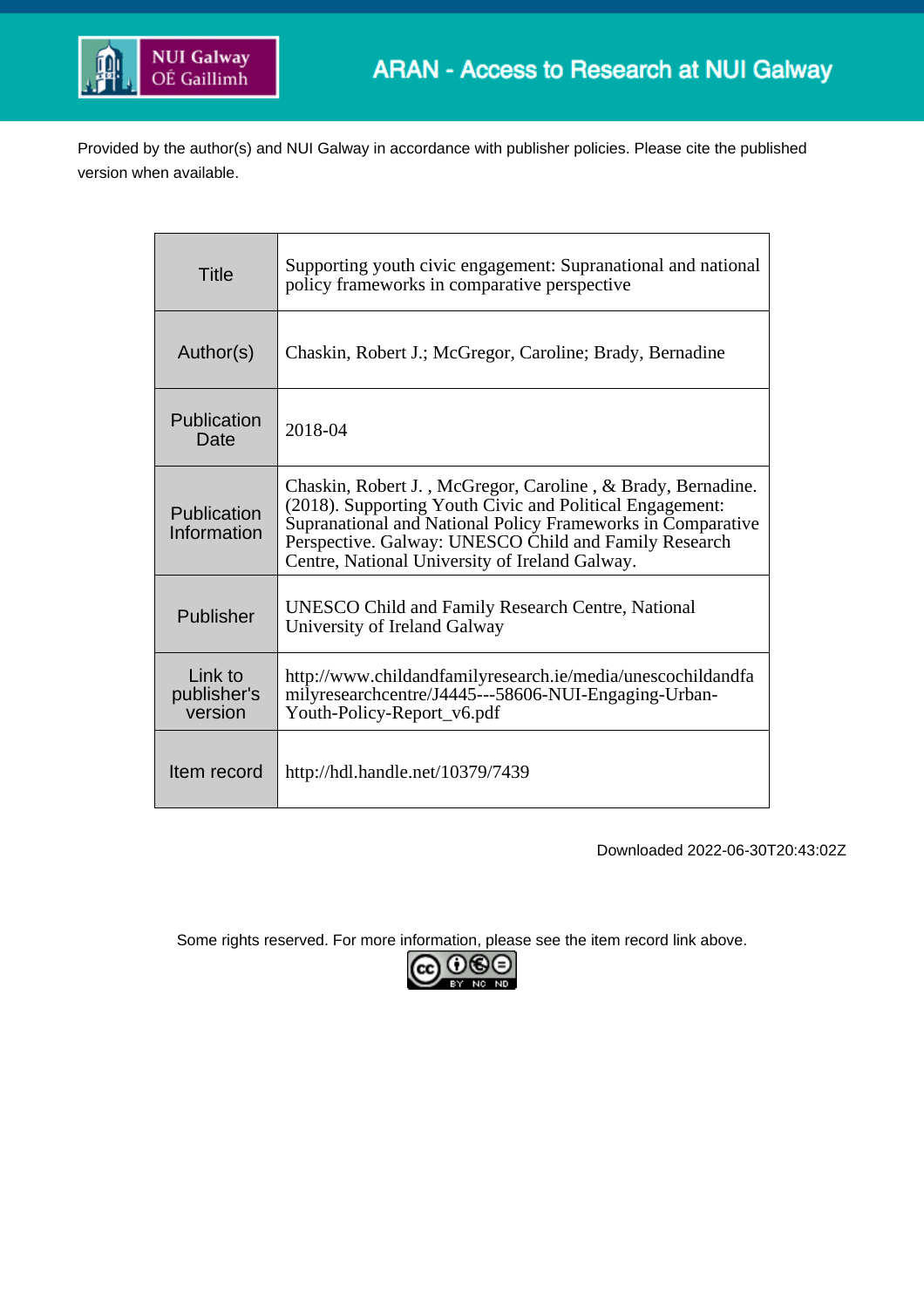



United Nations Educational, Scientific and Cultural Organization

UNESCO Chair in Children, Youth and Civic Engagement Ireland



**Institute for Lifecourse and Society** 



## Supporting Youth Civic and Political Engagement: Supranational and National Policy Frameworks in Comparative Perspective

Robert J. Chaskin, The University of Chicago, and Caroline McGregor and Bernadine Brady, National University of Ireland Galway

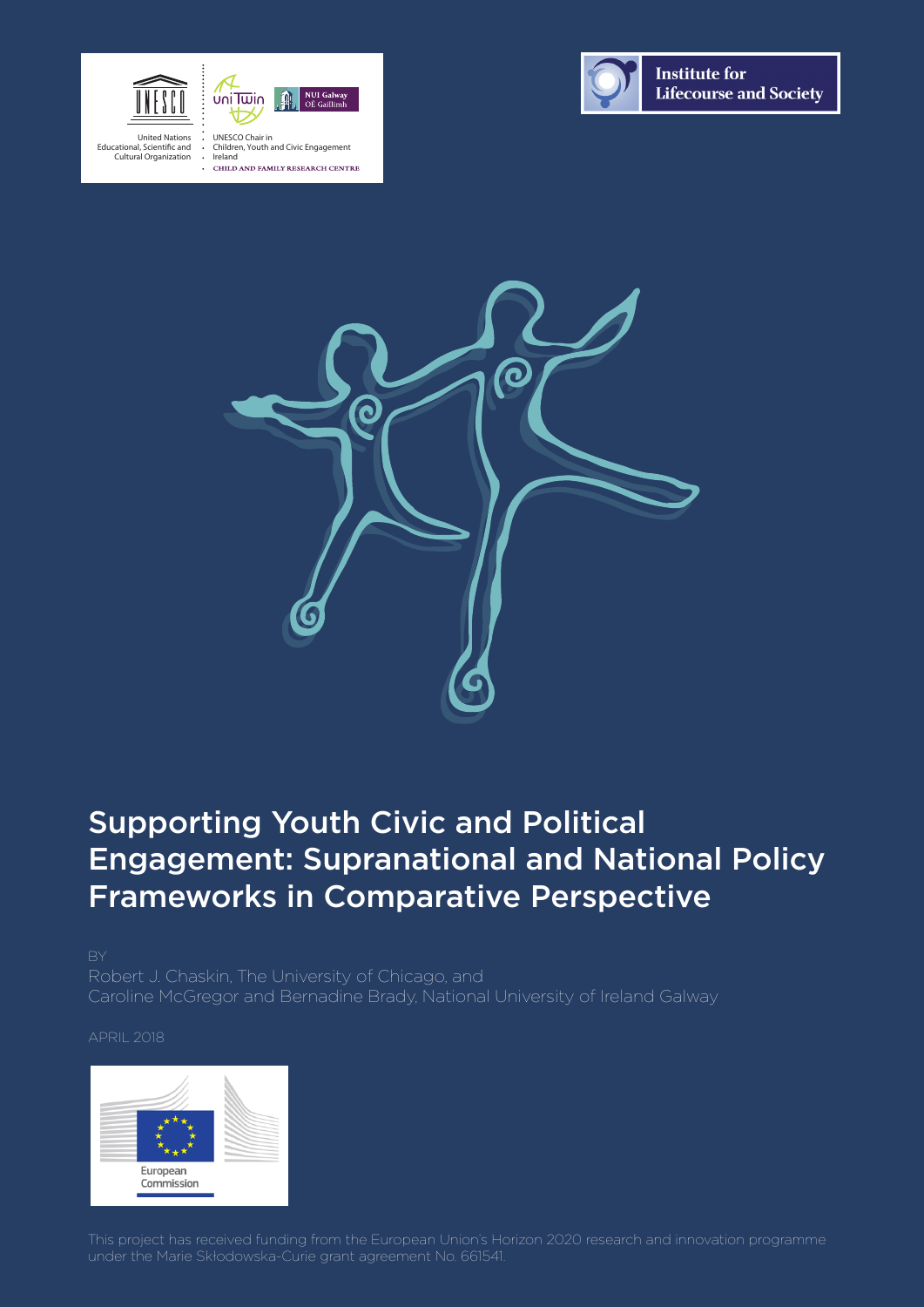#### The authors of this report are:

#### **Professor Robert J. Chaskin, Professor Caroline McGregor and Dr Bernadine Brady**

Any citation of this report should use the following reference:

Chaskin, R.J., McGregor, C. and Brady, B. (2018) *Supporting Youth Civic and Political Engagement: Supranational and National Policy Frameworks in Comparative Perspective.* Galway: UNESCO Child and Family Research Centre, National University of Ireland Galway.

ISBN: 978-1-905861-49-1

Copyright © UNESCO Child and Family Research Centre (UCFRC), 2018.

For further information, please contact:

UNESCO Child and Family Research Centre Institute for Lifecourse and Society Upper Newcastle Road National University of Ireland Galway Galway, Ireland

*The authors are responsible for the choice and presentation of views expressed in this report and for opinions expressed herein, which are not necessarily those of UNESCO and do not commit the Organisation.*

*All rights reserved. No part of this publication may be reproduced, stored in a retrieval system, or transmitted, in any form or by any means, electronic, mechanical, photocopying, recording or otherwise, without the prior permission in writing of the copyright holder.*

*For rights of translation or reproduction, applications should be made to the UNESCO Child and Family Research Centre, Institute for Lifecourse and Society, Upper Newcastle Road, National University of Ireland Galway, Ireland.*

DISCLAIMER

Although the author(s) and publisher have made every effort to ensure that the information in this book was correct at press time, the author or publisher do not assume and hereby disclaim any liability to any party for any loss, damage or disruption caused by errors or omissions, whether such errors or omissions result from negligence, accident or any other cause.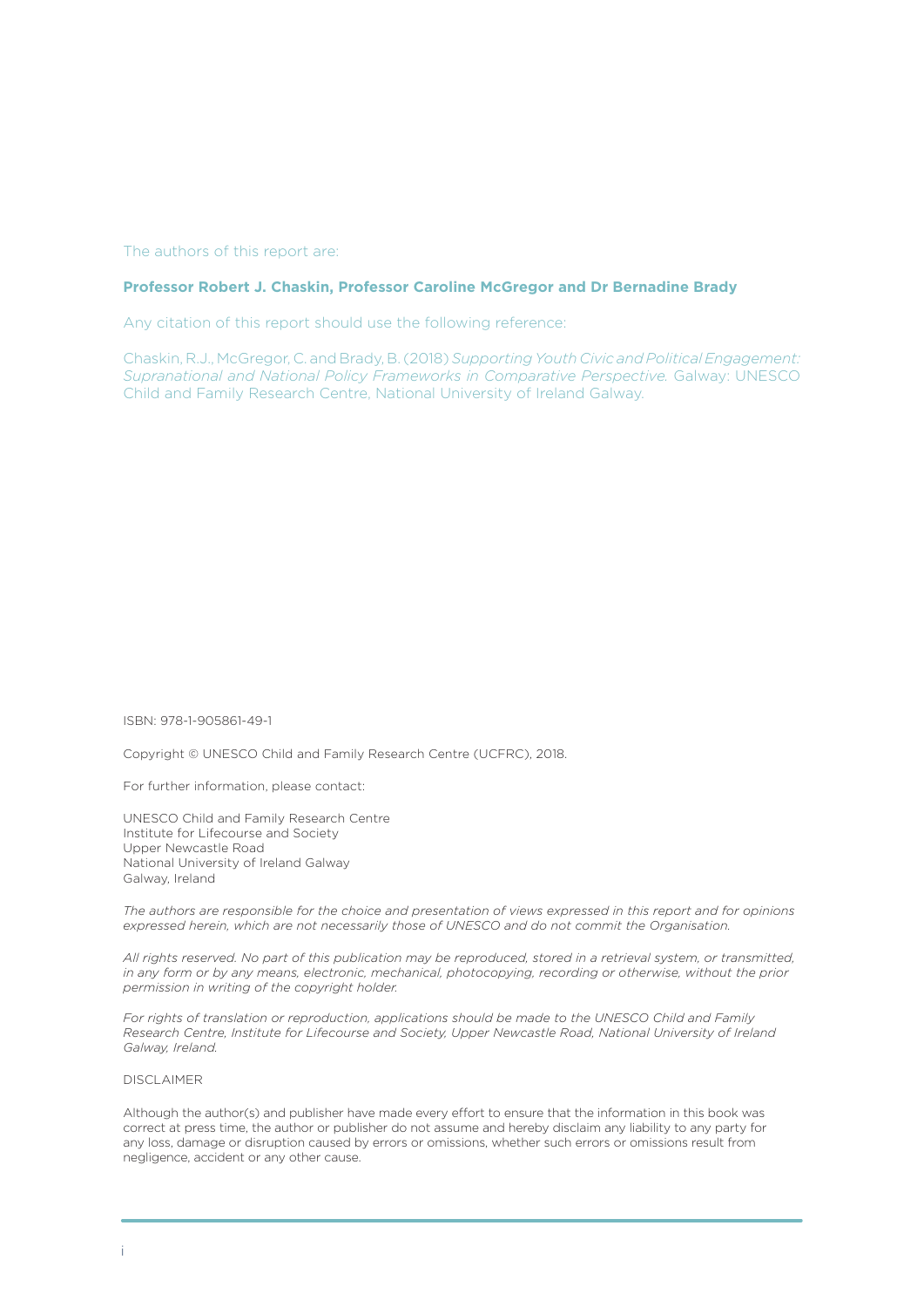# Table of Contents

| <b>List of Figures</b>                                                          | iv  |  |
|---------------------------------------------------------------------------------|-----|--|
| <b>Acknowledgements</b>                                                         |     |  |
| 1. Introduction                                                                 | 1.  |  |
| 1.1 Sources, Methods, and Structure                                             | 3   |  |
| 2. Overview of Selected Policy Frameworks                                       |     |  |
| 2.1 Supranational Frameworks: United Nations and European Union                 | 5   |  |
| 2.1.1 UN Policy Frameworks                                                      | 5   |  |
| 2.1.2 European Policy Frameworks                                                | 8   |  |
| 2.2 National frameworks: the Republic of Ireland, Northern Ireland, and England | 10  |  |
| 2.2.1 Republic of Ireland                                                       | -11 |  |
| 2.2.2 Northern Ireland                                                          | 13  |  |
| 2.2.3 England                                                                   | 15  |  |
| <b>3. Analysis: Comparing Frameworks</b>                                        | 19  |  |
| 3.1 Perspectives on Young People                                                | 19  |  |
| 3.1.1 Youth as Active Participants in and Contributors to Society               | 19  |  |
| 3.1.2 Barriers to Participation Faced by (Some) Young People                    | 20  |  |
| 3.1.3 Youth as Rights Bearers                                                   | 21  |  |
| 3.1.4 Youth as Subjects of and Partners in Policymaking and Development         | 21  |  |
| 3.2 Influences and Impetus                                                      | 22  |  |
| 3.2.1 Political Influences                                                      | 22  |  |
| 3.2.2 Economic Influences                                                       | 23  |  |
| 3.2.3 Demographic Influences                                                    | 24  |  |
| 3.2.4 Social Influences                                                         | 25  |  |
| 3.3 Rationales and Orientations                                                 | 26  |  |
| 3.3.1 Rights                                                                    | 27  |  |
| 3.3.2 Youth Development                                                         | 30  |  |
| 3.3.3 Prevention                                                                | 32  |  |
| 3.3.4 Social Cohesion and Integration                                           | 33  |  |
| 3.4 Expected Outcomes                                                           | 34  |  |
| 3.5 Strategies and Mechanisms                                                   | 38  |  |
| 3.5.1 Deliberative Forums                                                       | 38  |  |
|                                                                                 |     |  |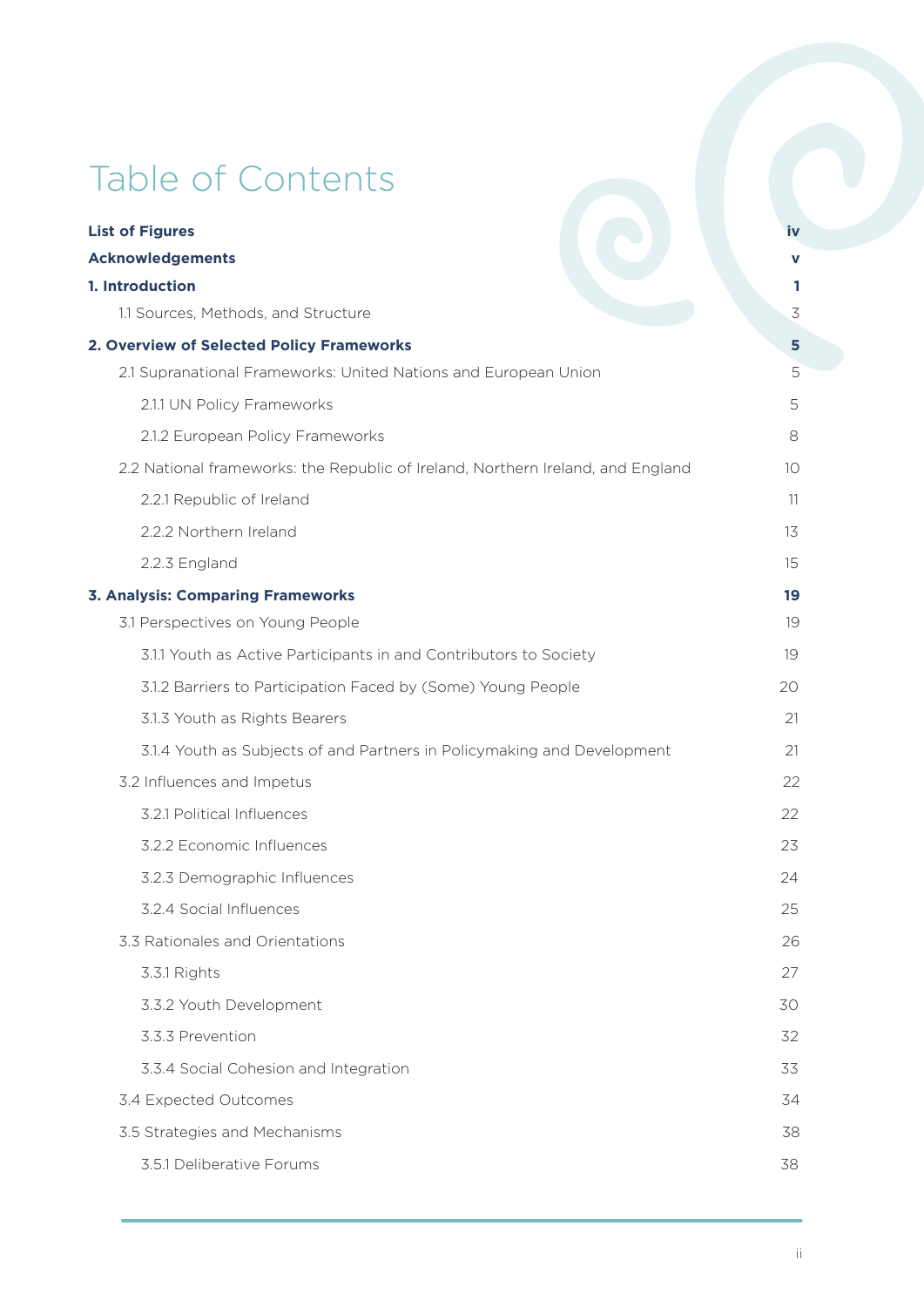| 3.5.2 Volunteerism                          | 39 |
|---------------------------------------------|----|
| 3.5.3 Youth Work                            | 40 |
| 3.5.4 Arts and Sports                       | 42 |
| 3.5.5 Technology and Social Media           | 42 |
| 3.5.6 Education and Training                | 44 |
| 3.5.7 Partnerships and Linkages             | 44 |
| 3.5.8 Youth Organising and Activism         | 45 |
| 3.5.9 Capacity-building                     | 45 |
| 3.5.10 Research, Evaluation, and Monitoring | 47 |
| <b>4. Conclusion</b>                        |    |
| <b>References</b>                           |    |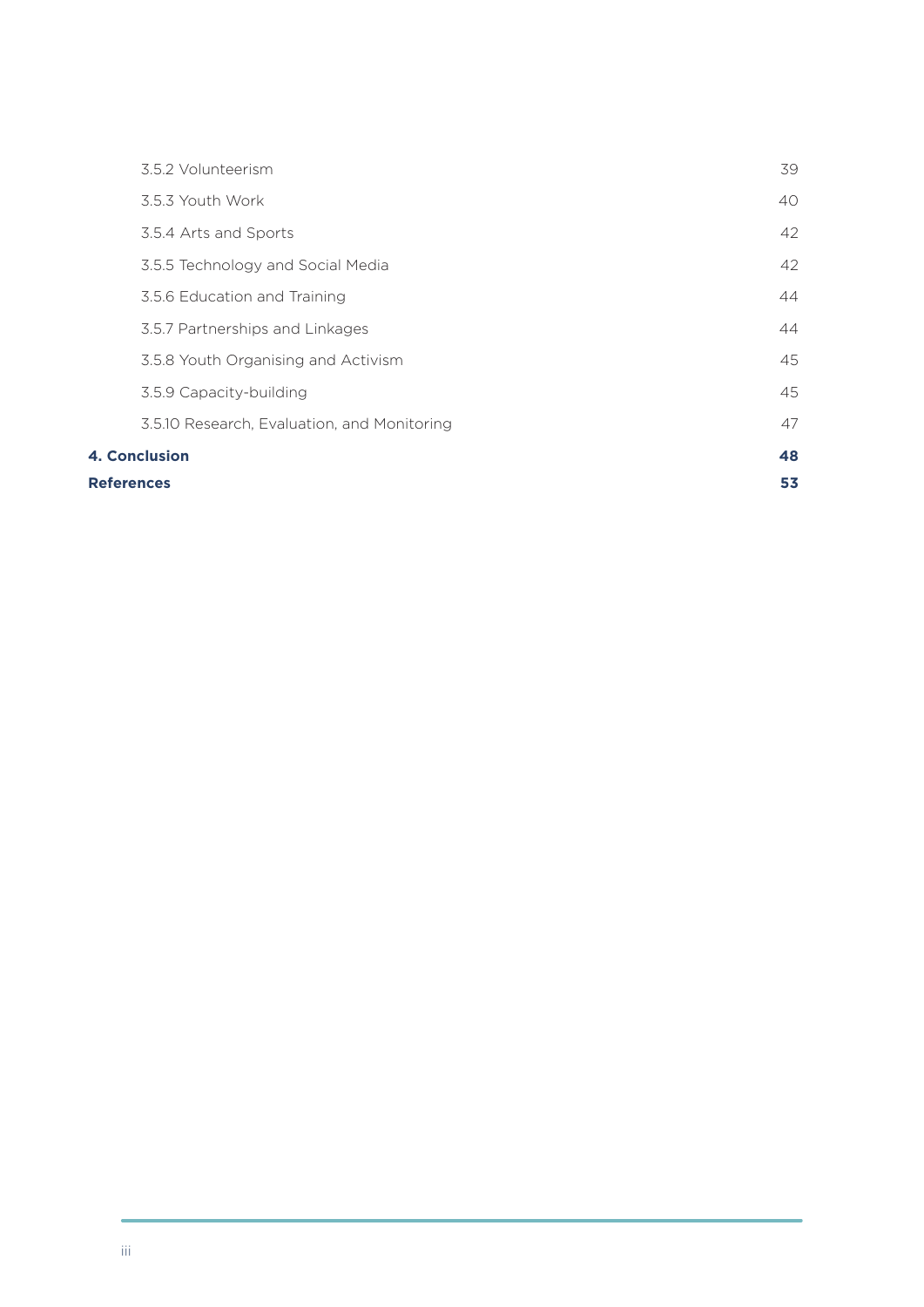## List of Figures

| Figure 1: Selected Timeline of UN Policy Frameworks and Resolutions              |    |
|----------------------------------------------------------------------------------|----|
| Figure 2: Selected Timeline of European Policy Frameworks and Resolutions        | 9  |
| Figure 3: Selected Timeline of Republic of Ireland Policy Frameworks and Schemes | 11 |
| Figure 4: Selected Timeline of Northern Ireland Policy Frameworks and Schemes    | 15 |
| Figure 5: Selected Timeline of English Policy Frameworks and Schemes             |    |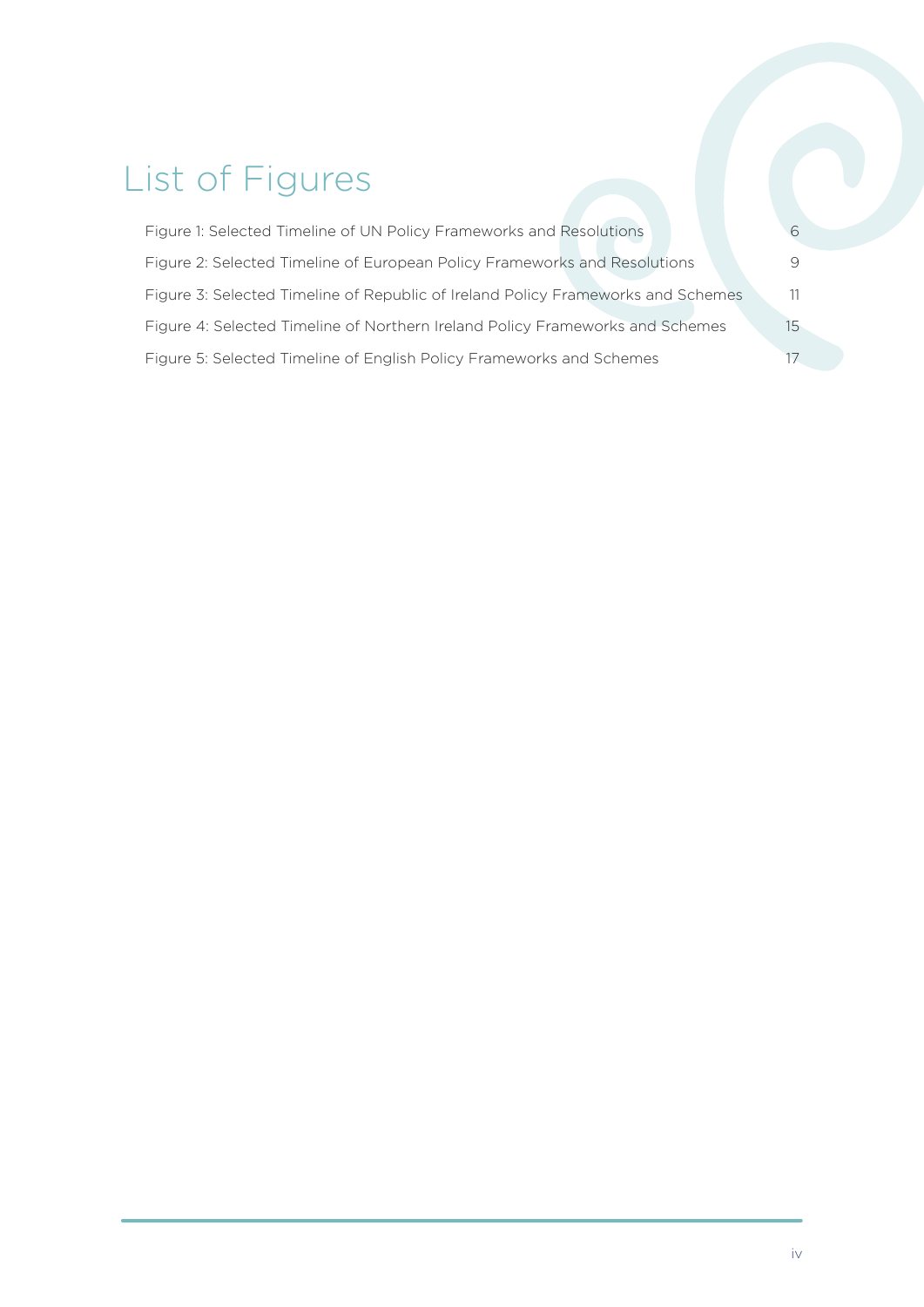## Acknowledgements

We would like to sincerely thank colleagues who assisted in the policy analysis including Kayleigh Murphy, NUI Galway, Grace O Shea, NUI Galway, Ariel Maschke, University of Chicago and Charlotte Sall, University of Chicago. Thanks also to our colleagues Dr Eoin O Sullivan in Trinity College Dublin, Professor John Pinkerton in Queen's University Belfast and Dr Kalbir Shukra, Goldsmith University for their assistance in advising on and reviewing the policy doucument. Sincere thanks also to colleagues in the UNESCO Child and Family Research Centre especially Dr John Canavan, our internal reviewer and Professor Pat Dolan, our project mentor.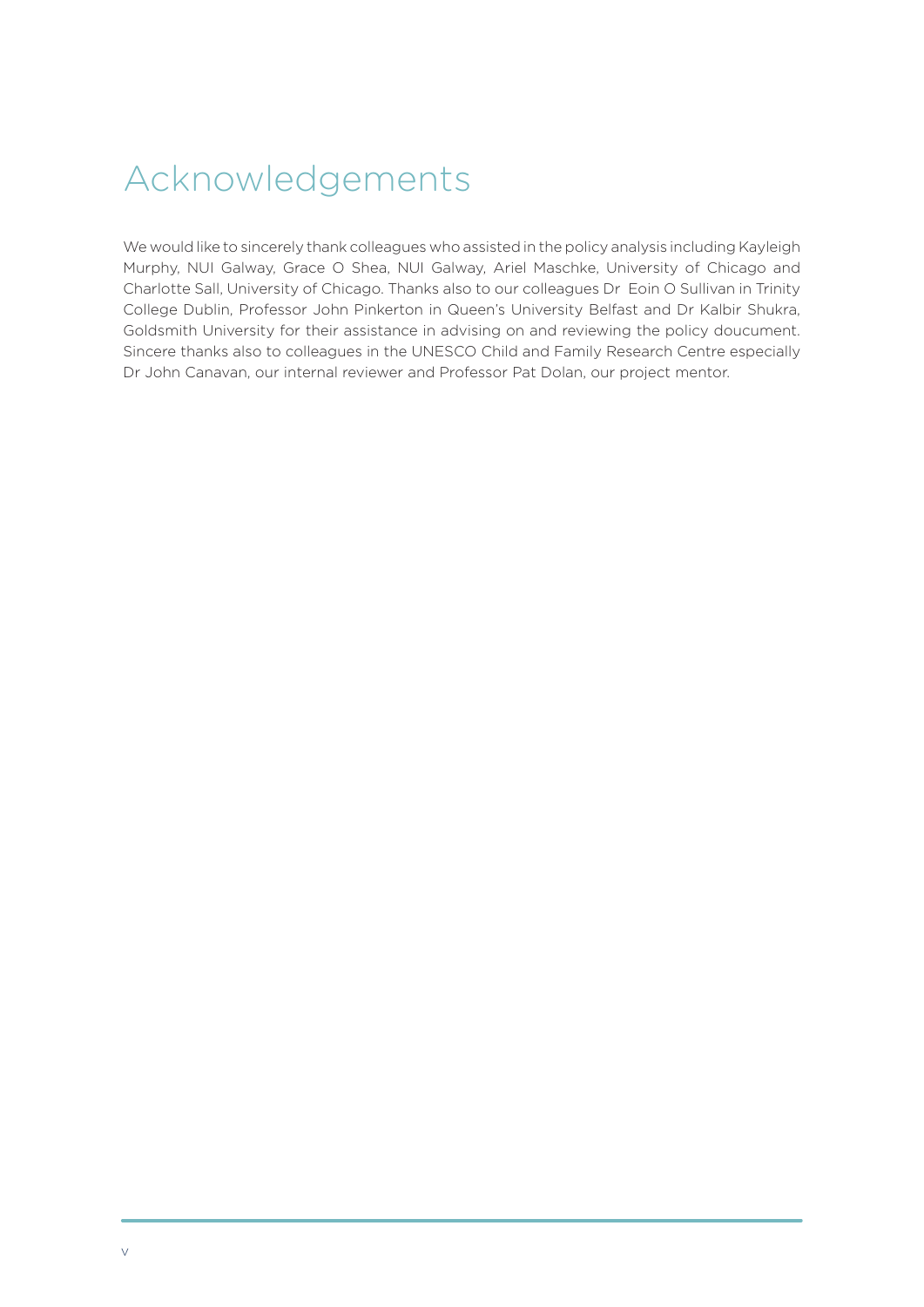## 1. Introduction

Over the past half-century, and particularly since the adoption of the United Nations Convention of the Rights of the Child (UNCRC), there have been both increased attention and shifting policy orientations towards children and young people globally and in specific nation states.<sup>1</sup> This has included an agenda that moves beyond a narrow focus on basic survival, protection, and remediation to a more holistic focus on the 'whole child', promoting young people's personal and social development and addressing their connections to the world. Emphasis has also been placed on recognising young people's potential for agency and contribution to society, as well as their right to participation, civic engagement, and influence. This shift is also reflected in scholarship reconceptualising childhood as more than a period of transition to adulthood. Rather than viewing children and youth as passively shaped by the socialising influence of, for example, families and schools, childhood is now seen as a status in itself in which young people are active contributors to their socialisation and to the world (Wyness, 2012; Archard, 2004; James and Prout, 1997).

Along with this focus on young people's rights and potential as contributing members of society has come significant concern about the extent to which young people are in fact *engaging,* and about how best to support their engagement. This is particularly true with regard to young people who live in circumstances of disadvantage, are from marginalised backgrounds, or may be excluded or alienated from their communities, key institutions, and society at large. For disadvantaged young people in their teens and early twenties, especially urban youths and those from ethnic minority backgrounds, such disenfranchisement is often reinforced by negative media portrayals and punitive policies that treat these young people as threats to be controlled rather than as young people with the agency and potential to contribute positively to society.

The current focus on seeking to foster young people's positive engagement in society is likely informed by several factors. First, forces of globalisation, urbanisation, economic restructuring, and important demographic trends – especially increasing diversity and mobility – are changing the face of communities in many parts of the world, shaping new circumstances to which young people must respond, and providing new challenges and new opportunities for action. Second, the youth population is a sizeable component of this demographic picture, particularly in developing contexts and in many disadvantaged communities in the global north. Third, debates about the current state of community and democracy are raging in many quarters, along with arguments about, for example, the role of social capital and social exclusion and the ways in which state, market, and civil society actors may contribute to (or undermine) community, address disadvantage, and promote well-being.

Successfully engaging young people in the institutions that shape their lives and the communities in which they live and building their capacity as social actors can be a critical factor in their positive development as individuals. It can also enhance their role as active citizens and promote their positive contribution to these same contexts and institutions (Flanagan, 2013; Sherrod, Torney-Purta, and Flanagan, 2010; Yates and Youniss, 1999; McLaughlin, Irby, and Langman,

<sup>1</sup> The UN Declaration of the Rights of the Child was adopted in 1959; the UNCRC was presented for states to sign and ratify 30 years later and has subsequently been ratified by all member nations with the exception of the United States, which signed the convention but has not ratified it.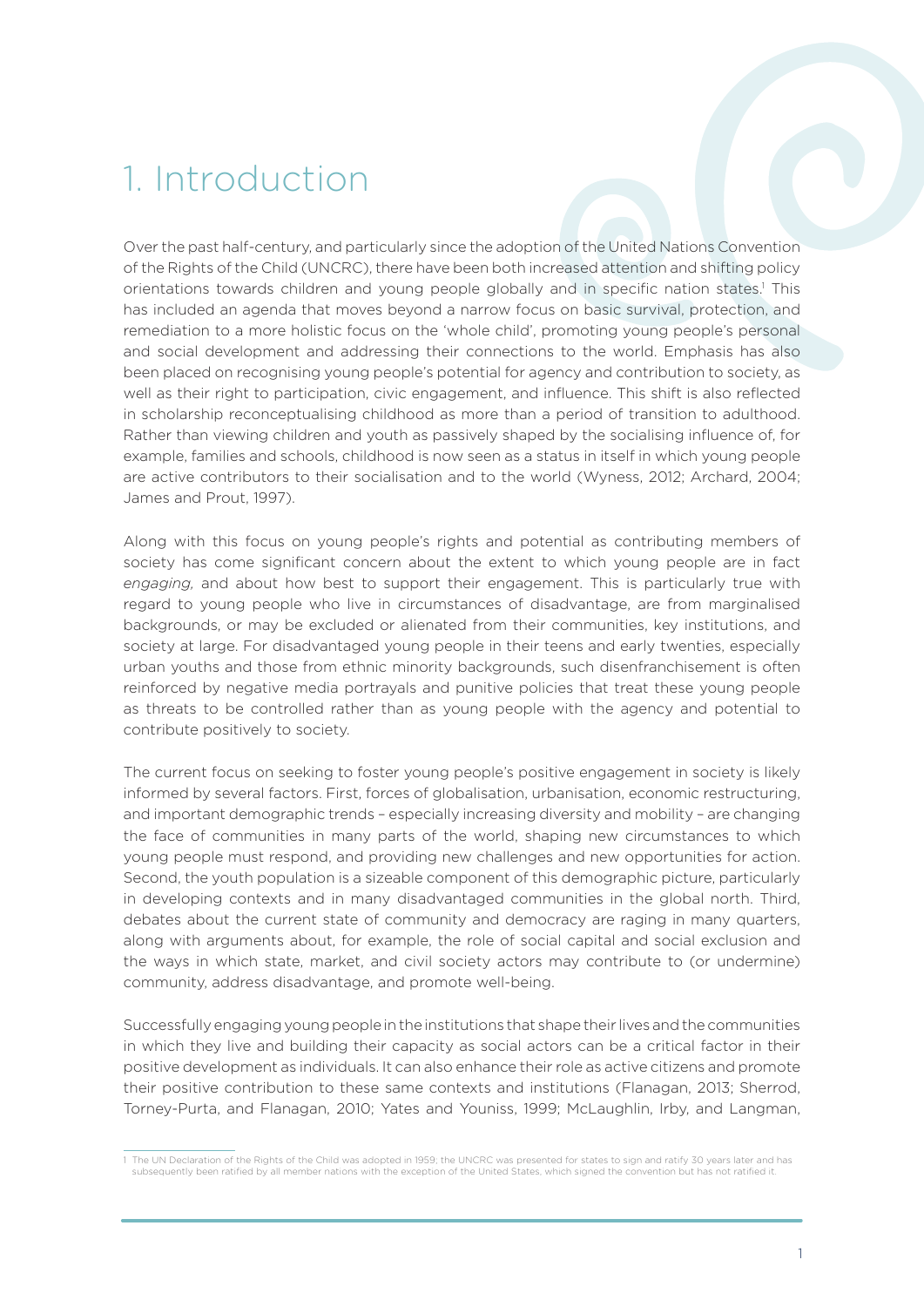1994). Effectively engaging young people, however, can be challenging. This is particularly true of those from disadvantaged backgrounds – those most affected by structural factors of inequality, disadvantage, and discrimination – regarding their engagement in community action and participation in political and democratic processes. Such participation concerns engaging young people as *citizens*, both civic and political actors with autonomy and capacity to identify issues and priorities, deliberate and advocate for addressing societal problems, and contribute to the common good.

Partly in response to these circumstances, a number of policy frameworks have been developed at both the supranational and national (and in some cases local) levels. These frameworks argue for the importance of young people's civic and political engagement, their active participation in political processes, and the need for policies, services, and institutions to take young people's perspectives into account in establishing priorities and shaping provision. They also seek to *promote* the engagement of young people in particular ways. As one policy document states it, the intent is to 'develop and advocate on the concept of youth civic engagement, its impact on youth and community development and its correlation with democratic consolidation and social innovation' (UNESCO, 2014: 14). Beyond such advocacy, policy frameworks may also endorse or establish specific mechanisms to support greater inclusion and participation of young people.

This report examines some of the central policy frameworks – at the supranational level and at the national level in three jurisdictions: England, Northern Ireland, and the Republic of Ireland<sup>2</sup> – that argue for and seek to promote young people's civic and political engagement. It provides a comparative analysis of these frameworks, seeking to tease out common and divergent assumptions, emphases, and approaches and to draw from this a set of conclusions and their implications for research, policy, and practice.<sup>3</sup> The analysis focuses on the following questions:

- What are the key assumptions behind policy frameworks that are meant to promote youth engagement? What are the rationales for promoting engagement, what kinds of 'engagement' are looked for, and why?
- What are the key historical, contextual, and contemporary trends and considerations that have shaped the development of these policies, and how do they respond to these considerations?
- Who are the young people these policy frameworks seek to engage, and how are young people characterised in these frameworks?
- What are the major strategic approaches to encouraging young people's engagement? What are the goals, objectives, and outcomes they seek to accomplish?
- What roles are the state, supranational bodies, and civil society organisations meant to play and through what practical strategies (programmes, processes, supports, activities)?

<sup>2</sup> National policies in England are often framed more broadly to embrace the entire United Kingdom (England, Scotland, Wales, and Northern Ireland), but because of the nature of devolved government, UK component states often shape their own policies specific to their jurisdiction, even if Westminster policies are also enacted there. The National Citizens Service, for example, a UK policy to promote citizenship among<br>secondary-school-aged young people that is part of our review, is being implemented Ireland has developed its own set of policies related to the promotion of youth engagement that are much more central to the implementation of this policy agenda there. We refer to UK policy that is not specific to component jurisdictions as English policy to highlight this distinction.

<sup>3</sup> This report is part of a broader study, Engaging urban youth: Community, citizenship, and democracy. The project has received funding from the European Union's Horizon 2020 research and innovation programme under the Marie Skłodowska-Curie grant agreement No. 661541.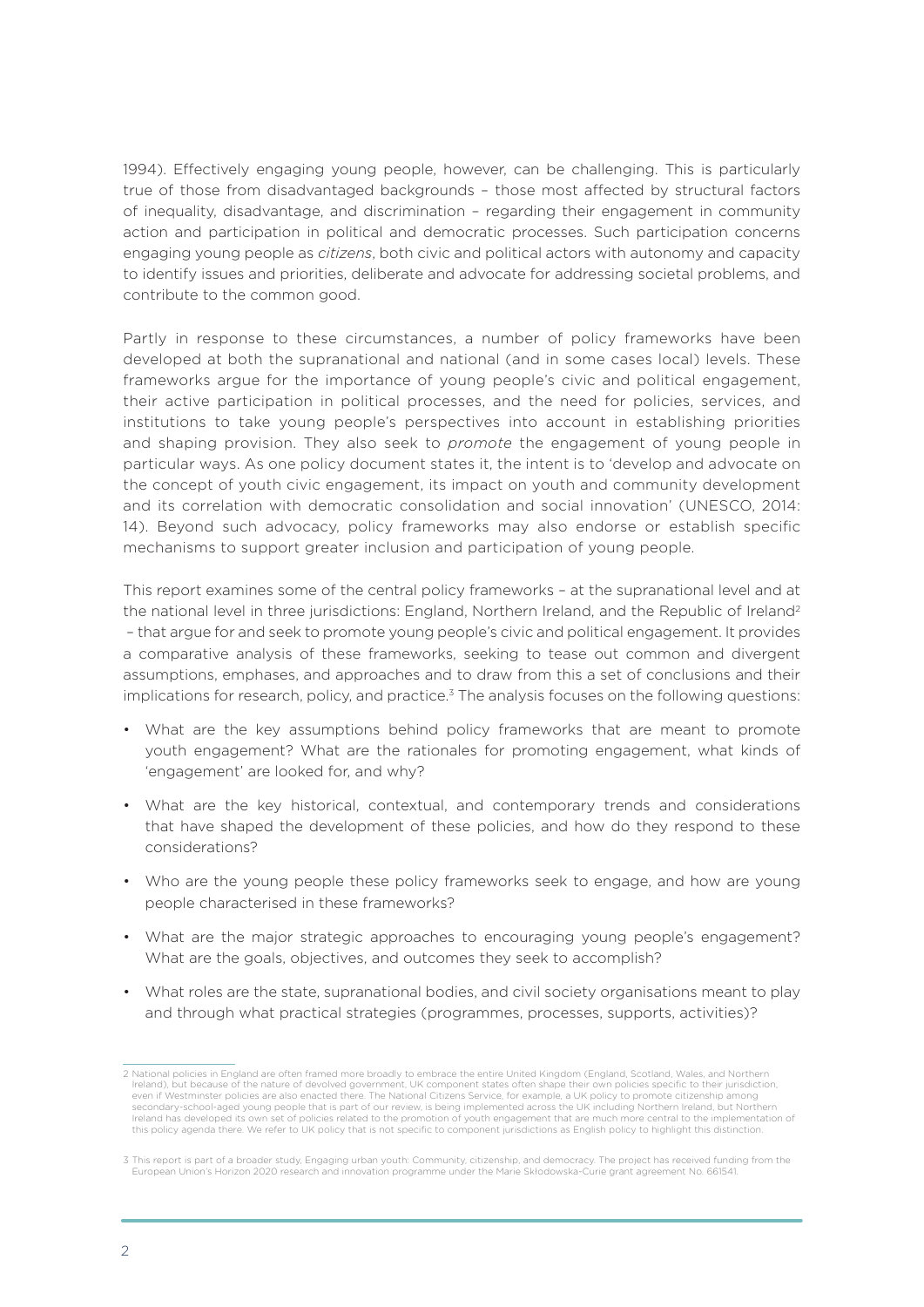### 1.1 Sources, Methods, and Structure

The analysis took place in 2016–2017 and is based on a review of policy framework documents and reports from United Nations, European Union, and national government sources in the three focal countries. This report was written to inform a broader study, *Engaging urban youth: Community, citizenship, and democracy,* that includes empirical research focused on three cities – London, Belfast, and Dublin – including interviews and focus groups with policy professionals, leaders of youth organisations, front-line youth workers, and young people themselves (see Chaskin et al., 2018b). We focus on supranational policy frameworks from the UN and EU because of their role and influence in shaping discourse internationally through advocating for innovation, and providing models of action for member states. These organisations also currently place significant emphasis on the issue of youth engagement. The three focal states provide a useful cross-national comparison. They have a historical relationship with one another and provide both similarities and differences in terms of governance, policy orientation, demographics, and connection to the kinds of global trends outlined above. Each country has also recently developed policy frameworks and mechanisms focused explicitly on youth engagement, with both similar and divergent intent and focuses.

After a broad scan and summary of relevant policy frameworks relying on web-based research and informed by key-informant recommendations, we selected up to six policy framework documents and reports at each level. The selection of policies is by no means comprehensive, but is meant to be illustrative of the policy ideas and arguments being promoted at the supranational and national level as described above. The criteria for selection were grounded in an effort to represent some of the most current and generally recognised policies with an explicit focus on youth engagement in these contexts.<sup>4</sup>

These documents provide the basis for a more in-depth content analysis and comparison. This involved a full reading of each document and a thematic analysis across them. Each document was uploaded into NVivo, a qualitative software analysis program, and coded in an effort to identify and facilitate comparison across policy documents and contexts around several key themes. These themes included:

- The rationale for and expected outcomes of youth engagement strategies
- The influences and circumstances that informed the development of the policy frameworks
- Perspectives on young people represented by the frameworks
- Conceptualisations of citizenship, civic engagement, political engagement, participation, and democracy and their relationship to young people
- Strategies and mechanisms invoked to promote engagement
- The relative roles of state and nonstate actors in policy development and implementation.

<sup>4</sup> There are a number of other policy frameworks that focus on youth and include emphasis on young people's participation in decision making or the importance of providing opportunities to engage them in civic and/or political action towards promoting active citizenship. Some of these frameworks were informed by consultation with young people. Some focus on the importance of engagement and consultation within particular services or institutions (e.g., young people in care, in schools, or with the justice system); others (such as Youth Matters [2005] in England) focus on youth engagement more broadly; others have been superseded by more recent policy frameworks.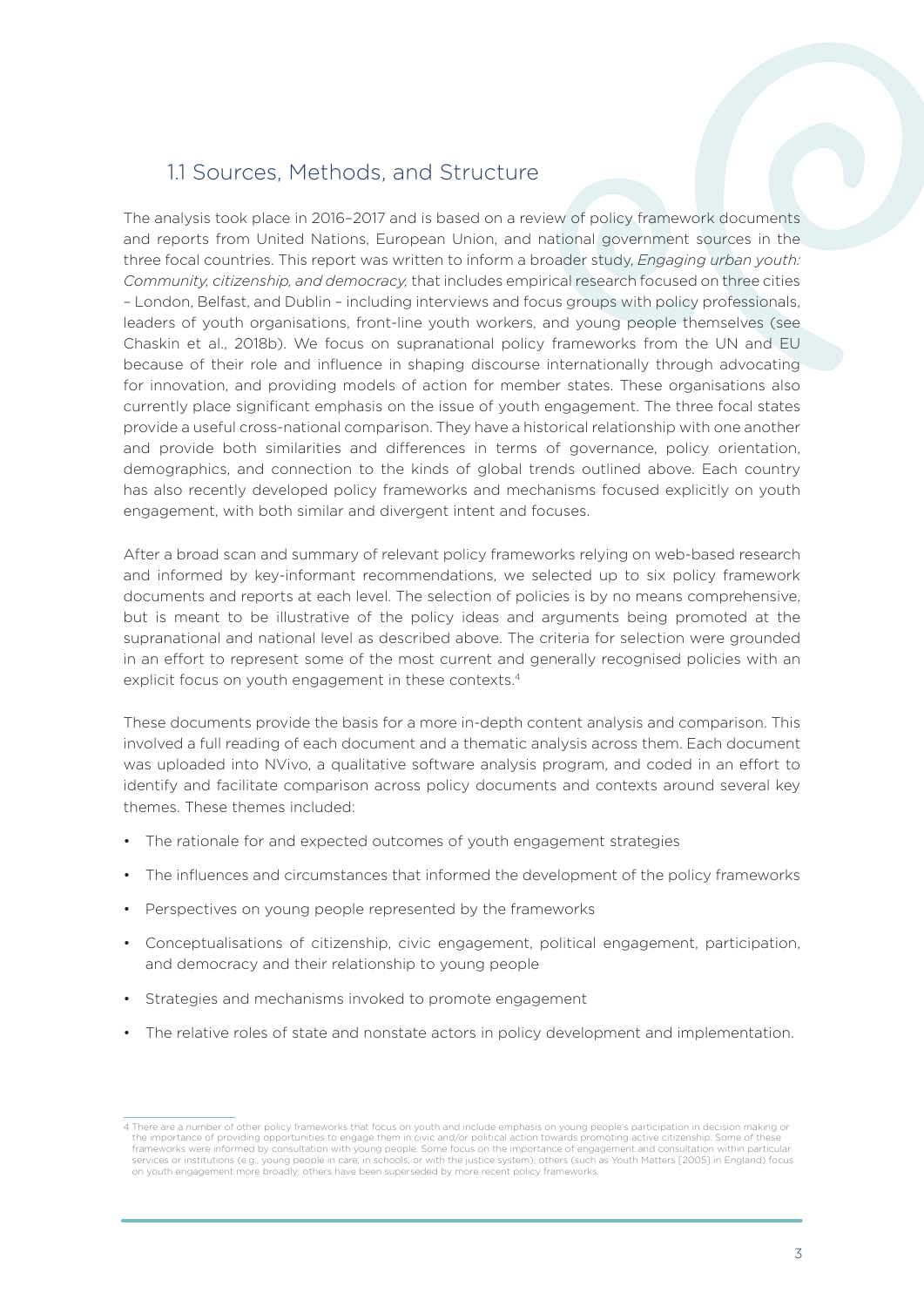The remainder of this report is organised in two sections. The first gives an overview of policies that focus explicitly on children and youth and are relevant for understanding contemporary policy frameworks that seek, at least in substantial part, to promote the civic and political engagement of young people. It provides brief summaries of the key contemporary policies at each level that are the focus of our thematic analysis. The next section provides a comparative analysis of these frameworks, organised thematically. Our overall aim is to provide an analysis of the content of the selected policies and to highlight major themes, issues, and challenges that arise from them. While our intent is not to provide an in-depth critical review per se, we will take the opportunity in the analysis and conclusion to raise questions and highlight issues of concern that informed the empirical research which followed this analysis (see Chaskin et al., 2018c).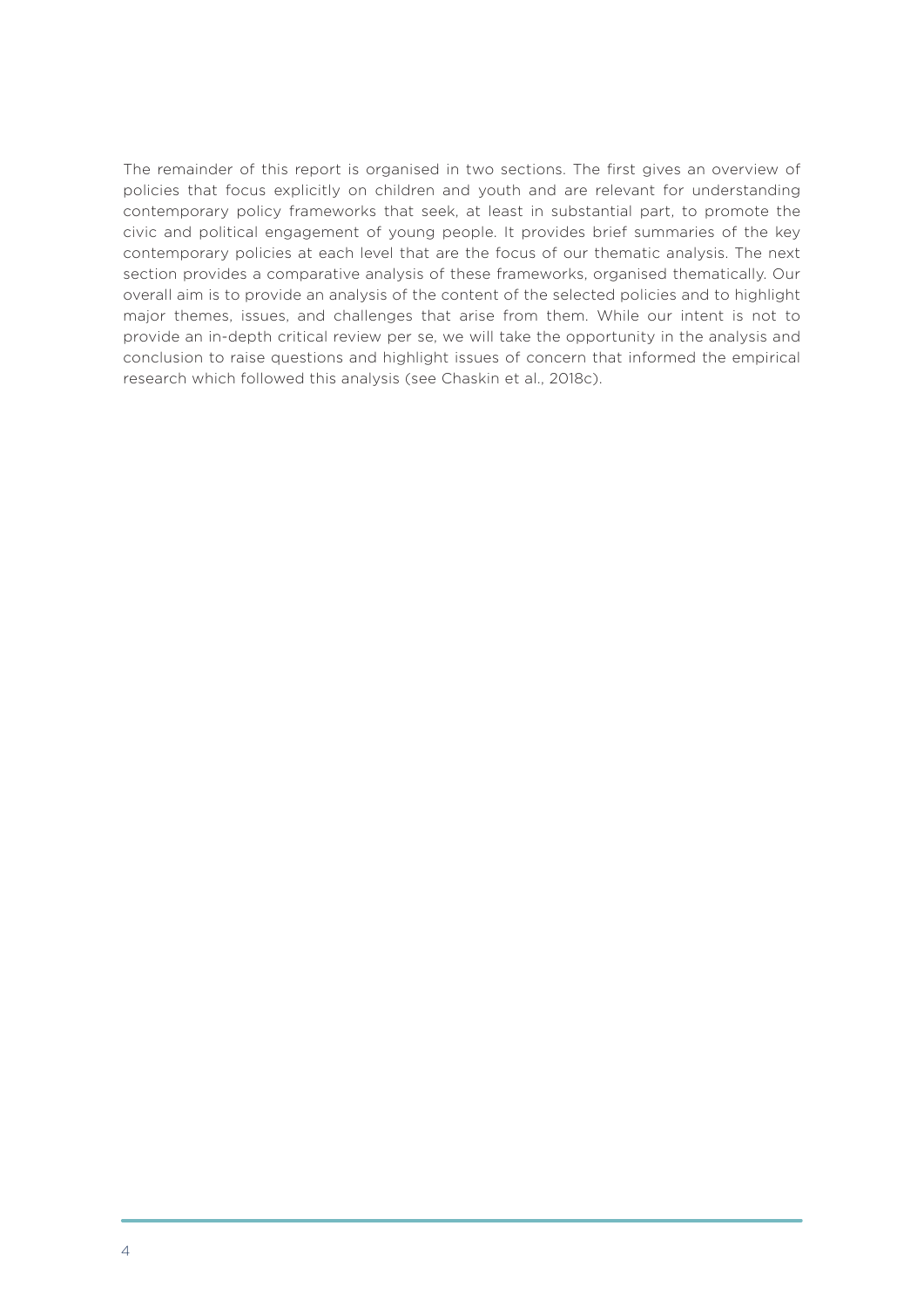## 2. Overview of Selected Policy Frameworks

Policies explicitly concerning children and youth began to be developed in many Western democracies in the 19th century. For the most part, these initially focused on specific issues (e.g., education), responded to specific problems (e.g., child labour or domestic abuse), or attended to specific periods of a child's life (e.g., school-to-work transitions). The development of policy frameworks oriented more holistically towards child and youth well-being and the importance of young people's connection to and participation in civic and political life began to emerge in the middle of the 20th century, although earlier efforts emphasising citizenship, volunteerism, and civic engagement were advanced in the voluntary sector, including the rise and (in some cases international) growth of organisations like the YMCA and Scouts (Davies, 2009).

In this section, we first provide an overview of selected supranational frameworks from two sources: the UN and the EU. We then provide an overview of national-level policy for three selected jurisdictions: the Republic of Ireland, Northern Ireland, and England.

### 2.1 Supranational Frameworks: United Nations and European Union

At the supranational level, an explicit focus on the importance of young people's participation and citizenship rights was first articulated in the United Nations Declaration of the Rights of the Child in 1959, which led, 30 years later, to the UNCRC, entailing a formal commitment on the part of member states to establish mechanisms and report on progress towards ensuring a set of codified rights of children and young people.<sup>5</sup>

The 54 articles of the UNCRC articulate both a range of fundamental rights and the responsibilities of states (and a set of implementation measures) to ensure their achievement. The rights that are articulated focus on what are sometimes referred to as the 'four Ps': protection of children against discrimination, neglect and exploitation; prevention of harm to them; provision of assistance for basic needs; and participation by children in decisions that affect them.

#### 2.1.1 UN Policy Frameworks

Following the ratification of the UNCRC, a number of other policy frameworks, reports, and resolutions have been developed by UN agencies and through UN General Assembly resolutions (see Figure 1 for a timeline of selected policy frameworks and actions).<sup>6</sup> For example, the World Programme of Action for Youth (*WPAY*) was adopted in 1995 and identified 10 priority areas to address the challenges faced by young people as the new

<sup>5</sup> Limited attention specifically to children's rights was earlier included in Articles 25 and 26 of the Universal Declaration of Human Rights, adopted by the United Nations in 1948. These Articles refer specifically to children's right to special care and assistance, social protection, and free and compulsory education.

<sup>6</sup> The figures that follow attempt to provide an illustrative map of the progression of policy development at each level. They are not meant to be comprehensive, and the starting point for each differs based on when policies specifically focused on children and youth, and related to issues of youth participation and engagement (either directly or by serving as a foundation for later engagement-oriented policies), were first introduced.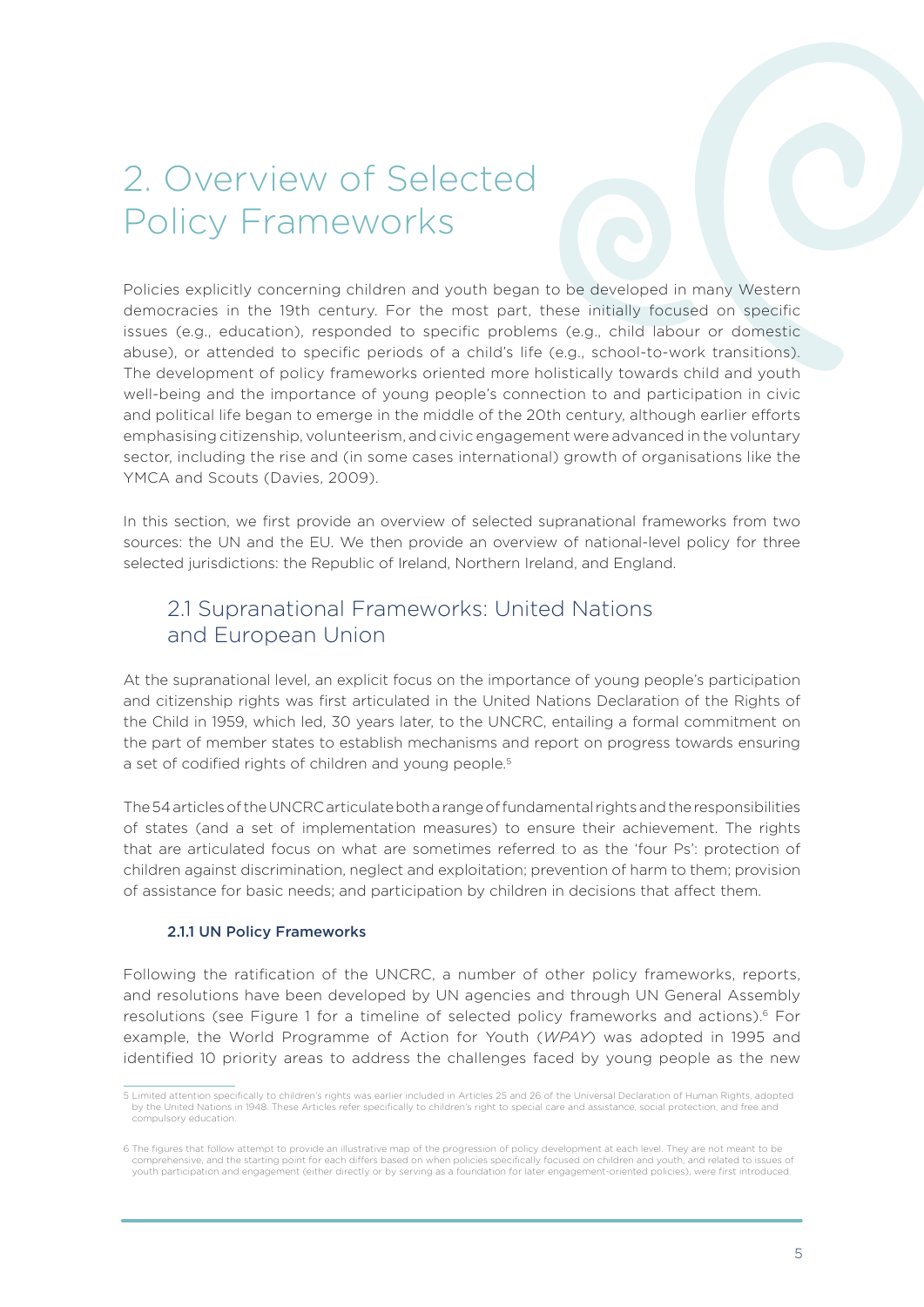millennium approached, and it was subsequently updated and expanded in 2010 (United Nations, 2010). The UN General Assembly also adopted a series of resolutions on policies and programmes involving youth – 32 between 1978 and 2017 – and UN agencies, including the United Nations Development Programme and UNESCO, have formulated specific strategy documents and policy frameworks focused on promoting the well-being and engagement of young people.<sup>7</sup>

The UN policy frameworks we include in our analysis are the most recent (2010) *World Programme of Action for Youth,* UNESCO's *Operational Strategy on Youth 2014–2021,* and the United Nations Development Programme (UNDP) *Youth Strategy 2014–2017, Empowered Youth, Sustainable Future.* Each of these frameworks sets forth a set of principles, priorities, and outcome objectives for young people in response to current circumstances and the success or limitations of prior efforts. Priority areas generally cover a range of aspects of young people's lives, such as education, employment, health, and gender equality. Each framework also emphasises the central importance of young people's participation in and contribution to civic and political action, as well as the need to actively promote their engagement as full and effective members of society.



Even where a policy framework casts a particularly wide net in outlining priorities and identifying target groups, the focus on youth participation and the rationale for their engagement is **1990 2000 2010 2020** generally argued to be foundational to both the process towards and the likelihood of reaching other goals. *WPAY*, for example, identifies 15 different priority areas for action, among which youth participation is listed tenth. But the document emphasises participation as undergirding the programme as a whole: Children Children European Youth  $\overline{C}$  as a writer

> The capacity for progress of our societies is based, among other elements, on their capacity to incorporate the contribution and responsibility of youth in the building and designing of the future. In addition to their intellectual contribution and their ability to mobilise support, they bring unique perspectives that need to be taken into account. Any efforts and proposed actions in the other priority areas considered in this programme are, in a certain way, conditioned by enabling the economic, social and political participation of youth, as a matter of critical importance (United Nations, 2010: 42-43). Society (European  $\in$  on their conocity to  $\frac{201}{2}$ vunt. Any enorts and p

National Strategy on Children

<sup>7</sup> A list of UN youth resolutions and hyperlinks to the resolutions themselves are accessible at www.un.org/development/desa/youth/publications/ National National youth-resolutions.html. yorutuono unun<br>nl. n<br>National Youthwestern Wilson wo to the resolutions the Better Outcomes, bessible at www.am.org n<br>National Angeles Angeles Array stophiche acsay your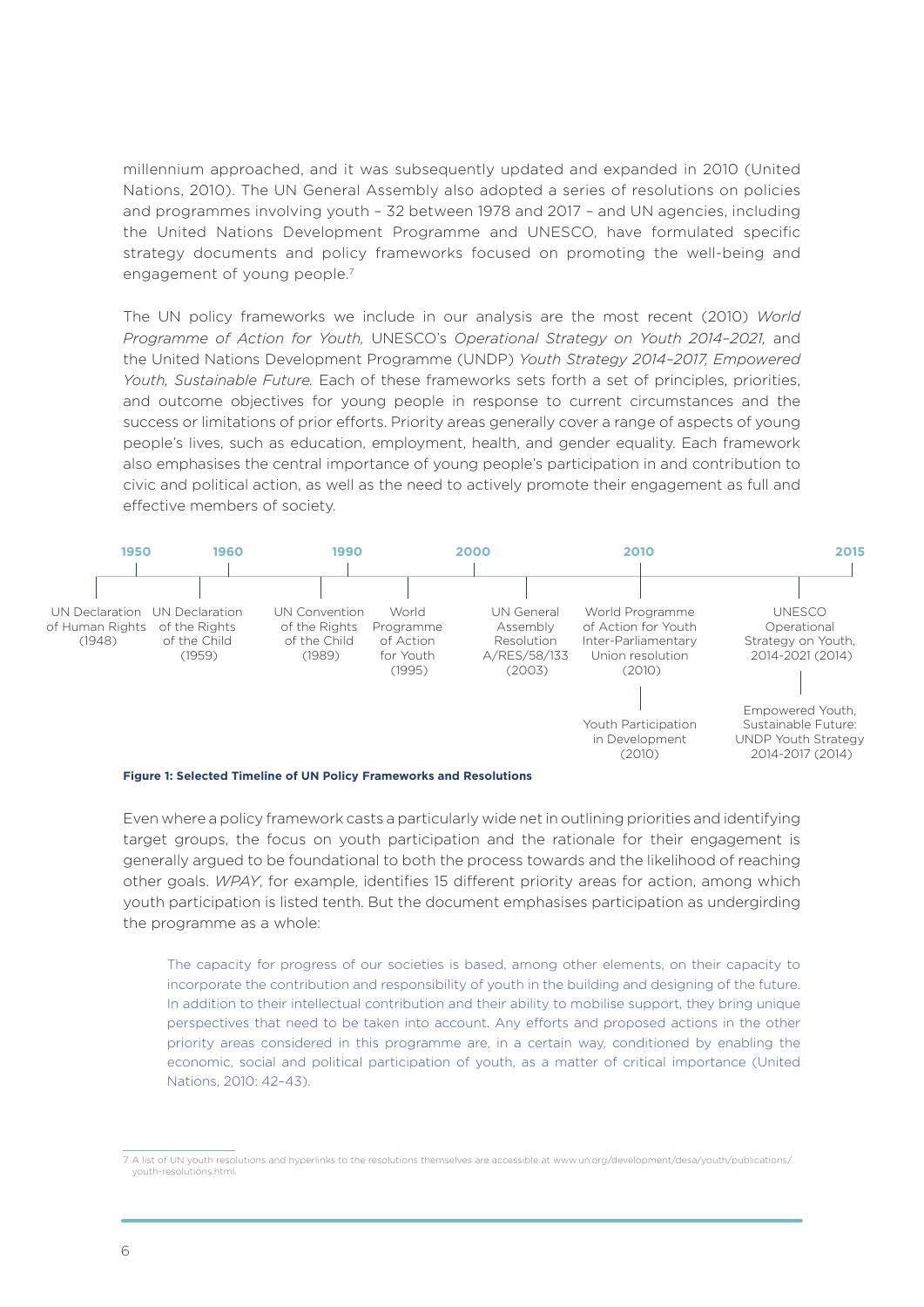*WPAY*'s 15 issue areas represent an expansion from the 10 priorities outlined in the initial framework document published 15 years earlier. The areas include, in order of mention: education; employment; poverty; health; the environment; drug abuse; leisure time activities; girls and young women; participation; globalisation; communication technology; HIV/AIDS; armed conflict; and intergenerational issues. Many of these areas (beyond youth participation itself) include an explicit focus on young people's participation, for example, in voluntary community services, environmental protection, information access, and the promotion of peace, security, and reconciliation. The document focuses, in particular, on developing national capacity to address these issues and on the role of the state to 'increase the quality and quantity of opportunities available to young people for full, effective and constructive participation in society' (United Nations, 2010: 3).

The *UNESCO Operational Strategy on Youth 2014–2021* broadly focuses on youth well- being and integration, seeking to 'create an enabling and rights-based environment where youth prosper, exercise rights, regain hope and a sense of community, and engage as responsible social actors and innovators' (UNESCO, 2014: 5). Participation is central to achieving these goals, which are to be pursued through support for three 'complementary and transversal axes of work' (UNESCO, 2014: 8). The first axis focuses on engaging young people in the formulation and review of public policies that affect them, including those focused on education, employment, social development, democratic representation, scientific innovation, culture, and sports. The second axis concerns building young people's skills and capacity for making a successful transition to adulthood, including a focus on literacy, mastering of STEM fields (with emphasis on young women), incorporating rights and citizenship education into state education systems, and promoting quality health education. The third axis focuses on youth participation and engagement in civic action, democratic processes, and social innovation. Youth participation is meant to be promoted at various levels (from the local to the global), promoting youth leadership and enabling young people to 'to express themselves, understand their rights and responsibilities and play an active role in democratic processes, including through [information and communication technology], youth media or forms of cultural expressions' (UNESCO, 2014: 14).

The *UNDP Youth Strategy 2014–17: Empowered Youth, Sustainable Future* outlines three outcomes, ten principles, and a four-pronged approach to meeting its goals. The outcomes focus on young people's economic empowerment, their civic engagement and participation in political processes and decision-making, and their contribution to 'resilience building', particularly in contexts of conflict or in response to disaster. The guiding principles emphasise human rights, gender equality, sustainability, national leadership, participation and volunteerism, fostering innovation and the intergenerational sharing of information, promoting cross-national cooperation in the global south, and 'working by, with and for young people' (UNDP, 2014: 2). The rationale for promoting youth engagement is both rights-oriented and pragmatic:

When young men and women understand their rights, they can become empowered to engage in civil society, public service and political processes, at all levels. They need to know the channels through which they may exercise their civil and political rights and contribute to decision-making processes that impact their lives. Channels for engagement include formal political processes such as youth advisory boards at the local level, youth parliaments or shadow councils at the national level, and engagement with United Nations processes at the global level, for example (UNDP, 2014: 3).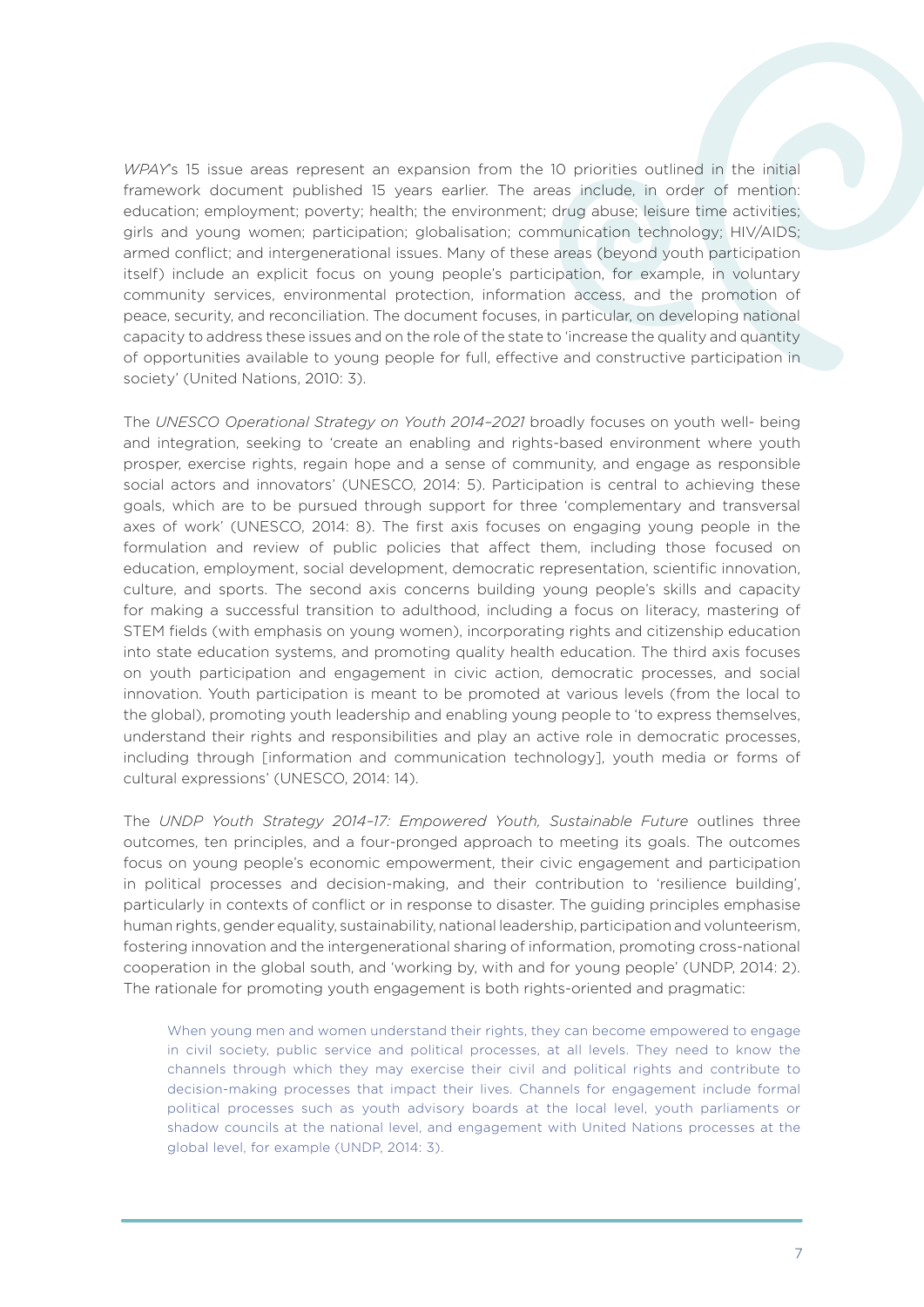#### 2.1.2 European Policy Frameworks

In addition to these frameworks, which are global in scope, supranational policy frameworks have been developed focusing specifically on Europe and the contemporary circumstances facing young people living in, or migrating to, countries in the European Union. (See Figure 2 for a timeline of selected policy frameworks and actions).

Like those promoted by UN agencies, European policy frameworks focus broadly on young people's needs and circumstances, including an emphasis on education, employment, health (and well-being more broadly), and 'empowerment', and emphasise the importance of young people's participation in civic and political processes. European frameworks also tend to emphasise the importance of efforts to promote social inclusion, especially in the context of rising inequality and demographic diversity. Our thematic analysis focuses on three contemporary frameworks: *An EU Strategy for Youth – Investing and Empowering;* the Council of Europe's *Enter!: Access to Social Rights for Young People from Disadvantaged Neighbourhoods; The European Union's Erasmus+ Inclusion and Diversity Strategy; and the 2015 Joint Report of the Council and the Commission on the Implementation of the Renewed Framework for European Cooperation in the Youth Field (2010–2018).*

*An EU Strategy for Youth: Investing and Empowering* follows on a series of policy discussions and resolutions, including the 2001 white paper 'A New Impetus for European Youth'. This paper emphasised the importance of promoting young people's participation in 'active citizenship', promoting voluntary activities, and developing a greater understanding of young people, including increasing information about youth as well as facilitating access to such information to and for young people themselves. The paper informed a European Parliament declaration, in 2008, to 'devote more attention to youth empowerment in EU policies' (European Parliament, 2008). The *EU Strategy* responds to this agenda by emphasising a dual approach. The first focuses on *investment* in policies and opportunities to improve the well-being of young people. The second emphasises *empowerment,* focusing on mobilising young people to contribute to societal advancement and to 'EU values and goals' (European Union, 2009: 4). The strategy emphasises three broad goals: creating opportunities for youth in education and employment, fostering solidarity and social inclusion, and both improving access and promoting participation of young people in society more broadly. The emphasis on participation explicitly includes both civic and political participation, and is informed by a recognition of the difficulty of this task, particularly with regard to marginalised youth:

Full participation of young people in civic and political life is an increasing challenge, in light of the gap between youth and the institutions . . . particularly regarding support of youth organisations, participation in representative democracy or 'learning to participate'. Policy-makers must adapt to communicating in ways receptive to young people – including on civic and European issues – particularly in order to attract unorganised or disadvantaged youth (European Union, 2009: 8).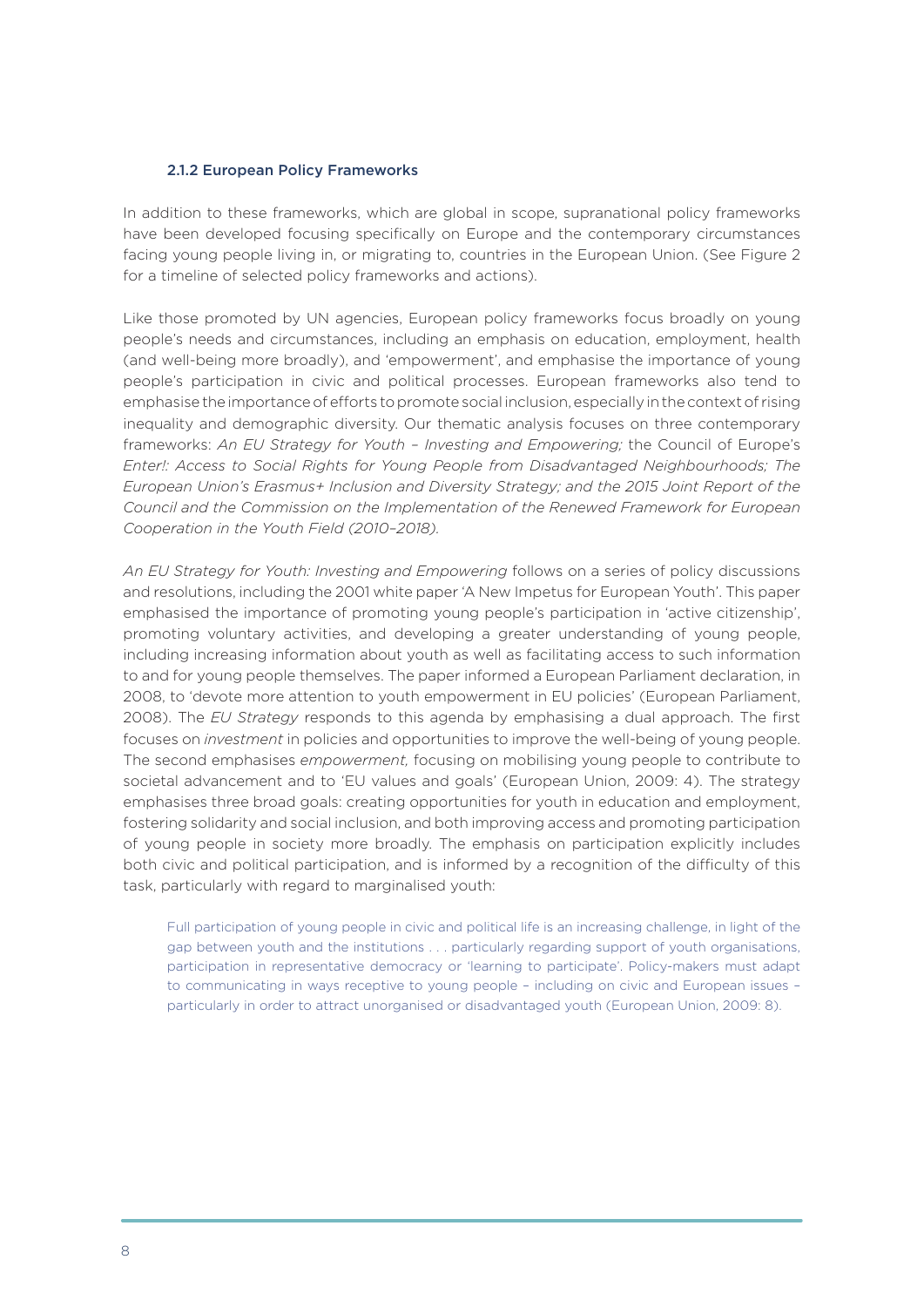

**Figure 2: Selected Timeline of European Policy Frameworks and Resolutions**

The *EU Strategy* places particular emphasis on the role of voluntary action. This includes **2000 2010 2020**the importance of promoting opportunities for and engaging young people in volunteer activities that contribute to their personal development and to social cohesion. It also includes an emphasis on the voluntary sector more broadly and the role that non-governmental organisations - especially professional youth workers - can play in providing leisure activities and delivering non-formal education, skill building, and opportunities for engagement that can contribute to young people's path to employment, inclusion, and the transition to adulthood. an empnas National on the v National Youth work development Better Outcomes, ary and the re National Youth that non-go

Like the *EU Strategy,* the Council of Europe's *Enter!* emphasises the importance of youth work and non-formal education and places an even more specific emphasis on marginalised youth – especially those living in disadvantaged neighbourhoods and from ethnic minority backgrounds and experiencing social exclusion. Explicitly grounded in a human rights framework, *Enter!*  spearheaded a set of policy recommendations to promote the social inclusion of disadvantaged **1970 1990 2000 2010 2015** youth and their role as 'active citizens'. These include a focus on foundational aspects of their living conditions, an emphasis on addressing segregation and discrimination, and investment in opportunities for young people's active participation and effective integration in society, including through consultation and in decision-making processes regarding policies that affect them. Such consultation could be facilitated through public and youth forums and social media as well as in non-formal education and youth organisations. uuniy Order (1989) (Northern and in decis Young People: i i-making proces a United Community uniy k Youth (2013)

The third policy framework we focus on is the *Erasmus+ Inclusion and Diversity Strategy.* This most recent version of the *Erasmus+* strategy was updated in response to the economic crisis of 2008. Again, the principal focus is on 'disadvantaged' youth, defined here more broadly to **1950 1990 2000 2010 2020** include those facing a range of 'exclusion factors and obstacles' (European Commission, 2014: 7). In response, *Erasmus+* promotes opportunities for youth participation in cross-national exchanges with one another through involvement with youth organisations, taking part in volunteer opportunities across Europe, and initiatives that bring young people from two or more countries together to work on an effort in response to challenges in participating youths' communities. It also emphasises the role of professional youth work and youth organisations, seeking to build their capacity through training and networking opportunities for professional youth workers, through structured dialogue between youth organisations in the voluntary sector and policymakers, and through cross-sectoral partnerships. yss Europe, d Matters ta init (2006, 2011) the Number oring young pe  $\sim$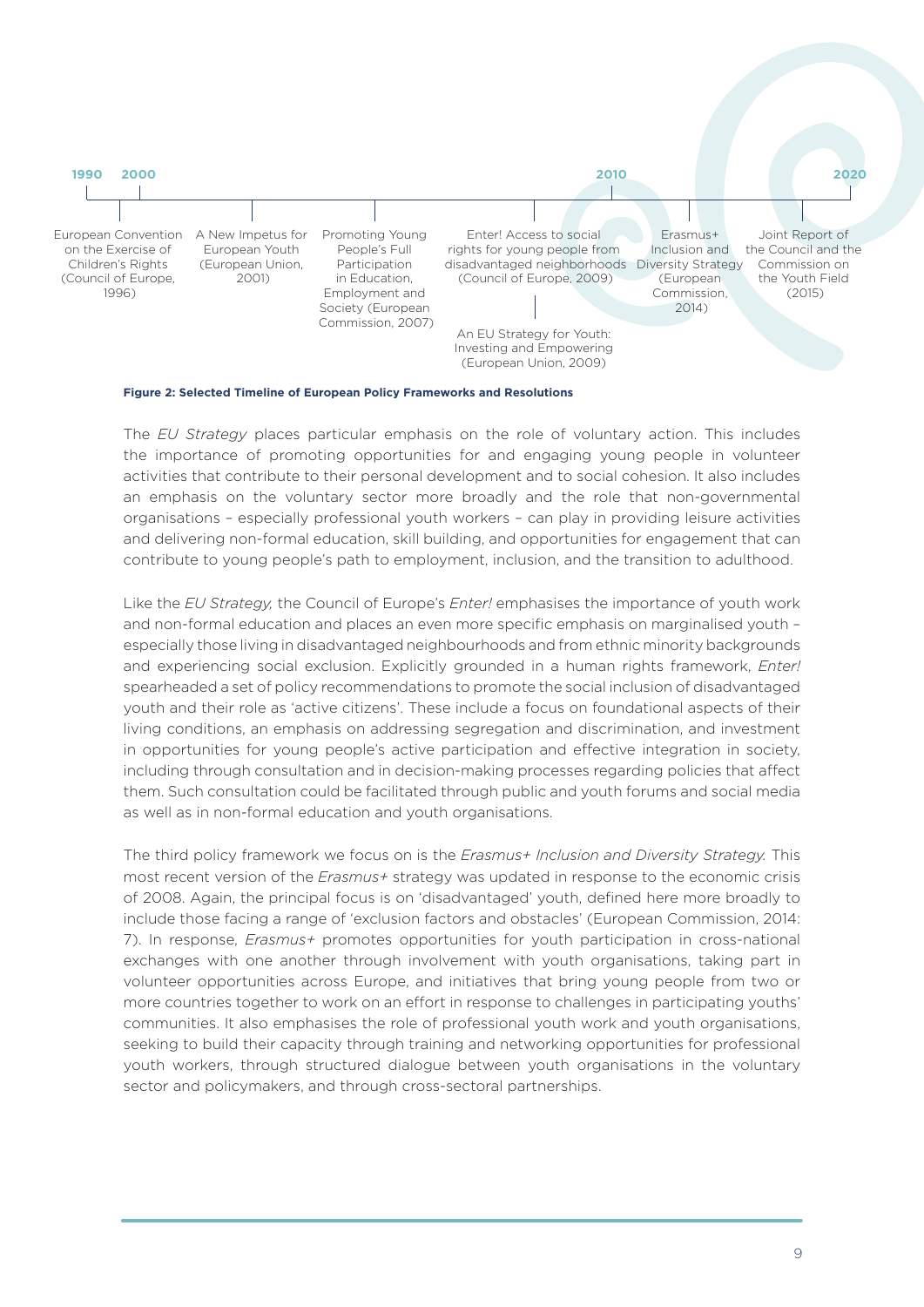Finally, we include the *2015 Joint Report of the Council and the Commission on the Implementation of the Renewed Framework for European Cooperation in the Youth Field (2010–2018),* which provides an evaluation of progress made towards goals set by the EU and EU member states (including through several of the schemes outlined above) and a set of recommended actions for 2015–18 in response to this, focusing on issues of employability, inclusion, and participation.

### 2.2 National Frameworks: the Republic of Ireland, Northern Ireland, and England

Policy frameworks for promoting the civic and political engagement of young people and emphasising their active participation as citizens and in the social, economic, and cultural life of their communities have also been developed at the national level. We focus on three countries – the Republic of Ireland, Northern Ireland, and England – that have had a specific focus on youth engagement and citizenship in recent years. The three jurisdictions have a shared and sometimes contentious history and operate within similar political systems while embracing somewhat different strategies towards this agenda. In addition, they respond to somewhat different contextual realities and challenges.

The Republic of Ireland, for example, is among the most 'youthful' states in the European Union,<sup>8</sup> and has been energetic in pursuing national policies concerned with children and youth, including a strong emphasis on youth participation and consultation in policymaking, since the launching of the comprehensive, cross-ministerial National Children's Strategy in 2000. Although experiencing increasing demographic diversity due to international migration, Ireland is still relatively homogeneous. But globalisation and the economic growth and development of Ireland prior to the 2008 global recession, from which the country is re-emerging with relative success, have also led to increasing inequality and shaped the nature of opportunity and dynamics of exclusion for working-class youth. Northern Ireland is (along with Wales) the poorest of the states in the United Kingdom (McGuinness, 2016), hit hard by deindustrialisation in the later 20th century. Although the degree of ethnic diversity and changing demographics is similar to that in the Republic, the history and current (post-conflict) state of sectarian tensions and the complexity of political identity created by being on the island of Ireland but part of the UK continue to influence youths' experiences, orientations to citizenship, and opportunities for participation. In England, a larger country with a more prominent role on the global stage, the impacts of globalisation on young people's circumstances and their relation to civic and political action are yet more keenly felt, further informed by significant ethnic diversity, especially in the cities. The outcome of the 2016 referendum for the UK to leave the EU (known as Brexit), as well as a rising concern about Islamic radicalisation and the dangers of future terrorist acts, further complicate these dynamics and condition young people's opportunities for and orientations to civic and political engagement. These dimensions of commonality and difference inform our rationale for selection of these three countries for analysis, which together provide a useful comparison for exploration.<sup>9</sup>

<sup>8</sup> The Eurostat (2015) report What it means to be young in the European Union today found that Ireland had the largest proportion of children under 15 (22%) in 2014 compared to the EU average of 15.6%.

<sup>9</sup> The larger study of which this report is a part focuses more specifically on a city in each country – Dublin, Belfast, and London – which allow us to explore the relationship between policy ideas and provisions and their implementation and influence on the ground in specific urban contexts, which are the sites in which the dynamics of globalisation, population diversity, and economic change are thrown into clear relief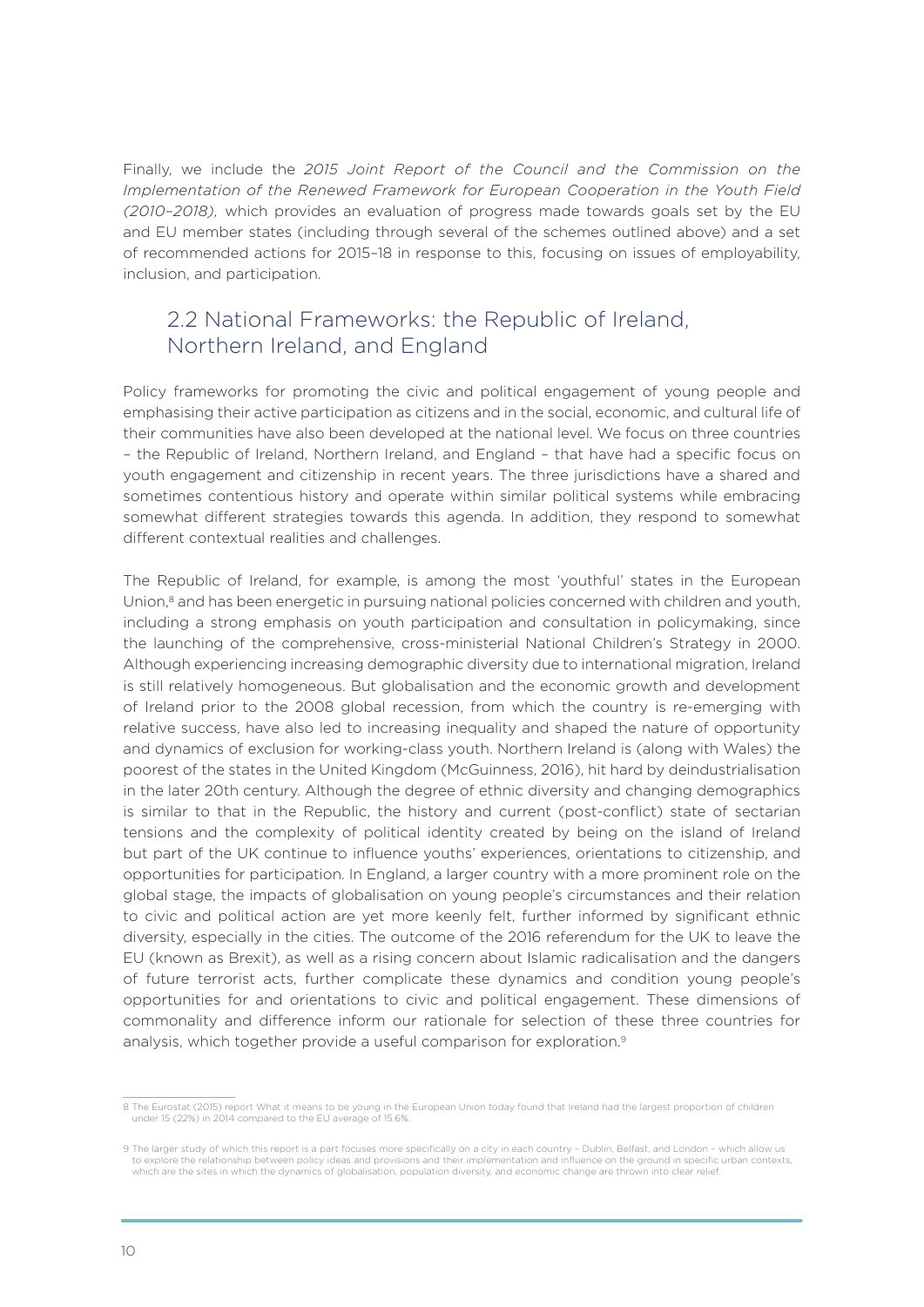#### 2.2.1 Republic of Ireland

Over recent decades, discourse on children's rights, participation, and citizenship have been **1950 1960 1990 2000 2010 2015** prominent in child and youth policy in Ireland. (Figure 3 provides a timeline of selected policy frameworks and actions.) In partial fulfilment of its obligations under the UNCRC, which Ireland ratified in 1992, the Irish government published the landmark *National Children's Strategy* in 2000, a 10-year strategic plan for children in Ireland. The Strategy was based on a 'whole child perspective', which 'recognised the capacity of children to interact with and shape the world around them' (DoHC, 2000: 10). It outlined three national goals for children: that children will have a voice, that children's lives will be better understood, and that children will receive quality supports and services. A series of measures were outlined to realise the goal that children will eapperto and service. This included new mechanisms for participation by children in matters which affect have a voice. This included new mechanisms for participation by children in matters which affect them, ensuring that children are made aware of their rights and responsibilities and targeting additional resources and supports to enable marginalised children to participate equally. UN DECIMENT DECIMENT DE capad A/RES/58/133 (*aren* τα  $U$   $\sim$   $\sim$   $\sim$ with a  $20.202$ ren in l undred youth strategy and the strategy of the strategy of the strategy of the strategy of the strategy of the strategy of the strategy of the strategy of the strategy of the strategy of the strategy of the strategy of the :n arrect

In keeping with the whole child perspective, there has been a significant emphasis on coordinated approaches to children and young people's policy and service provision since the publication of the *National Children's Strategy*. A Minister for Children and Youth Affairs was appointed and a full government department, the Department of Children and Youth Affairs (DCYA), was established to spearhead and coordinate child and youth policy across government departments. The *National Children's Strategy* also provided for the creation of a range of new structures and measures to achieve greater participation among children and young people, including Dáil na nÓg (National Youth Parliament) and Comhairle na nÓg (local youth councils). A Children's Ombudsman office was established to promote the welfare and rights of children, investigate complaints from children on issues that affect them, consult with children on issues of importance to them, and advise government on issues of significance to children. (Compared to Europe) and the Europe of Europe substitution of Europe and the Europe substitution of Europe sub (European Union) ne *r*v Participation niaren s Str Onar fouth Parlia disadvantaged neighborhoods and disadvantaged neighborhoods and disadvantaged neighborhoods and disadvantaged<br>Anders anders anders anders anders anders anders anders anders anders anders anders anders anders anders ander also provided for the Commission on of new diversity Strategy Strategy Strategy Strategy Strategy Strategy Strategy Strategy Strategy Strategy Strategy S on or a ra 2014) that affect them, cor





Developed as a successor to the *National Children's Strategy*, *Better Outcomes, Brighter Futures: National Policy Framework for Children and Young People (2014–2020)* outlines the **1970 1990 2000 2010 2015** government of Ireland's current agenda to improve outcomes for young people aged 0–24. The strategy's vision is 'for Ireland to be one the best small countries in the world in which to grow up and raise a family, and where the rights of all children and young people are respected, protected and fulfilled; where their voices are heard and where they are supported to realise .<br>their maximum potential' (DCYA, 2014: 20). The strategy focuses on the five national outcomes . the government identified for all children and young people. These are that young people:

**1950 1990 2000 2010 2020**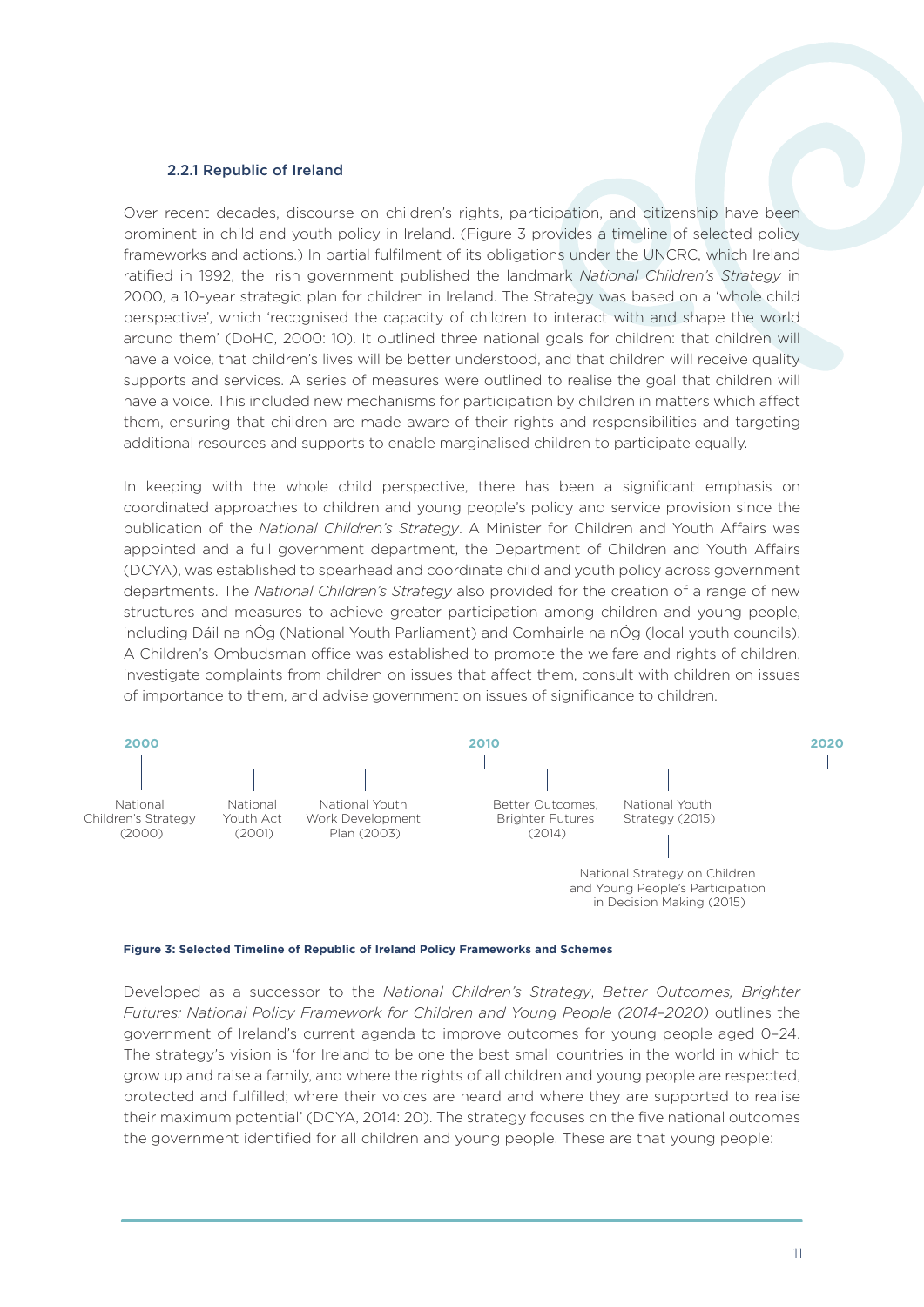- 1. are active and healthy, with positive physical and mental well-being
- 2. are achieving their full potential in all areas of learning and development
- 3. are safe and protected from harm
- 4. have economic security and opportunity
- 5. are connected, respected, and contributing to their world (DCYA, 2014: xiv).

For outcome 5 (connected, respected and contributing to the world), the strategy describes its key aims for children and young people: To have a 'sense of their own identity … free from discrimination'; to have 'positive networks of friends, family, and community'; to be 'civically engaged and socially and environmentally conscious'; and to be aware of their rights and be responsible and respectful of the law (DCYA, 2014: 6).

Based on these aims, the strategy outlines a series of government commitments. These include supporting youth organisations to provide safe, supportive, and developmental opportunities for young people; and promoting and recognising young people's active citizenship and engagement in democratic processes, social and environmental activism and innovation, volunteering, and social entrepreneurship. There is also a stated commitment to ensuring that Ireland's laws, policies, and practices are compliant with the principles and provisions of the UNCRC and to providing children and young people with access to a remedy if there is a breach of their rights.

The aims and desired outcomes of the *National Youth Strategy (2015–2020)* are directly in line with those outlined in the *Better Outcomes, Brighter Futures* policy framework but are focused specifically on young people up to the age of 25, with particular emphasis on the 10-25-year age group. In terms of youth engagement, objectives include an emphasis on supporting youth autonomy, fostering active citizenship, and strengthening youth voices through political, social, and civic engagement.

The *National Strategy on Children and Young People's Participation in Decision-making (2015– 2020)* is a policy framework developed by the Department for Children and Youth Affairs to ensure that young people across Ireland are enabled to participate in their communities and have their voices heard. Participation is defined as 'the process by which children and young people have active involvement and real influence in decision-making on matters affecting their lives, both directly and indirectly' (DCYA, 2015: 20). The objectives of the strategy include increasing young people's participation in local communities, the education system, the health and social services, and the court and legal systems. They also include the provision of ageappropriate methods of participation as well as guidelines for those working with young people in encouraging and enabling their participation.

Youth work is a key mechanism through which many of the goals of the national strategies just outlined are to be realised, particularly those related to participation, civic engagement, and recreation. While the state has become more involved in enacting legislation and policy and providing funding support for the sector, youth work in Ireland continues to operate primarily in the voluntary sector (Powell et al., 2012), led by a number of large voluntary bodies, including Foróige, Youth Work Ireland, and the National Youth Federation, as well as a range of smaller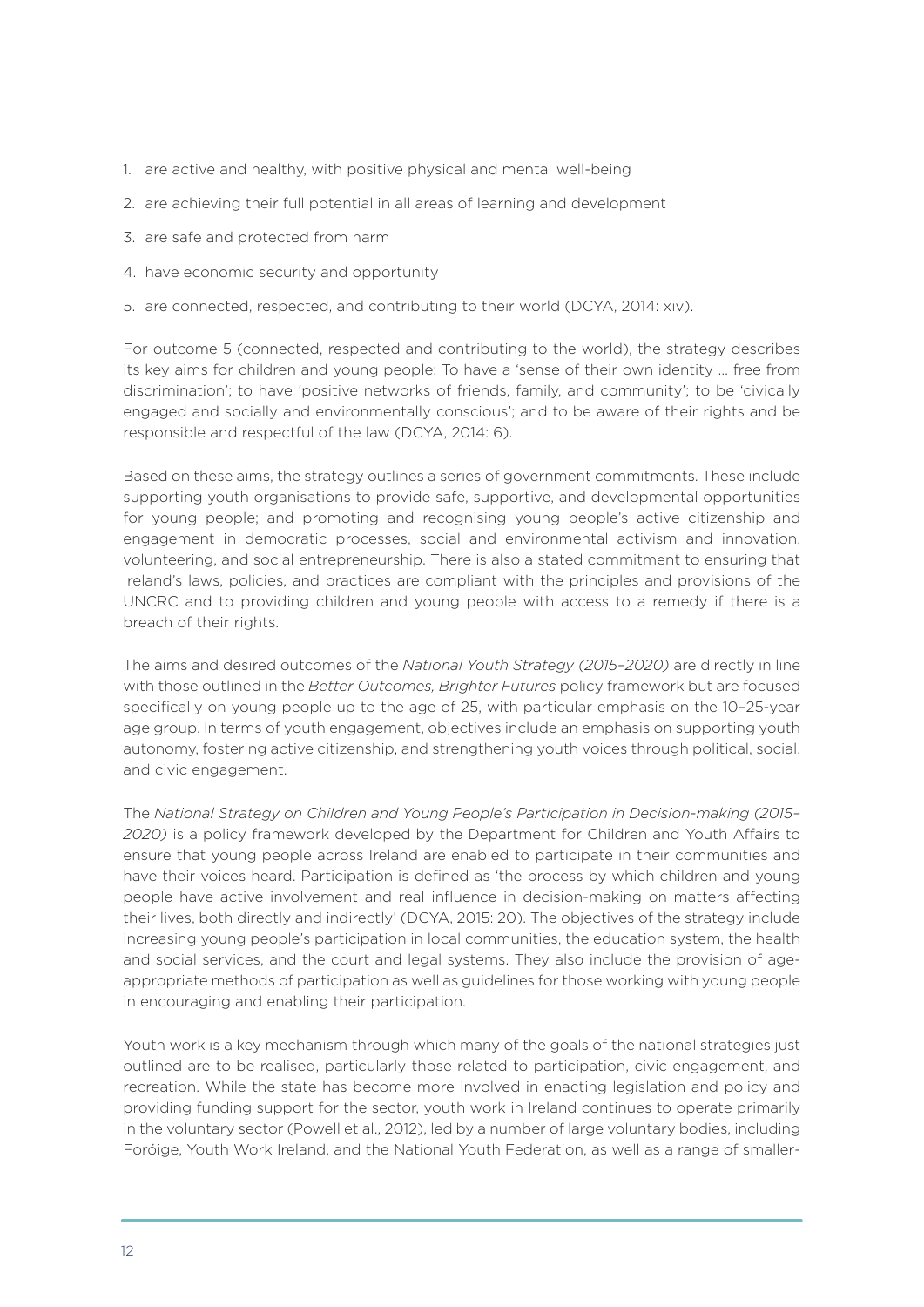scale organisations. *The Youth Work Act 2001* provides a legislative basis to youth work practice in Ireland and was followed by the *National Youth Work Development Plan 2003–2007* (Department of Education and Science, 2003), which aimed to enhance both best-practice standards in youth work provision and the evidence base for youth work, thereby enhancing outcomes for children and young people. The Development Plan emphasises the importance of taking a positive (versus problem) orientation towards young people. It thus posits that youth work should be supported as something all young people can benefit from, rather than emphasising support for remedial services specifically targeting disadvantaged youth. The Development Plan sets out four broad goals:

- 1. to facilitate young people to participate more fully in, and to gain optimum benefit from, youth work programmes and services
- 2. to enhance the contribution of youth work to social inclusion, social cohesion, and active citizenship in a rapidly changing national and global context
- 3. to put in place an expanded and enhanced infrastructure for development, support, and coordination at the national and local level
- 4. to put in place mechanisms for enhancing professionalism and ensuring quality standards in youth work (Department of Education and Science, 2003: 17).

#### 2.2.2 Northern Ireland

In Northern Ireland, the Department of Education holds overall responsibility for the Youth Service, and most of the developments of the current policy frameworks for youth engagement and participation have developed within this context. One of the first explicit attempts to address the issue of youth involvement in civic and political life in Northern Ireland came with the publication of the 1979 Department of Education circular on youth engagement. The circular highlighted the importance of youth involvement, establishing the Northern Ireland Youth Forum and a system of local youth councils explicitly intended to provide a platform for young people's representation in civic affairs. The Youth Forum, still in existence, operates mostly in relation to the Department of Education but also has wider connections in the political system. Since 2016, the Department of Education has also taken over the Children and Young Person's Unit, which was formerly part of the Office of the First Minister and Deputy First Minister. (See Figure 4 for a timeline of selected policy frameworks and actions in Northern Ireland.)

To understand the nature and intent of policy specific to youth civic and political engagement in Northern Ireland, we focus on three government policy frameworks *(Our Children and Young People; Priorities for Youth; and Together: Building a United Community)* as well as two NGO plans that are central to understanding efforts to engage young people in Northern Ireland (the *Northern Ireland Youth Forum Strategic Plan 2011–2014 and the Youth Action Northern Ireland Strategic Plan).*

*Our Children and Young People: A Ten-Year Strategy for Children and Young People in Northern Ireland 2006–2016* was significant in developing a strategy specifically focused on child and youth engagement. It provides the context and backdrop to the other main policies developed relating to youth participation over the past decade in Northern Ireland. The strategy highlighted various challenges facing young people and committed to a series of pledges addressing those challenges. It also outlined a framework against which to measure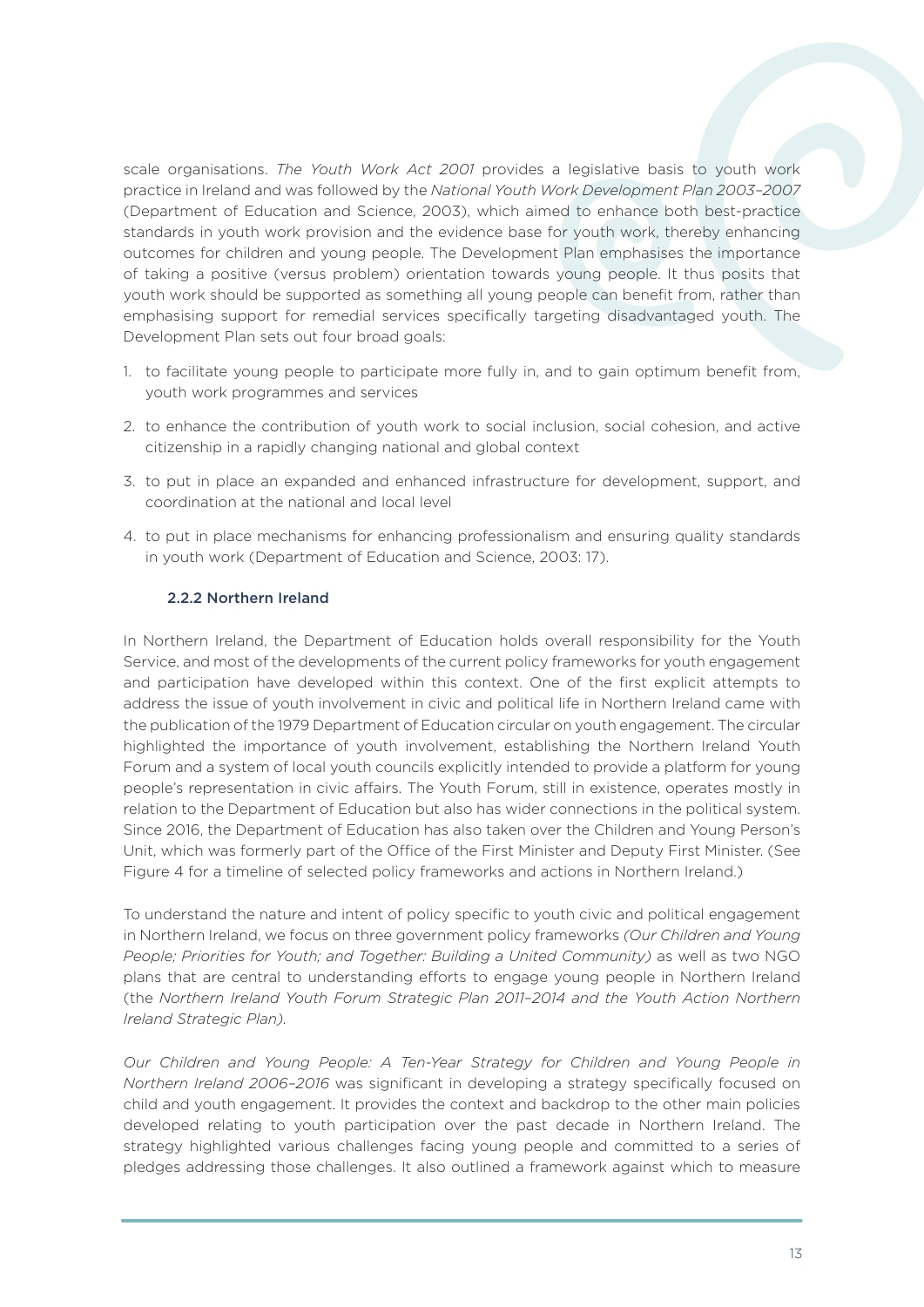outcomes and progress towards its goals: that children will be healthy; have the opportunity to enjoy, learn, and achieve; will live in safe and stable circumstances; will experience economic and environmental well-being; will contribute positively to community and society; and will live in a society that respects their rights. Underpinning these goals are a set of explicitly stated values, including that children and young people should be active participants in society and that children should be entitled to both adult protection and have opportunities to exercise their independence (OFMDFM, 2006).<sup>10</sup> Following on from this, the Children and Young People's Strategy Team at the Department of Education has been working on a new Children and Young People's Strategy 2017–2027, which was in consultation phase until March 2017 and is expected to be formally issued in 2018.<sup>11</sup> The new Strategy makes a yet more explicit commitment than preceding policies to the value of children and young people contributing to society. For example, of its eight high-level aims, the sixth is that children and young people have the chance to make a difference to society.<sup>12</sup>

*Together: Building a United Community* was developed during the period of implementation of the 10-year strategy. It provided the framework for government action in tackling sectarianism, racism, and other forms of intolerance while seeking to address division, hate, and separation. The framework outlines how government, community, and individuals should work together to build a united community and achieve change, with a particular focus on children and young people, shared community, community safety, and cultural expression. One key strategy was to get 10,000 young people who are not in education, employment, or training (so-called 'NEETs') a place on the new United Youth volunteering programme. United Youth offers young people structured employment, work experience, and volunteer and leisure opportunities along with a dedicated programme designed to foster good relations between and a shared future for young people growing up in Nationalist and Republican communities. In relation to children and young people, the key aim is 'to continue to improve attitudes amongst our young people and to build a community where they can play a full and active role in building good relations' (NI Executive Office, 2013: 4). Focusing on action at multiple levels (from the education system to neighbourhoods to workplace settings), the framework emphasises the contribution of young people to society and the need to encourage young people to be 'the leaders of tomorrow' (NI Executive Office, 2013: 21).

Finally, *Priorities for Youth: Improving Young People's Lives Through Youth Work* focused on the budget period of 2013–2016 for implementation. The document sets the overarching policy framework for the future delivery of youth work services. The principles of the policy are that young people's participation should be embedded in the delivery of youth work services.

<sup>10</sup> In 2016, the functions of the unit were moved from the office of the First Minister and Deputy First Minister to the Department of Education.

<sup>11</sup> The Children and Young People's Strategy Team works in cooperation with Executive departments, agencies (such as children's authorities) and other organisational stakeholders, and children and young people in Northern Ireland and is responsible for developing an overarching NI Executive Children & Young People's Strategy that aims to improve the well-being of children and young people across eight distinct high-level strategic outcomes. It also works in conjunction with children's authorities and children's providers, monitors and reports on adherence to the Children & Young People's Co-operation Act (NI) 2015, and monitors and reports on adherence to the United Nations Conventions on the Rights of the Child (UNCRC).

<sup>12</sup>According to the Department of Education: 'the aim of the new Strategy is "to work together to improve the well-being of all children and young people in Northern Ireland – delivering positive long-lasting outcomes." The draft Strategy has been developed in the context of the Children's<br>Services Co-operation Act (NI) 2015, which places a duty on the Executive to a people. The Act defines the well-being of children and young people against eight parameters, including physical and mental health; living in safety and with stability; learning and achievement; economic and environmental well-being; the enjoyment of play and leisure; living in a society in which equality of opportunity and good relations are promoted; the making by children and young people of a positive contribution to society; and living in a society which respects their rights. The draft Strategy seeks to achieve positive outcomes for children and young people that alien with all eight parameters in the Act' (www.education-ni.gov.uk/articles/ch align with all eight parameters in the Act' (www.education-ni.gov.uk/articles/children-and-young-people). In March 2018, a summary reported to the Act' (www.education-ni.gov.uk/articles/children-and-young-people). In March responses to the consultation was made available online with a view to the final strategy being published to follow. See www.education-ni.gov.uk/ node/32976 for consultation summary responses.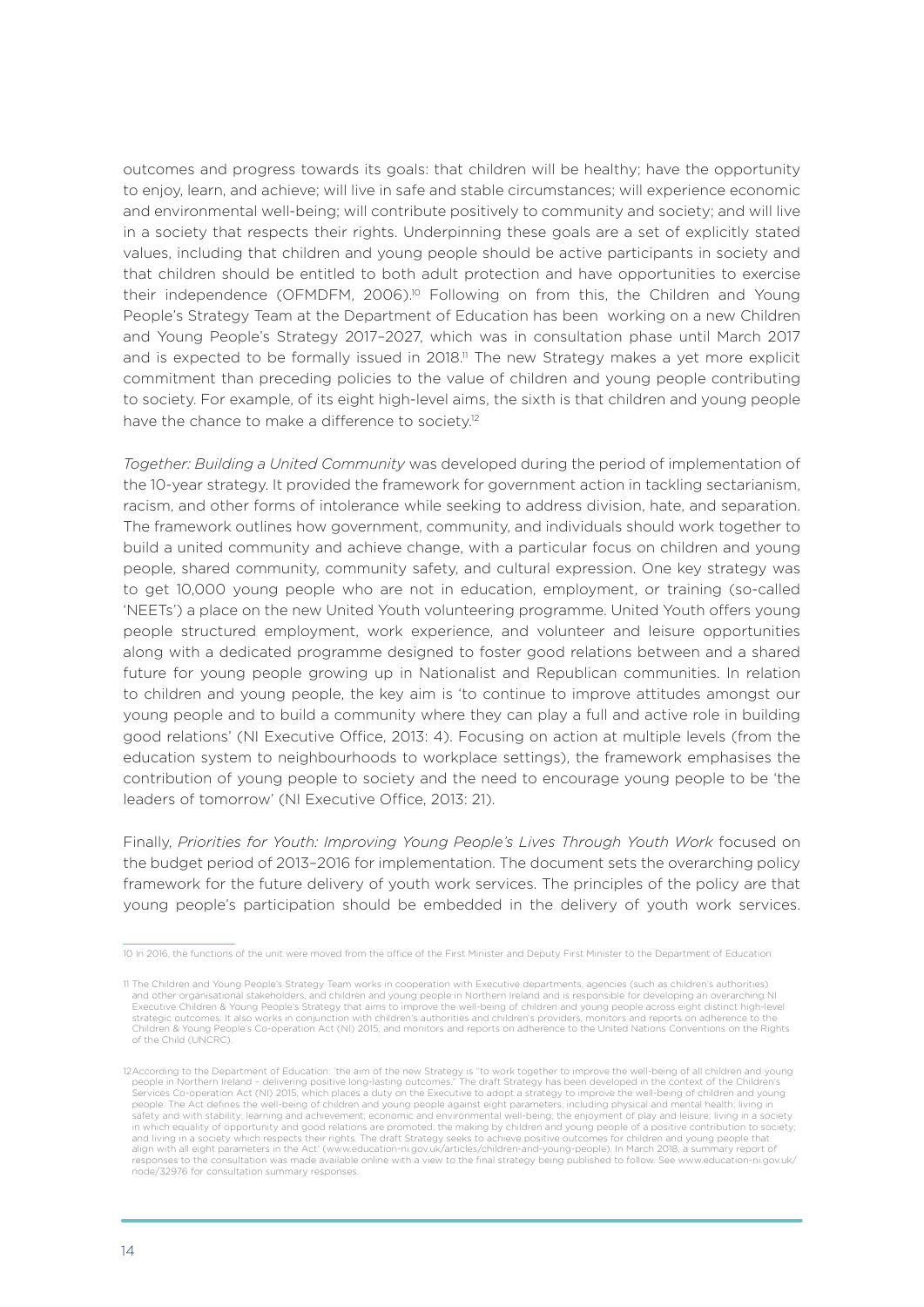Youth work, the document argues, should 'complement' the education curriculum, providing the opportunity for young people to 'develop their personal and social skills' (DE 2014: 1). The policy explicitly connects with the overall Department of Education policy and vision for young people and the UNCRC. people European Youth I LHE UNURU. ment of Education rights for young people from nd vision for voung the Council and the

Youth Forum's mission is to support young people in their personal development and, through this, help them contribute to the development of their communities. Emphasising a rights- and and, neep arem senarisate to the acceptoment of their communities. Emphasismig a rights candidate. The Forum defines participation as 'a situation of empowerment - where young people are proactive in the decision making process' (Northern Ireland Youth Forum, 2011: 6). Participation is seen as a 'specialised discipline' that needs to be delivered in a way that is 'meaningful and enjoyable for young people' and through which 'individual needs and aspirations of **2000 2010 2020**young people are the starting point . . . to engage young people in a process of issue-based participative practice' (Northern Ireland Youth Forum, 2011: 5). support young (2015) Commission, 2014) pation is central to the f

The second relevant NGO framework is the *Youth Action Northern Ireland 2013-2017 Strategic Plan.* Youth Action is a membership-based, regional youth organisation that works to help young people fulfil their potential in improving their own lives and their communities through the promotion of equality, peace-building volunteering, participative democracy, and leadership development. The strategic plan outlines several goals, including reducing inequalities faced by young people in Northern Ireland, increasing their levels of political engagement, and increasing their levels of resilience. rne se Youth Act yant P Work Development mework is Brighter Futures *INO*rti Strategy (2015)  $\sim$  alone of apy, and foat



**Figure 4: Selected Timeline of Northern Ireland Policy Frameworks and Schemes**

#### 2.2.3 England

The voluntary sector in England has a long history of engaging with young people, with a **1950 1990 2000 2010 2020** particular focus on working-class youth and those in poverty. From the mid-19th century, voluntary sector organisations like Boys Clubs, the YMCA, and (later) Boy Scouts and Girl Guides sought to engage young working-class people in voluntary participation in recreational and non-formal educational activities, often emphasising the importance of youths' contributions to club governance through their participation in deliberation or youthour continuations to olds governance through them participation in democration participation, however, would not receive significant attention until the mid-20th century.<sup>13</sup> (See Figure 5 for a timeline of selected policy frameworks). Council (1948) Chides son Uurucs sor  $+$   $\sim$  $R_{\text{R}}$ e young arlin. matan di ka Prevent (2006, 2011) PSA 14: Increasing the Volume  $\pm$ iojn s $\pm$ ion *<u><u>UCIpation</u>*</u>

<sup>13</sup> More omnibus policies placed at least a degree of focus on participation as well, in keeping with the participatory expectations outlined in the UNCRC. The Children Act (1989), for example, focused on promoting child welfare, responding to child abuse and neglect, and establishing expectations for their care and protection by the state but included provisions to ensure that children's views and wishes be taken into account in decisions that affect them. Provisions emphasising the importance of consultation and incorporating the perspectives and priorities of children and youth in the context of the institutions with which they interact (schools, juvenile justice, child welfare, etc.) were reinforced and expanded in subsequent versions of the Act and in a range of other legislation from that time forward.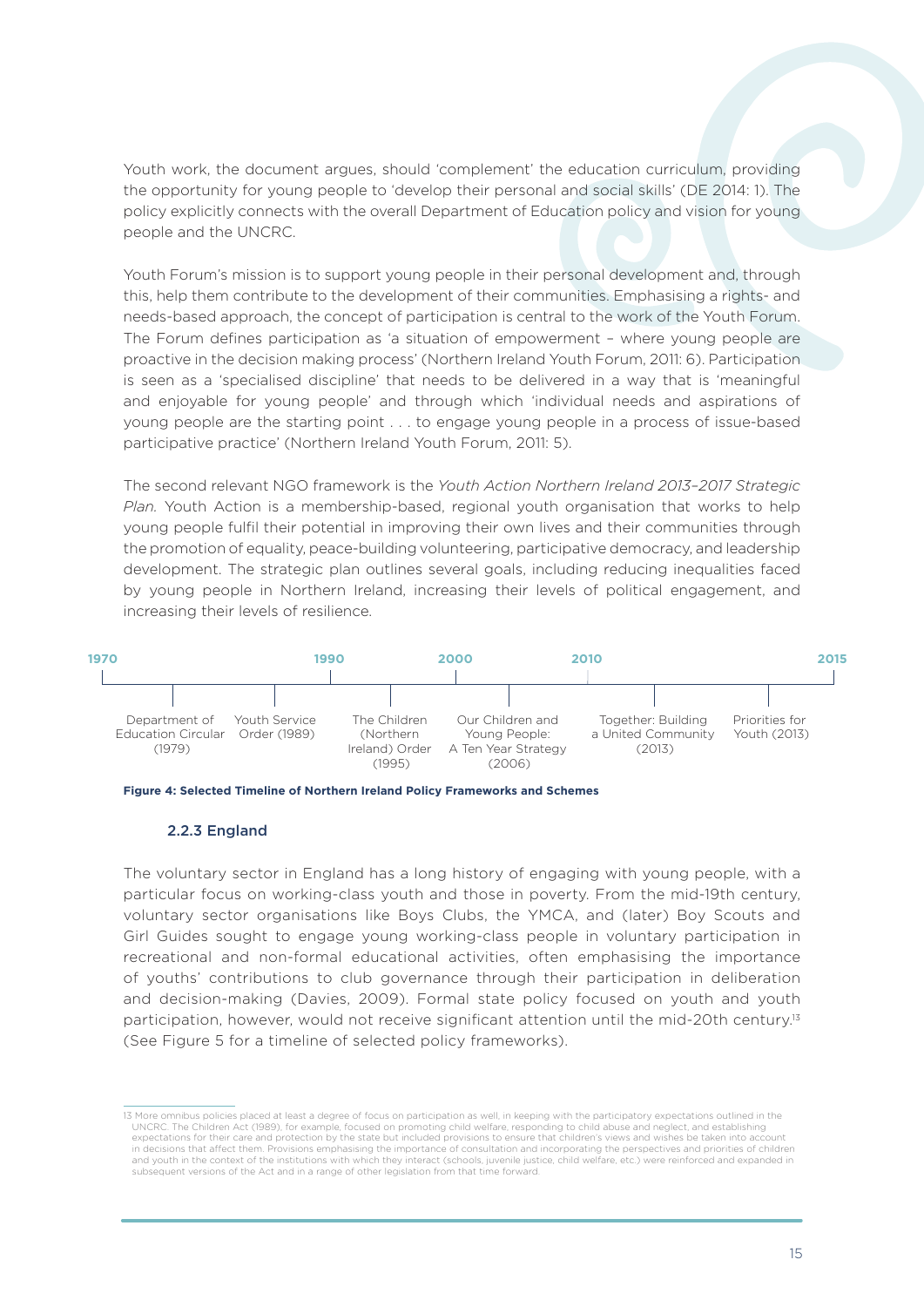The British Youth Council was established by the Foreign Service in 1948 in connection with the World Assembly on Youth held in London the prior year. It became an independent non-governmental organisation in 1963, and today it focuses on engaging young people to participate in networks, training, campaigning, and consulting with policymakers at both national and local levels, including through local youth councils and in the UK Youth Parliament, mechanisms analogous to those described in the cases of the Republic and Northern Ireland, above. Several local authorities have also more recently established Young Mayor programmes, in which young people are elected by their peers, through school-based campaigns, to serve as their representatives in the local authority.<sup>14</sup>

A broader policy interest in youth engagement also came into focus in the 1960s, when a national policy framework to support youth work was proposed by the Albemarle Committee. The committee's recommendations emphasised the importance of a Youth Service that made facilities and opportunities available to all youth 14 to 20 years old to contribute to their voluntary 'association, training and challenge' and gave the impetus for, among other things, promoting the professionalisation of youth work and establishing partnerships between local authorities and voluntary sector youth service providers (Davies, 2009). In the 1970s and 1980s, state support for youth work waned, and in addition to fiscal retrenchment led to an increasing focus on targeting 'at-risk' youth and those experiencing, for example, unemployment or involvement in child welfare or criminal justice systems. The Labour government under Tony Blair took a more comprehensive approach to youth policy, though it continued to emphasise, if not exclusively, the role of youth work in contributing to remediation, especially for young people who came to be labelled as NEETs, a focus that retains its priority status today in both England and Northern Ireland. Policy under Labour, however, also reemphasised the importance of youth participation and influence on service provision decisions and priorities, and noted such engagement as critical to achieving the broad outcomes laid out in the comprehensive policy framework represented by *Every Child Matters,* presented to Parliament in 2003.

Our thematic analysis focuses on four policy frameworks: P*ublic Service Agreement (PSA) 14: Increase the Number of Children and Young People on the Path to Success; Positive for Youth: A New Approach to Cross-Government Policy for Young People Age 13 to 19; National Citizen Service;* and the *Prevent Strategy*.

Published in 2007 under a Labour government, PSA 14 outlines government actions (in partnership with a broad range of local agencies and providers) towards realisation of the goals outlined in *Every Child Matters* and those specified in *Aiming High for Young People: A Ten-Year Strategy for Positive Activities,* published by the Department of Children, Schools and Families that same year. These are that young people will 'be healthy, stay safe, enjoy and achieve, make a positive contribution, and achieve economic well-being' (HM Government, 2007: 3) and that they will succeed in education, participate in activities that build resilience and social skills, and contribute to society to bring about change (DoCSF, 2007: 8). In addition to specifying government actions, the PSA outlines a set of indicators with which to assess progress towards these goals. These include indicators focused on increasing participation in education, employment, and 'positive activities' that contribute to their resilience. They also include a focus on reducing negative outcomes (especially regarding substance abuse, early pregnancy, and crime). To reach these goals, the PSA notes

<sup>14</sup> Young Mayors generally act in an advisory capacity, along with a small council of their elected peers, representing the interests and priorities of local young people to the Mayor of the local authority for which they were elected, but in some cases they are provided with small budgets that allow them to launch and manage specific programmes or campaigns. See for example Shukra, 2017.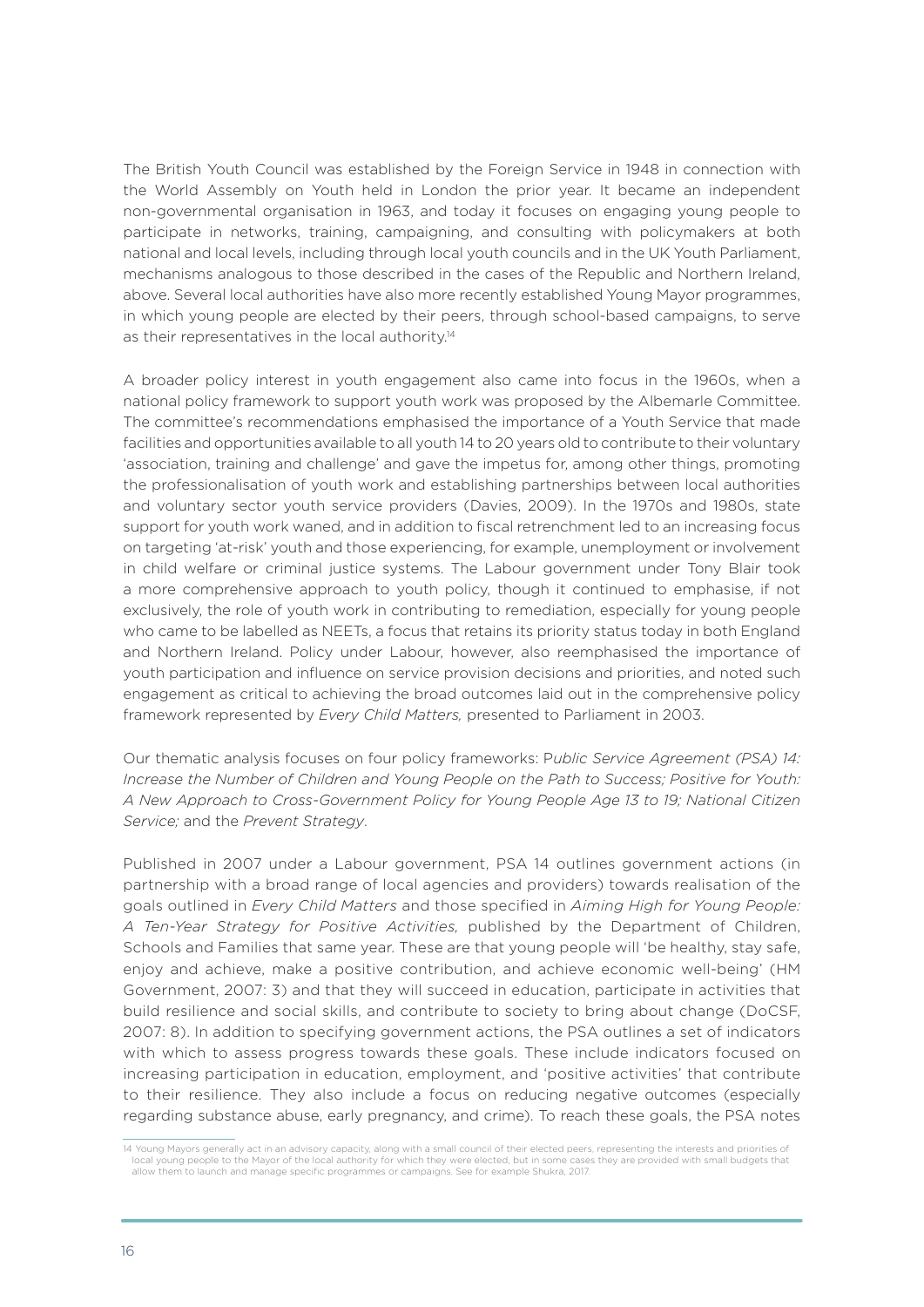the importance of 'embedding and building on strategies to empower and secure the active participation of young people and their families in the commissioning, designing and delivery of services' (HM Government, 2007: 7) and stresses that 'every Local Authority should have systems that enable the views of young people and families and carers to shape local services at every level' (HM Government, 2007: 13).  $\overline{9}$ an strategies to alugn  $.$ 



#### **Figure 5: Selected Timeline of English Policy Frameworks and Schemes**

*Positive for Youth* was published in 2011 alongside another policy framework, *Building Engagement, Building Futures,* the focus of which was on educational attainment and vocational skills in response to the large number of NEET youth between the ages of 16 and 24. *Positive for Youth* proposes a more comprehensive, cross-sectoral strategy for promoting young people's successful transition to adulthood (including through education, employment, preventive health services, youth crime prevention, and out-of-school opportunities), and explicitly emphasises the importance of giving youth 'voice' in the decisions that affect them and supporting mechanisms that support their engagement:

A cornerstone of this statement is the engagement of young people in local democratic processes – so that young people have a sense of belonging, communities become stronger, and locally offered services have the best chance of making an impact (HM Government, 2011a: 1).

Achieving the participatory goals of the strategy relies in large part on financial support to the British Youth Council to engage young people on advisory councils, review boards, and the UK Youth Parliament. The strategy also emphasises the importance of promoting local partnerships, supporting community organisations and youth workers, and promoting opportunities for education, training, social development, and volunteerism among young people.

Along with *Positive for Youth,* the emphasis on volunteerism and its relationship to promoting active citizenship among youth is at the centre of the *National Citizen Service.* A centrepiece of the coalition government's 'Big Society' under David Cameron, the scheme has been institutionalised in the creation of the publicly funded *National Citizens Service* Trust. NCS is focused on promoting opportunities for young people (generally 16- or 17-year-olds) from diverse backgrounds to work together on 'social action' projects and to develop skills, confidence, and a sense of community and responsibility as engaged, effective citizens. The scheme is open to all 16-year-olds (although it is not mandatory) and includes residential activities both in young people's local communities (but outside their homes) and activities away from their local communities.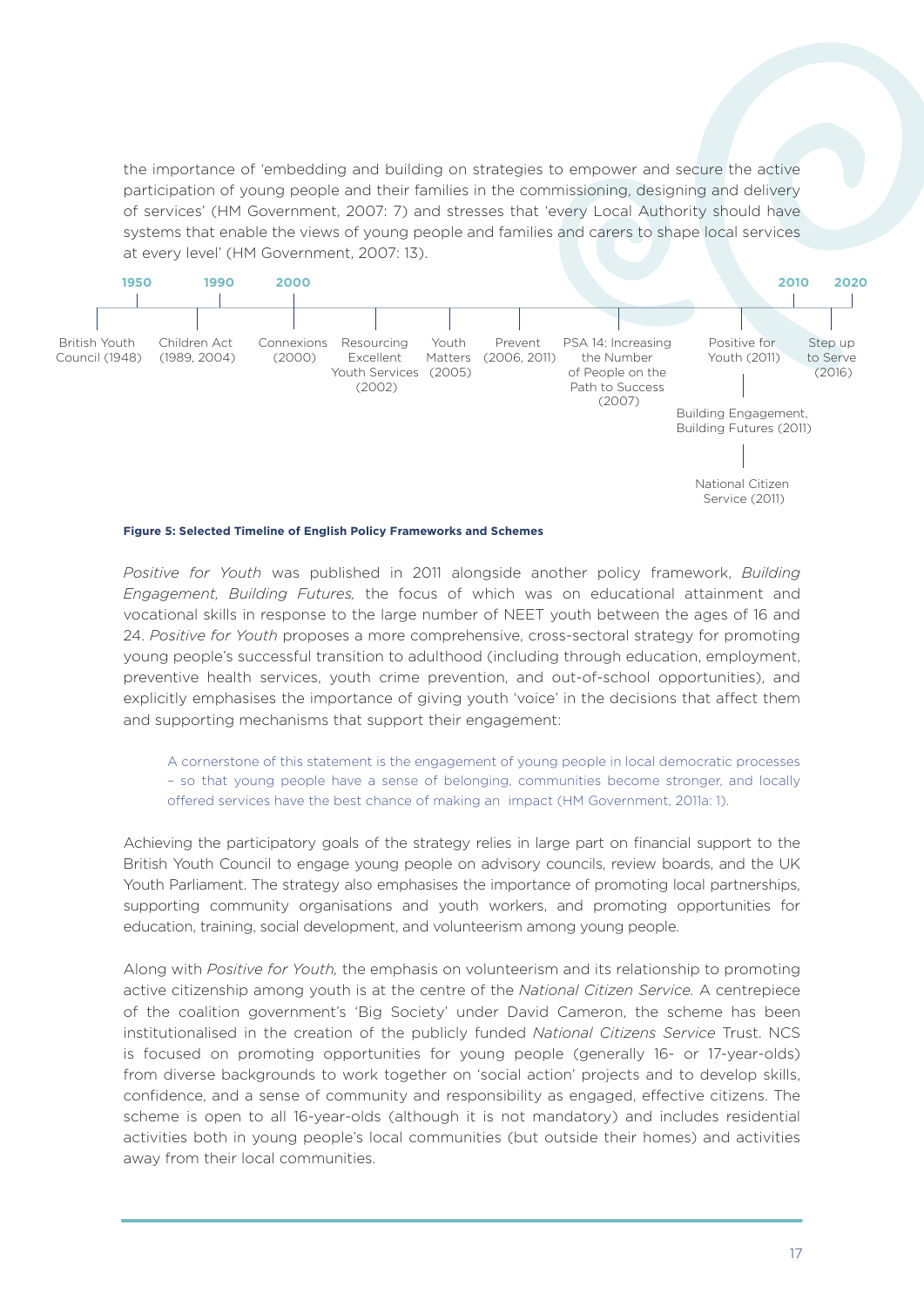The final policy framework we include in our analysis is the *Prevent Strategy* in two iterations. This framework differs from the others in that its principal focus is on the prevention of terrorism and is not exclusively focused on young people. We include it here both because of the stances the strategy takes towards engagement, inclusion, and citizenship and because of a significant *de facto* focus on young people (especially Muslim youth). Its enactment, alongside other policy frameworks that seek to promote youth engagement, is relevant for understanding the policy environment relating to youth engagement more broadly, especially for young people from Muslim and economically disadvantaged backgrounds – both of which are cited as generative of higher levels of approval of violent extremism (HM Government, 2011b). The first iteration, the Prevent strand within the *Countering International Terrorism* strategy (HM Government, 2006), was developed under a Labour government and placed significant emphasis on preventing radicalisation by attending to issues of structural disadvantage, promoting integration and cohesion, and empowering local communities to address the potential development of extremist ideologies among their populations. The second iteration, *The Prevent Strategy* (2011), while accepting the importance of integration, focuses more on challenging extremist ideology and promoting the embrace of 'mainstream British values' seen as central to social cohesion and citizenship: 'democracy, rule of law, equality of opportunity, freedom of speech and the rights of all men and women to live free from persecution of any kind' (HM Government, 2011b: 34):

A stronger sense of 'belonging' and citizenship makes communities more resilient to terrorist ideology and propagandists. We believe that *Prevent* depends on integration, democratic participation and a strong interfaith dialogue (HM Government 2011b: 27).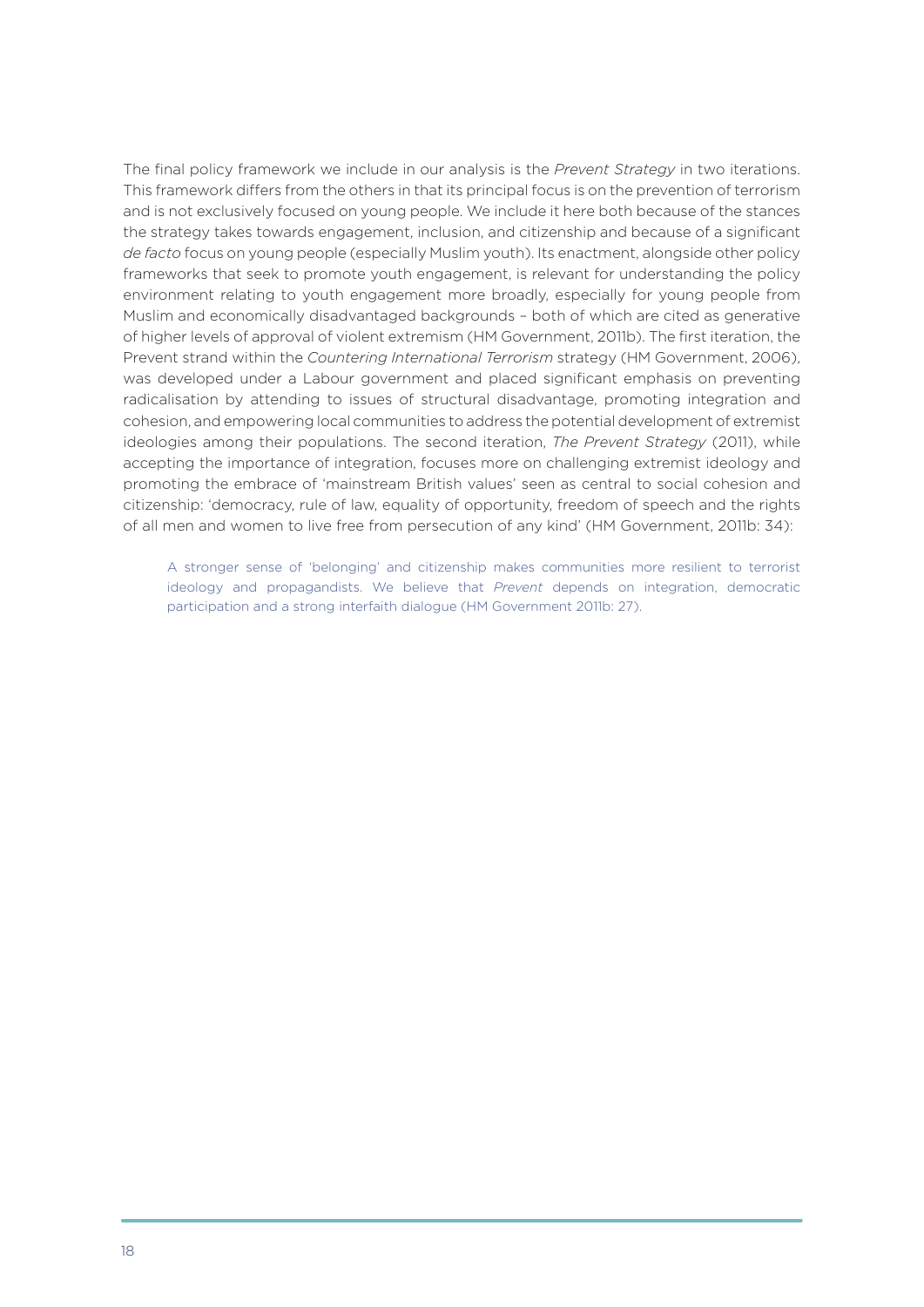## 3. Analysis: Comparing Frameworks

We now turn to a comparative analysis of these frameworks, focused on a set of key themes. First, we examine how these policy frameworks view and characterise young people, the challenges and opportunities that face them, and their current connections to and engagement in society. Next, we examine the influences and impetus for policies to foster engagement, including historical and contemporary context (social, economic, demographic, political) and prior policies concerning young people. Third, we interrogate and compare the rationales and conceptual orientations that lie behind these policies. Fourth, we outline the kinds of outcomes they highlight as likely to be achieved through the effective engagement of young people. We then consider the specific strategies and mechanisms suggested or established by these policies, including the expected role of government, non-governmental organisations, and other actors and the kinds of resources and supports provided or recommended. Finally, we evaluate the relationship among these thematic components – their coherence or inherent tensions and the similarities and differences across policies operating at different levels and in different contexts – and tease out some practical implications, enduring questions, and potential next steps.

### 3.1 Perspectives on Young People

With regard to perspectives on young people, we identify four main interrelated perspectives on youth (generally identified as those between about 14 and 24 years of age, but sometimes extending to as much as 30) in the policy frameworks examined. First, a common perspective throughout is a view that young people should be seen as active participants in society; the view that young people are assets to be invested in features strongly across supranational and national discourses. Second, there is a strong emphasis placed on the barriers to participation given that young people are prone to risk and disadvantage. The importance of recognising the diversity of young people in terms of their characteristics, needs, and context features in both supranational and national contexts, though it is more heavily emphasised in the UN and EU frameworks. Third, young people are seen explicitly as 'rights bearers', a theme also emphasised as a rationale for promoting youth engagement. The fourth core theme relates to young people as subjects of policymaking and development, which directly links to the articulation of strategies and responsible actors, to be examined later.

#### 3.1.1 Youth as Active Participants in and Contributors to Society

One of the main perspectives to be observed in the policy frameworks is the view that young people should be seen as active participants and contributors to society and, at the same time, that they are often blocked from such participation due to a range of factors and circumstances. Particularly in supranational frameworks, youth are described (by UNESCO for example) as 'agents of change' towards 'social transformations, peace, and sustainable development' (UNESCO, 2014: 8). Promoting their participation as 'equal partners' is meant to harness the positive and often untapped potential young people have to make a strong contribution to society. As the *WPAY* framework puts it: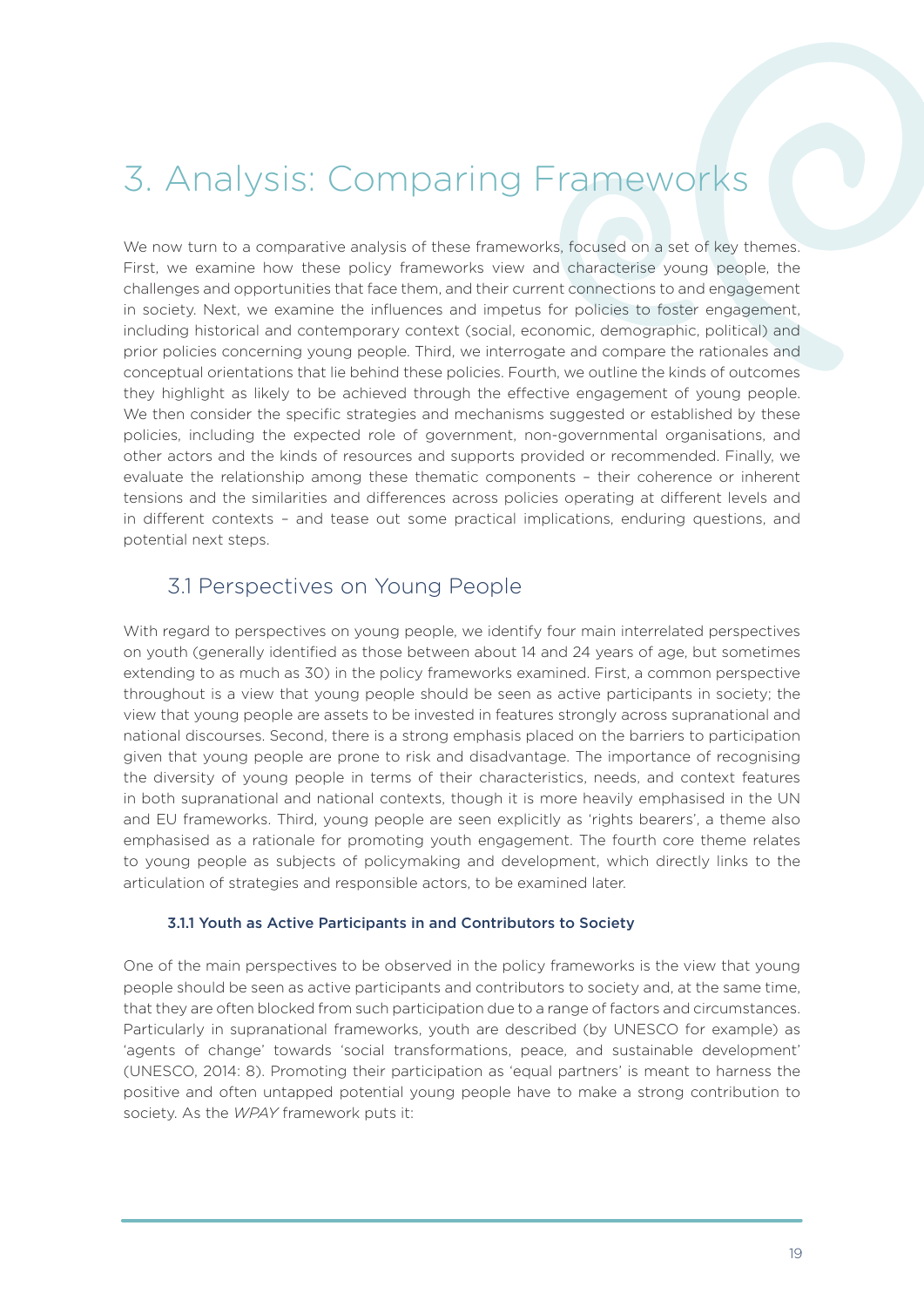The capacity for progress in our societies is based . . . on their capacity to incorporate the contribution and responsibility of youth in the building and designing of the future. In addition to their intellectual contribution and their ability to mobilize support, they bring unique perspectives that need to be taken into account (United Nations, 2010: 42).

A key component of this stated perspective is a focus on young people as assets and an intent to promote their positive development rather than focus exclusively on addressing problems. As England's *Positive for Youth* (HM Government, 2011a: Ministerial Foreword) puts it: 'all young people enjoy their teenage ambitions and good opportunities. Our focus is on helping young people succeed, not just on preventing them from failing.'

EU frameworks are strong in emphasising the need to view young people's social capital as an asset to be invested in, and this notion is articulated as well at the national level. For example, both the *Northern Ireland Youth Forum Strategic Plan* and the *Children and Young People Ten-Year Pledge in Northern Ireland*, as well as *Positive for Youth* in England, explicitly assert the importance of investing in young people. This perspective is perhaps most explicitly stated in Ireland's *Better Outcomes, Better Futures,* which equates investment in children and young people with 'capital investment from which significant returns flow' (DCYA, 2014: 3). Importantly, however, several supranational frameworks as well as those of the Irish Republic also focus on young people's status and potential *today,* not just in the future. The Irish *National Strategy for Young People's Participation* is perhaps most explicit on this front, articulating the importance of viewing young people as not just 'beings in becoming' but as 'citizens of today' (DCYA, 2015: v). At the same time, the framework takes a developmental view of the young person as evolving rather than static, emphasising the need to take developmental stage and capacity into account.

#### 3.1.2 Barriers to Participation Faced by (Some) Young People

Coexisting alongside the notion of the young person as an asset and contributor is the perspective that young people are often blocked from realising their potential in this regard. For example, the European Union's *Enter!,* while emphasising the role that young people can play as positive social actors who are resilient in the face of exclusion and disadvantage, also notes that young people from disadvantaged backgrounds, in particular, are an untapped resource and often left out of decision-making processes. This is also the case in Northern Irish policy (e.g., *Together: Building a United Community*), which acknowledges the positive contribution that young people make in the community alongside an acknowledgement that 'some of our young people feel disaffected from wider society and a small number demonstrate this in a negative way' (NI Executive Office, 2013: 21). There is a strong emphasis placed in the English policies, such as *Positive for Youth,* on how negative stereotyping of young people by media and advertising, for example, is a challenge that needs to be addressed through working in partnership with young people and their families.

Young people's non-participation is seen as particularly likely, and particularly problematic, with regard to youth who are disadvantaged. This lack of participation is seen to fundamentally limit young people's potential. For example, the European Union's strategy *Investing and Empowering* notes the limits imposed on young people due to educational and employment barriers. *Erasmus+* expands on this position, arguing for inclusion and diversity programmes that focus specifically on young people who are disadvantaged. *Enter!* presents disadvantage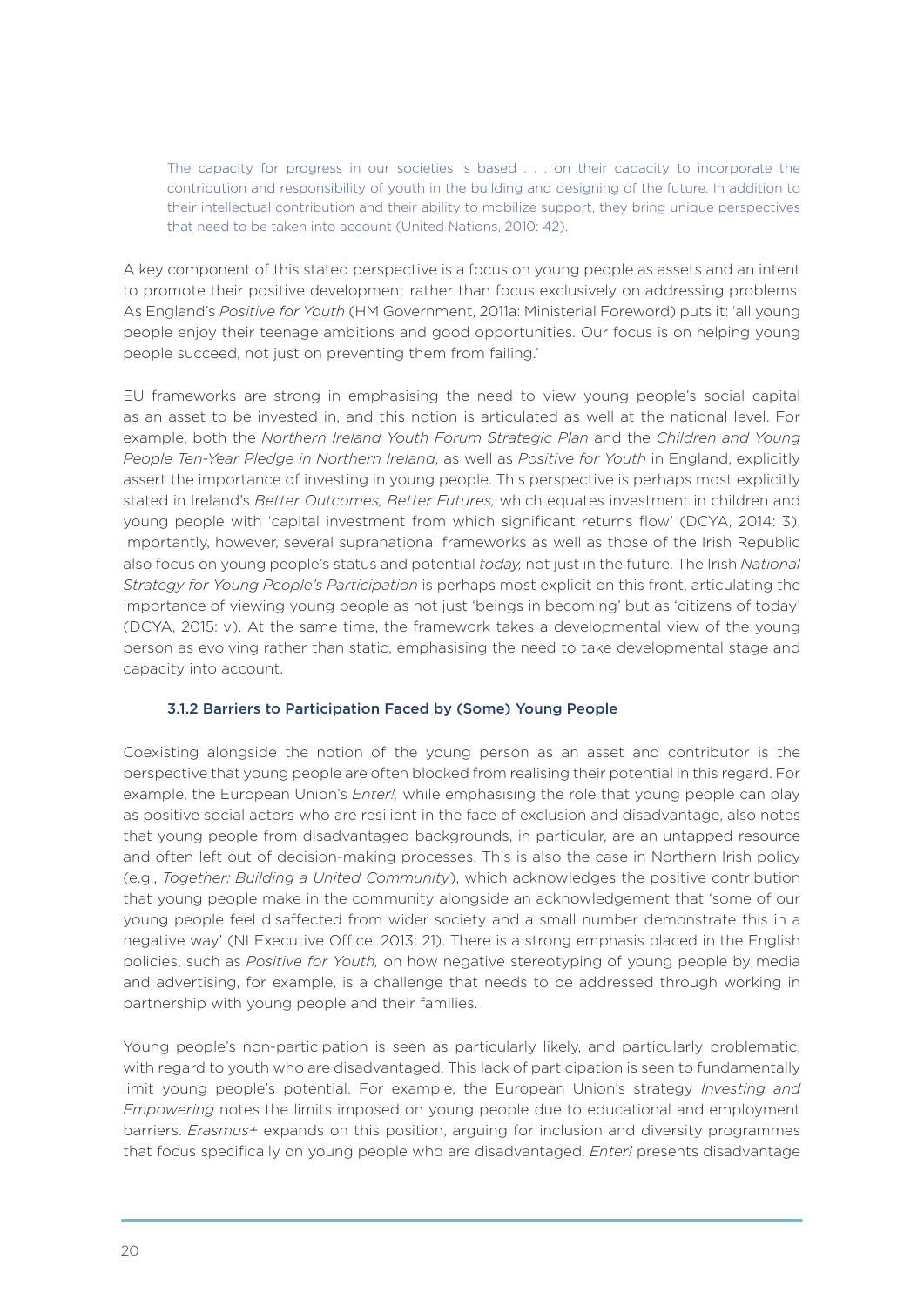as a process, rather than a set of characteristics, through which some groups of young people or other individuals are systematically denied (whether by design or neglect) the opportunity or means to fully enjoy social rights as defined by the European Charter (Ramberg, 2015).

The focus on disadvantage is differentially emphasised across frameworks, which sometimes speak generally about disadvantage and at other times articulate specific groups of young people. Supranational frameworks (at both UN and European level) and Irish frameworks are most explicit about the categories of persons most likely to be disadvantaged, with the frameworks of England and Northern Ireland primarily concerned with so-called NEETs. For example, in *Enter!*, the main groups of disadvantaged young people identified are children in care; those from migrant backgrounds; those living with a disability, mental health problems, or illness; and those living in isolated or impoverished communities. The *UNDP Youth Strategy* likewise emphasises that young people are not a homogeneous constituency and their experiences and needs vary greatly depending on their context. Emphasis is placed on understanding the needs of several groups of young men and women in particular, including ethnic minorities, LGBTQ youth, young people living in poverty, and those affected by conflict, sexual and domestic violence, sex trafficking and slavery, drug use, forced marriage, and religious discrimination. The underpinning assumption in most of these frameworks is that not all young people in society can achieve the ideals of societal engagement, and many of the factors that limit them are socially constructed and ameliorable. Although they tend not to focus on how we might respond more fundamentally to the structural factors that shape and reproduce disadvantage and inequality, supranational frameworks are more likely to note these factors as foundational issues.

National frameworks tend to acknowledge the impact of discrimination on some young people, as well as the role that media play in promoting negative stereotypes of young people and the deleterious effects such portrayals can have. For example, Northern Ireland's *Together: Building a United Community* and England's *Positive for Youth* both highlight how negative portrayal of young people can lead to marginalisation. Although less clear about how such discrimination might be addressed, the promotion of youth engagement strategies is clearly one avenue they promote, as we will explore below.

#### 3.1.3 Youth as Rights Bearers

The perspective on young people as bearers of rights, as articulated in the UNCRC, is present across frameworks at all levels and across contexts (though to varying degrees), and will be examined in more detail in the section on rationale, below. The key point to be made here is that perspectives on young people that guide these frameworks include an emphasis on young people as not simply recipients of developmental and policy efforts but as agents with both potential and, fundamentally, the right to 'respond positively to life challenges and be positive agents of transformational change, as collaborators and as leaders' (UNDP, 2014: 23).

#### 3.1.4 Youth as Subjects of and Partners in Policymaking and Development

More or less by definition, the frameworks examined include a dominant perspective of young people as a special focus for policymaking and development, given their dual potential to contribute and their need for supports in light of their age, stage, and context. The need to take a holistic approach to policy development for youth is highlighted across frameworks, with an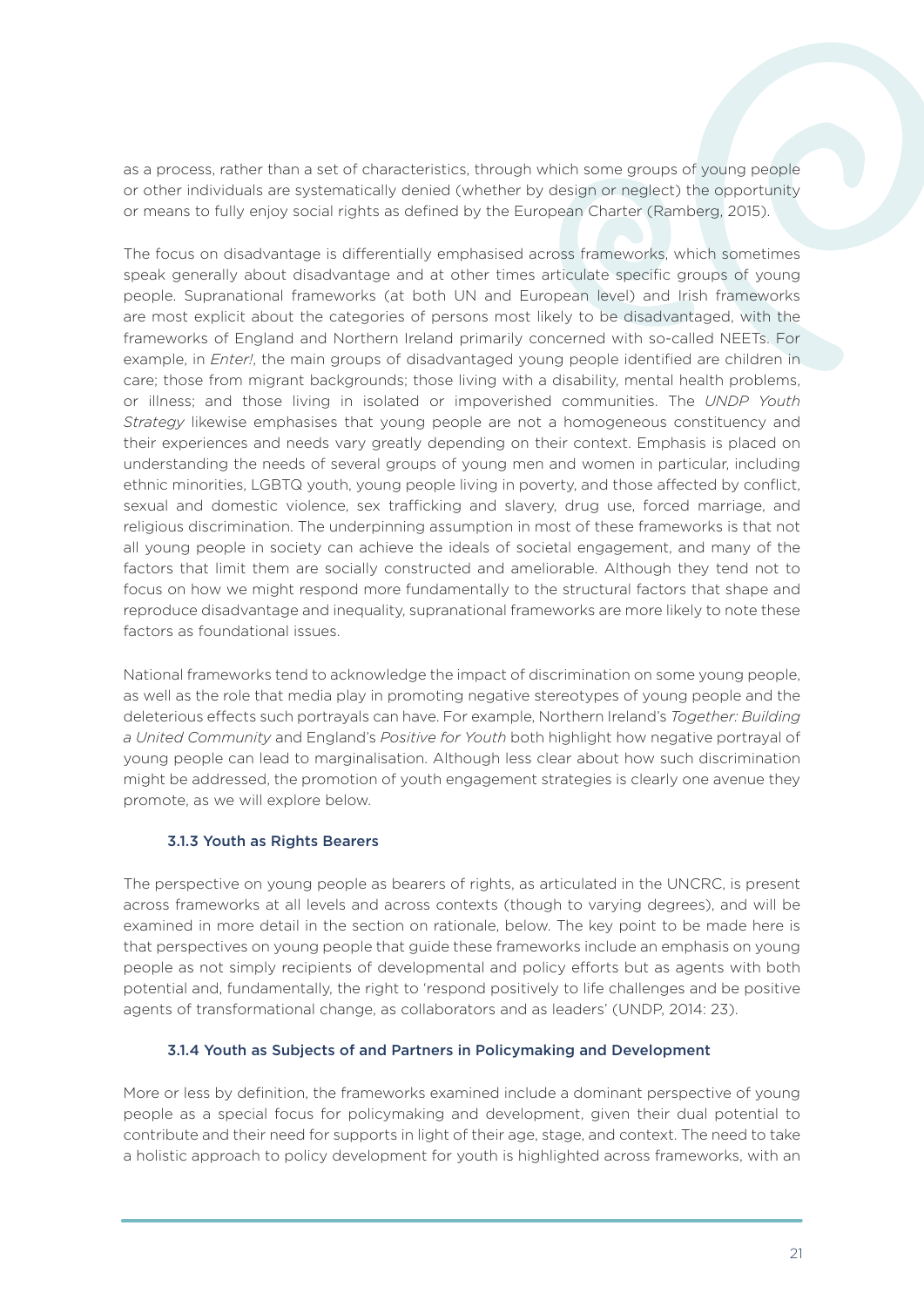emphasis on engaging young people as active participants in policymaking and delivery. The *UNDP Youth Strategy* articulates the principles behind this perspective and emphasises the need for a global perspective that is intentional in its inclusion of young people from diverse contexts. The *UNESCO Operational Plan* focuses more on the delivery of services through promotion of effective methodologies and mechanisms for member states to engage youth in policy and programme design and delivery, particularly through youth organisations.

At the national level, the view of the need for holistic services is also evident. For example, *Better Outcomes, Brighter Futures* explicitly claims to be about a move from a narrow organisational focus to a 'whole of government' response requiring a continuum of investment (DCYA, 2014: 12). In the UK, the emphasis is on the importance of an integrated approach that recognises that a young person experiencing one problem is often experiencing several others at the same time (HM Government, 2007). With regard to types of policy and services to be developed, education and training are frequently referred to, as is the importance of complementing formal education with volunteerism and internships (UNDP, 2014).

Policies need to be underpinned by an understanding of youth as active participants and the barriers to their participation so that they respect the agency of young people while also recognising the challenges they face. Ramberg (2015: 112), for example, notes that young people are being subjected to 'well-intended but still very regulated, paternalistic and fragmentised intervention', in part because of a tendency to see young people as more a problem than a solution. At the national level, *Positive for Youth* also pays a lot of attention to understanding the influences on young people and how they are perceived and constructed through family structure, the environment, and the media.

### 3.2 Influences and Impetus

The policy concern with youth civic and political engagement at supranational and national levels is grounded in the perceptions regarding young people just outlined, but is also profoundly influenced by a complex range of contextual dynamics. In this section, we review the key political, economic, demographic, and social issues that were highlighted in the policy frameworks reviewed. First, in terms of political influences, issues of concern include declining rates of voting and political participation among younger age groups and the need to promote positive political engagement among young people in areas of conflict. Second, many policy documents reference the negative economic impact of the recession of 2008 on young people, and its potential implications for their exclusion from society. Third, changes in the age structure of populations and increased rates of migration are salient demographic influences. Finally, the changing social context of young people's lives, including the increasing role of technology and social media, is also an important and relevant contextual factor for the development of policy in this area.

### 3.2.1 Political Influences

The *UN Youth Strategy 2014–2017* acknowledges that young men and women have traditionally been significant drivers of social, economic, and political transformation but that the increasing disengagement of young people from political processes has made a focus on supporting youth political engagement a priority. A key issue raised in the Strategy relates to the decline in voting and civic engagement among younger age groups which, while a global trend, is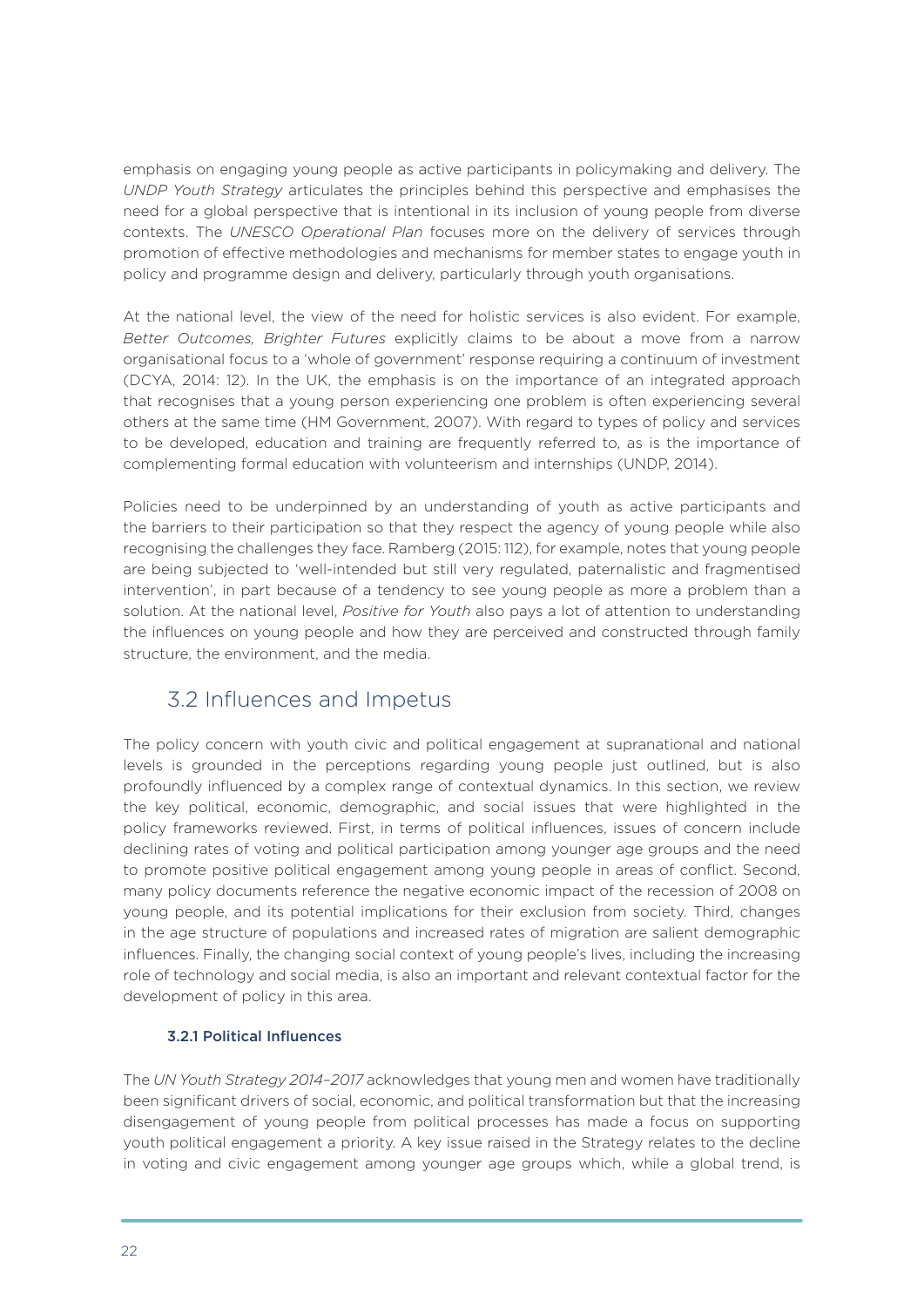particularly evident in the global north. Such disengagement is attributed to a lack of trust among young people in governments and formal political systems. A related factor raised by the UN Strategy is that social norms and structural barriers to youth participation in politics mean that people under the age of 35 rarely occupy leadership positions in politics. These factors are seen as contributing to the disenfranchisement of young people. Likewise, *Investing and Empowering* (European Union, 2009: 8) sees the full participation of young people in civic and political life as an increasing challenge due to the 'gap between youth and the institutions'. The *EU Youth Report* notes that young people 'were the largest group of abstainers' in the 2014 European parliament elections (European Union, 2016: 77). However, based on research conducted by the Commission, it interprets these trends as a call for different forms of political participation for young people:

In 2013 the Commission published a study on youth participation in democratic life, which addressed youth representation, promoting youth engagement, voting, media and youth participation, as well as youth exclusion. According to the findings, there is no crisis of democratic participation or disenchantment with political issues and concerns among youth in Europe, but young people often feel that their opinions are not represented, are dissatisfied with the way politics are conducted and are less likely to vote than older age groups. They are keen to participate, but their interests are shifting; they ask for more channels of participation (European Union, 2016: 77).

While declining youth voting and lack of youth representation in politics are raised as concerns at the supranational level, it is interesting to note that, although similar trends in the decline of formal political participation among youth are well known (see, e.g., OECD, 2016), they are less prominently identified as an impetus for action in youth-specific strategies at the national level in our three jurisdictions. Across these national-level strategies, a political influence of greater note is the desire to build more inclusive societies in the context of the conflict in Northern Ireland and the recent wave of terrorist attacks in England. In such cases, the civic and political engagement of young people is seen as a means of promoting constructive dialogue and preventing conflict.

In Northern Ireland, for example, *Our Children and Young People: A 10-Year Pledge* acknowledges that children and young people in Northern Ireland 'are living in a society emerging from a long period of conflict, a society which is still in many ways divided and only beginning to take steps towards peace building, reconciliation and inclusion' (OFMDFM, 2006: 17). Children and young people are seen as key to securing an inclusive society that is respectful of difference. In Ireland, *Better Outcomes, Brighter Futures* invokes the increasing alienation of young people from institutional politics as a cause for concern due to the need to ensure ongoing political engagement in relation to the Northern Ireland peace process. In England, the *Prevent Strategy* focuses on the importance of youth engagement and integration in the prevention of youth radicalisation and terrorism. The *UN Youth Strategy 2014–2017* also notes that more than 600 million youth live in fragile and conflict-afflicted countries and territories and have a key role to play in the resolution of such conflicts.

#### 3.2.2 Economic Influences

Across the UN and EU documents, the negative consequences of the global recession on young people are explicitly acknowledged. The relatively high rates of youth unemployment and increased prevalence of precarious and poor-quality employment are flagged as issues of significant concern. While these issues affect young people throughout the world, the UN Youth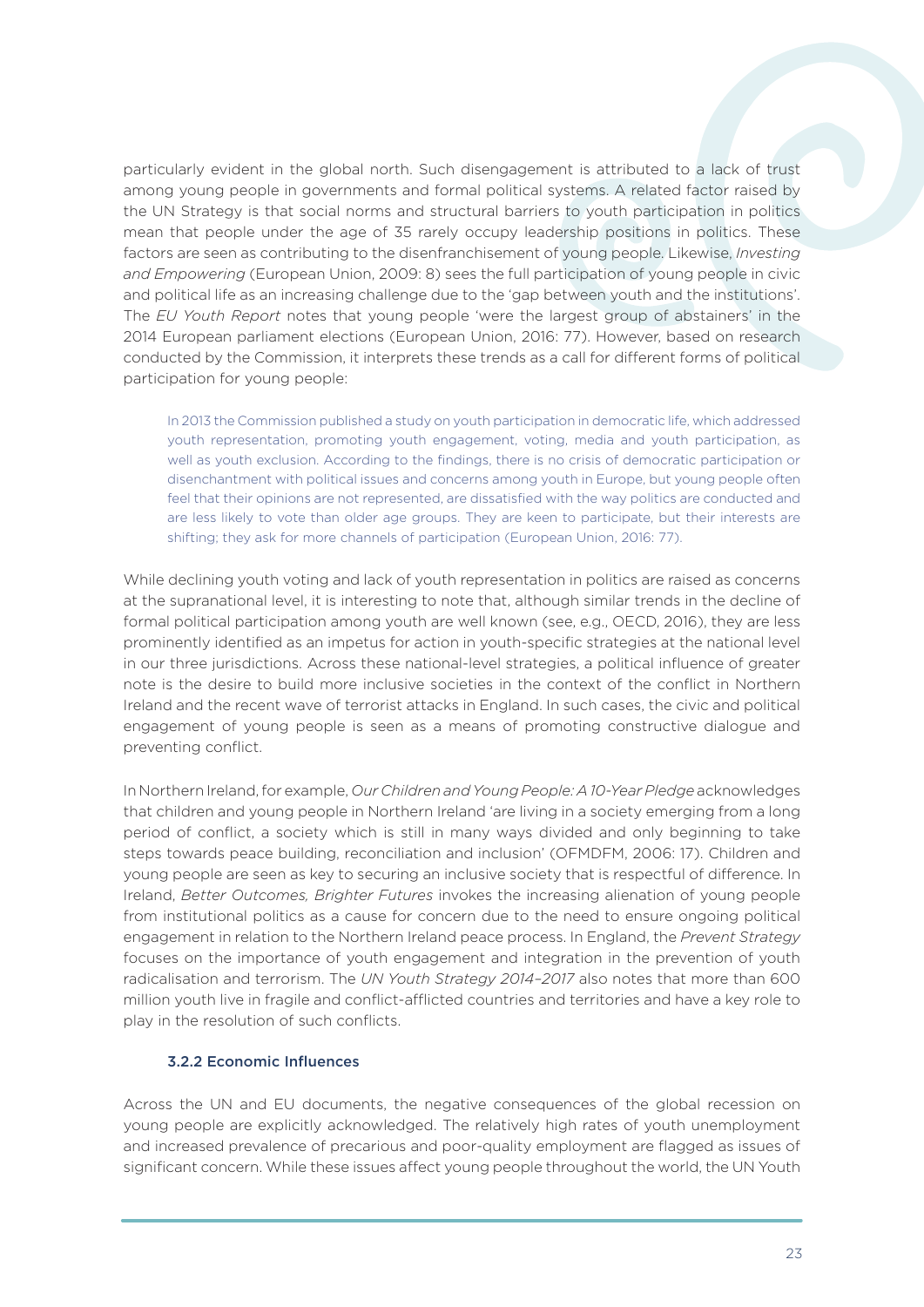Strategy highlights that 87 per cent of young people in developing countries face challenges in terms of employment and poverty. Across the EU policy documents, there is a concern that the financial crisis will affect vulnerable groups most severely, particularly those who leave school without qualifications and those who are caught in an intergenerational cycle of poverty. *Enter!* further notes that youth policies are often not prioritised by governments and warns that tensions and conflict may be deepened due to feelings of powerlessness among young people. It refers explicitly to the political dimensions of this economic context, making a case for 'a shift in thinking' to generate innovative ideas from citizens with regard to addressing the economic challenges (Ramberg, 2015: 118). The *EU Youth Report* also emphasises the political implications of social exclusion, stating that it 'can lead to radicalisation and even violent extremism' (European Union, 2016: 4).

Many of the concerns raised at the EU level are also addressed in the Irish *Better Outcomes, Brighter Futures*, which emphasises the negative impact of the recession on the well-being of children and youth in Ireland and raises concerns regarding high rates of youth unemployment, particularly among young people with lower levels of education. Reference to the impact of changing economic factors on young people is notably absent in the Northern Irish and English context, although the need to integrate young people into employment, education, or training (with a particular focus on so-called NEETs) is a key policy concern. Arguably, the issue of youth economic exclusion is framed more as an individual than a structural issue in these policy documents.

As a consequence of austerity measures over the past decade, there have been reductions in funding for social and public services. The need for policy measures which deliver value for money in the context of reduced government funding is raised in *Positive for Youth* (England) and Together: Building a Positive Future (Northern Ireland). In Ireland, the *Better Outcomes, Brighter Futures* strategy acknowledges the importance of funding in terms of ensuring better outcomes for children and young people, a difficulty which is exacerbated in the context of new fiscal rules and conditions that apply in the EU context.

#### 3.2.3 Demographic Influences

While demographic changes are considered to be important contextual factors at both the supranational and national levels, there are notable differences between the UN and EU documents with regard to the precise issues of concern and their implications. The *UNDP Youth Strategy* 2014–2017, for example, notes that the current generation of youth is the largest the world has ever known, with young people aged 15–24 accounting for more than 60 per cent of the population in many countries in the global south. The Strategy highlights that age-related discrimination against youth can be an issue in nation states, with a tendency to make negative assumptions with regard to young people's capacity for social engagement and leadership.

By contrast, the EU documents emphasise the declining percentage of young people in populations in Europe, with just 19.3 per cent of the population aged 15–24 years, a figure that is projected to decline to 15.3 per cent in 2050. In *Investing and Empowering*, it is noted that most member states are experiencing a declining birth rate and that intergenerational relations are more complex than in the past due to longer life expectancy, population ageing, and increasing geographical mobility (European Union, 2009). A generational divide is emerging between the younger and older populations with regard to issues such as pay, pensions, job security, and access to employment. The *Enter!* report highlights the paradox that young people are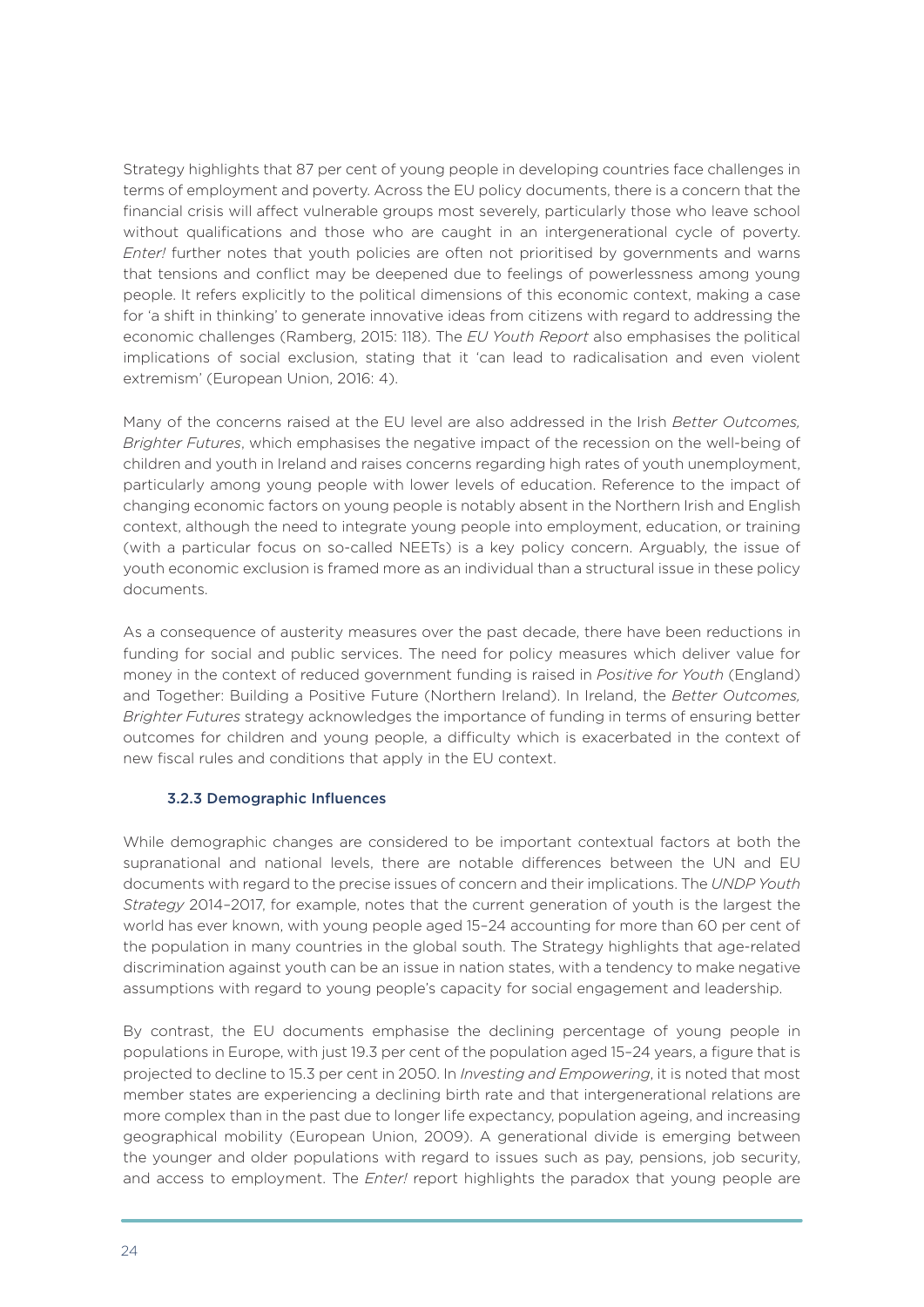needed more than ever to work, pay taxes, and take care of the elderly, yet a high proportion are denied access to the labour market (Ramberg, 2015). In contrast to much of Europe, the Irish demographic profile is going against this trend, showing a strong birth rate and continued population growth (DCYA, 2014). No references to changing age demographics are evident in the Northern Ireland or English policy documents.

Issues related to migration and the integration of migrants are also highlighted in UN, EU and national policy documents. The *UNDP Youth Strategy*, for example, emphasises the fact that young people account for a high proportion of the migrant population. Given Europe's ageing population, this 'makes integrating all young people (while respecting their diversity) even more necessary and urgent' (European Union, 2016: 10). But the challenges of such integration are significant, as evidenced by the political push-back on refugee resettlement in the wake of the Syrian conflict in 2016–17, as well as the rise of populist, anti-immigrant sentiment (and the strengthening of far-right, nationalist parties) in many European countries.

#### 3.2.4 Social Influences

The social context of young people's lives is also of relevance to the debates and discourses surrounding civic engagement. The UNDP report emphasises that the life experiences and perspectives of young people in the 21st century differ greatly depending on context, with young people living in the global south facing a host of challenges:

In many parts of the world, youth face poverty, hunger, barriers to education, multiple and intersecting forms of discrimination, violence, and limited opportunities for growth and employment prospects. Youth are generally excluded from decision-making and are looking at untraditional avenues for civic engagement (UNDP, 2014: 10).

The key social issues highlighted for young people living in the EU, by contrast, centre on the changing nature of youth transitions to adulthood. The *EU Youth Report 2015* and *Enter!* draw attention to the fact that these transitions have become longer and more complex. Young people spend longer in education, remain longer in the parental home, and are more likely to combine education and work than previous generations. The increasingly individualised nature of society means that young people no longer rely to the same degree on traditional social institutions, and instead look to 'new solidarities' such as internet-based social media platforms for identity and belonging. Technology is driving social change, allowing young people greater access to independent means of communication than in previous generations, but also posing new risks such as potential recruitment to extremist causes (European Union, 2009).

Across the EU policy documents, concern is expressed for young people who face discrimination due to gender, age, ethnicity, religion, sexual orientation, disability, and other aspects of identity. The challenges faced by immigrant, refugee, and ethnic minority youth are particularly noted in many of the documents. According to *Enter!*, many young people feel that they don't have a stake in society, and there is a risk that feelings of powerlessness will deepen local tensions and underlying conflicts. The report asks whether the English disturbances of 2011 should be classed as 'riots' or as 'protests' by young people expressing their sense of alienation: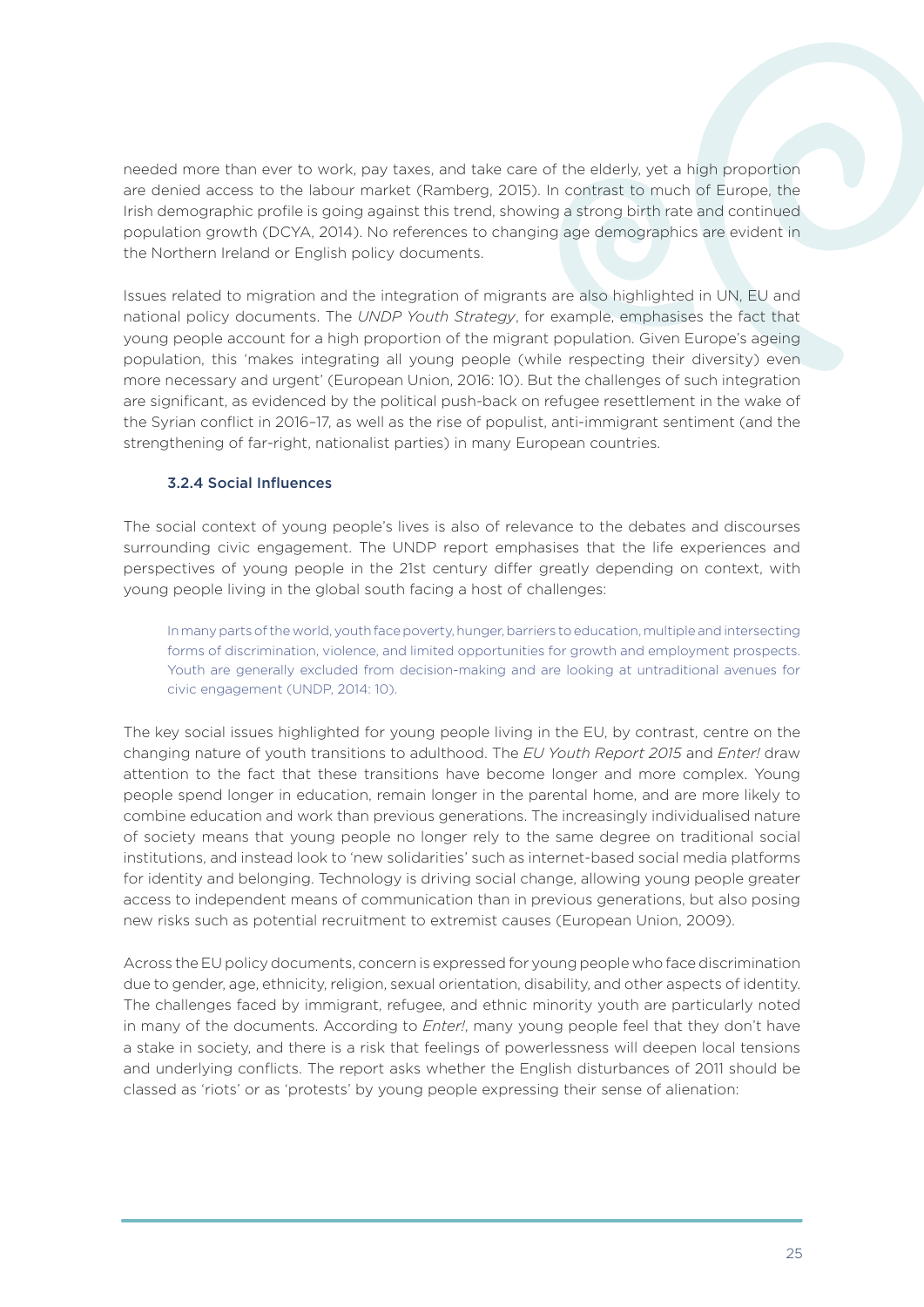For some, this was economic: the lack of money, jobs or opportunity. For others, it was more broadly social: not just the absence of material things, but how they felt they were treated compared to others. For young people in particular what came across was a profound sense of alienation. Those who feel they have little or no stake in society's order as the archbishop of Canterbury put it, feel 'little obligation to sustain it'. Or as one north Londoner in his mid-20s said: When nobody cares about you, you're going to eventually make them care, you're going to cause a disturbance (Ramberg, 2015: 111).

Discussion of these issues is largely absent from the national-level policy documents, with the exception of the Irish *National Youth Work Development Plan*, which focuses on individualisation and loss of faith in traditional institutions, and *Positive for Youth* in England, which highlights the risks posed by technology and emphasises the need for additional support for some young people making the transition to adulthood.

In summary, across the policy documents reviewed, we can discern a range of dynamics and influences associated with the increased policy focus on youth civic and political engagement. A common thread relates to a perceived disengagement or distancing of young people from traditional societal institutions and practices, which is manifest in reduced voting and political participation, lack of access to quality employment, a perceived generational divide in terms of life expectations, and greater individualisation and reliance on new technologies. There is a particular concern with groups of young people who are marginalised, while the need to address the political, economic, and social implications of increased migration is also a key impetus for policy in this area. There are, however, notable differences in focus among the UN, EU, and national policy documents. At the UN level, global issues related to poverty and denial of rights affecting a high percentage of young people in developing countries are prominent, while the EU is concerned with issues facing developed societies, with a particular emphasis on the processes by which young people become excluded or alienated. Some of the concerns raised at EU level are also highlighted in national policy documents, though in some of the national policies the concern leads primarily to efforts targeted to fix the symptoms of these larger processes, with less attention given to an analysis of causes.

### 3.3 Rationales and Orientations

There are a number of rationales that lie behind the arguments for the importance of promoting youth civic and political engagement and that are codified in the policy frameworks that seek to promote it. Rationales are often related to specific outcome expectations – the ways in which youth engagement is expected to lead to concrete changes in the world at either the individual (youth) or collective (community, society) level. We will examine these outcome expectations and their presumed relationship to youth engagement and participation in more detail in the next section. But rationales are also grounded in values, and they emphasise convictions about the importance of particular orientations – human rights, democracy, inclusion, diversity – that may or may not be directly connected to expectations for generating particular kinds of instrumental outcomes.

Our analysis here suggests four principal rationales, each of which informs policy frameworks across levels and contexts, but with different relative emphasis. One rationale is grounded in convictions about fundamental *rights,* and views young people as individual agents and members of society, as holders of such rights just as adults are. A second focuses on the process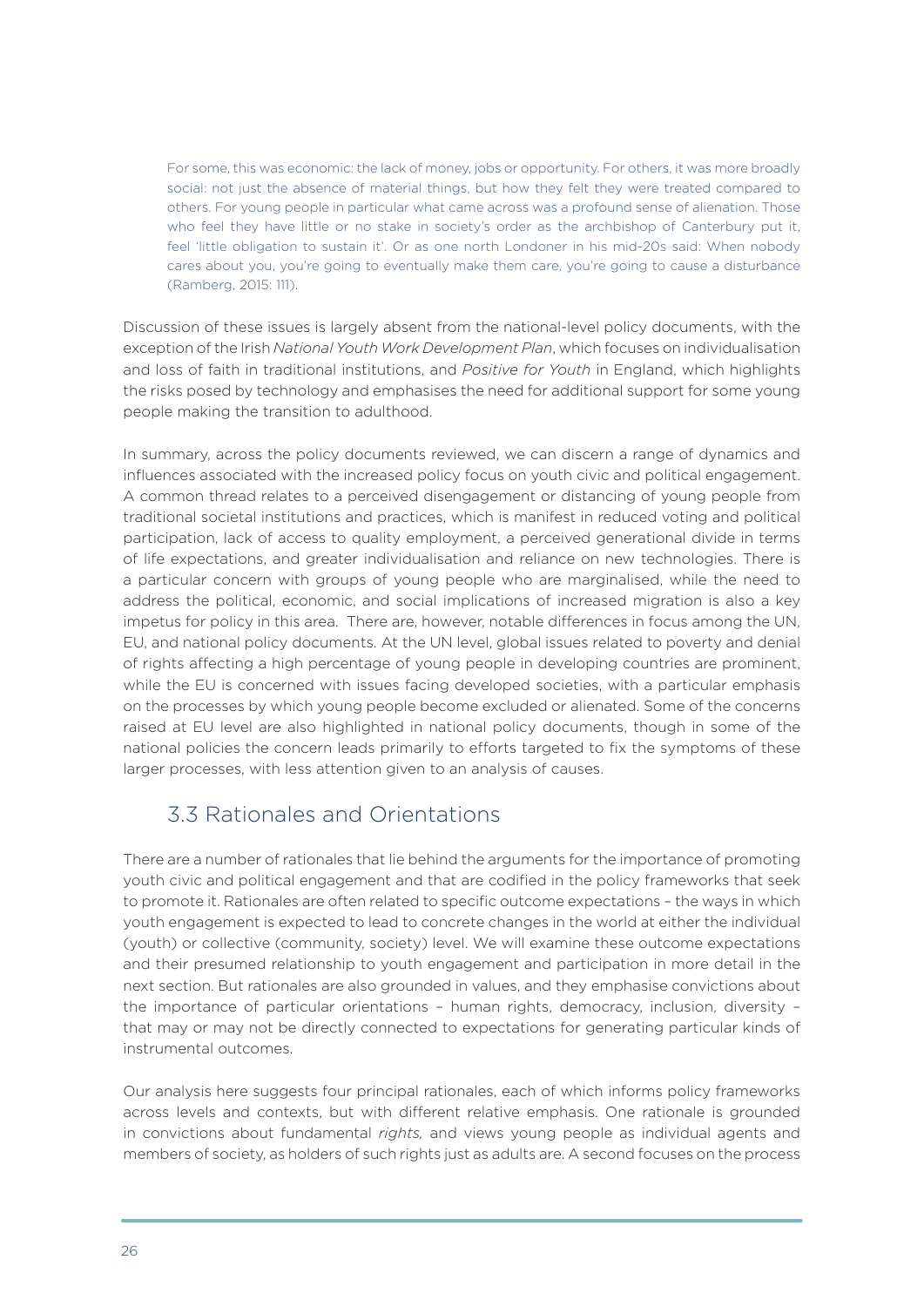of *youth development* and the importance of participation for cultivating the capacities and competencies that shape young people's ability to be successful and impactful members of society, now and into adulthood, including their relational skills and capabilities for leadership. A third focuses on *prevention* – the ways in which youth engagement can counteract young people's exposure to negative influences and help avert negative outcomes, often for individual young people but also sometimes focused on preventing problems at the community or societal level. A fourth concerns the importance of social cohesion and the ways in which integrating young people into active roles in their communities and bringing together youth from different backgrounds can reduce discrimination and promote a more inclusive and equitable society.

#### 3.3.1 Rights

As noted above, the idea of young people as rights bearers is a core perspective in the policy documents, and rights language features to varying degrees across all the policy frameworks we examined. At the supranational level, the importance of recognising the rights of young people is consistent across frameworks and is almost universally invoked as an explicit rationale for promoting youth engagement, particularly among UN agencies. A focus on rights is seen in most cases as important both in its own right and for providing a foundation for achieving other goals. In both UN and EU frameworks, the right to participation in decision-making and the importance of empowering young people to engage in social action both play a prominent role, as DEs attention to basic social rights, including the right to employment, housing, education, health, and non-discrimination. As outlined in the *UNDP Youth Strategy* (2014: 23):

The Youth Strategy recognizes the intrinsic and internationally-recognized human rights standards and principles pursued through the human rights-based approach. The strategy aims for the fulfilment of the civil, cultural, economic, political and social rights of young women and young men, which are central to UNDP's sustainable human development framework. UNDP also recognizes that young people are not simply recipients of development efforts. Young people have the potential to respond positively to life challenges and be positive agents of transformational change, as collaborators and as leaders.

At the national level, rights language was used most explicitly and frequently in Ireland, where all the policy frameworks we examined made some mention of the importance of recognising and respecting the rights of young people, listening to young people's perspectives, and taking into account their views in decisions that affect them. Indeed, although they also focused on more instrumental rationales like the value of participation for promoting youth development and preventing negative outcomes, the right of young people 'to be heard' and for their voice and views to be 'given due weight' is foundational. Irish frameworks also consistently invoke international rights frameworks as critical points of reference, especially the UNCRC and, in some cases, the Charter of Fundamental Rights of the European Union.

Rights language is also present in the frameworks in Northern Ireland and England, if less centrally. The Northern Ireland frameworks we examined all invoke the importance of attending to the rights of young people. Although greater emphasis is placed on the instrumental benefits of engagement, in most cases a rights orientation – that young people should live in a society that respects their rights – is described as an underpinning value. As in the Republic, the UNCRC is explicitly referenced, though less universally. The English frameworks are less explicitly focused on rights, although *Positive for Youth* notes young people's 'right to have a voice' as a 'key principle' undergirding the policy and invokes the UNCRC with reference to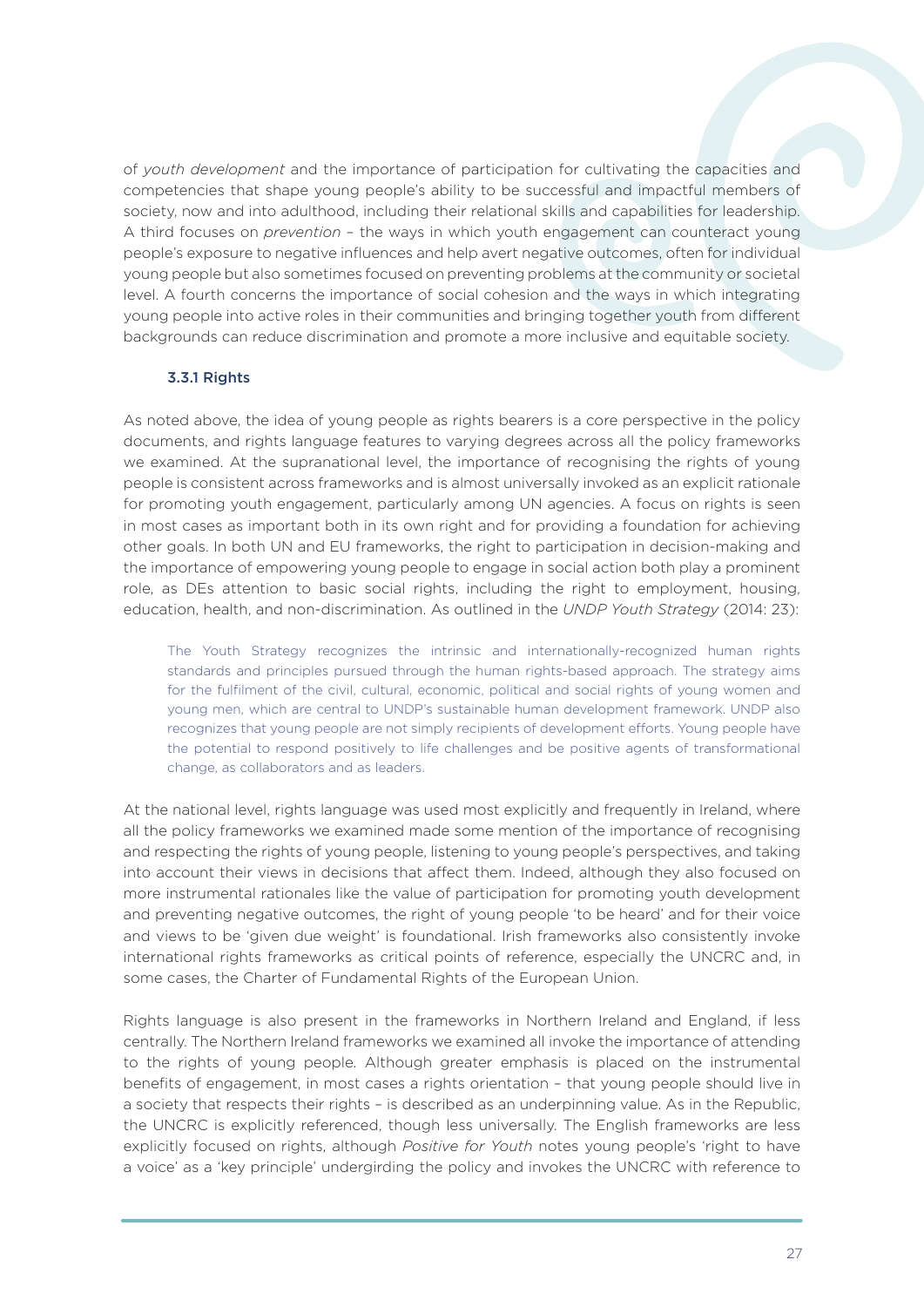both the right for youth to have a voice and the importance for youth to respect the rights of others (HM Government 2011a, Ministerial Foreword). The Prevent strategies, from both 2006 and 2011, also explicitly focus on rights, though not as a rationale for youth engagement; rights are invoked in this case with reference to the lack of respect for human rights held by terrorists and the importance of emphasising rights and democratic values to counter terrorism and the potential embrace of radical views.

These orientations to young people's rights as a rationale for promoting youth civic and political engagement also differ to some extent in terms of how they connect with other issues, including the relationship between a focus on young people's rights and youth outcomes, the relationship between championing young people's rights and a focus on reciprocal responsibilities youth have towards society, the extent to which 'rights talk' in these frameworks is related explicitly to notions of democracy and citizenship, and the extent to which the focus on rights is connected to particular attention to marginalised or disadvantaged populations.

Across levels and contexts, even where the promotion and protection of young people's rights are seen as sufficient rationale in and of themselves to justify efforts to encourage youth engagement - and where the 'right to rights' is argued to exist without the need to justify it with instrumental value (Ramberg, 2015: 9) – policy frameworks often connect the rights argument with the ways in which a focus on rights will contribute to the realisation of positive outcomes for young people or society more broadly. Thus, promoting young people's rights, and young people's exercise of these rights through civic and political engagement, is seen to lead to particular positive outcomes. In UN and EU frameworks, this emphasis is more likely to focus on collective benefits as well as individual outcomes for youth. UNESCO's *Operational Strategy for Youth*, for example, emphasises the ways in which respecting and promoting the rights of young people leads to both youth development and broader social change, and the *UNDP Youth Strategy* emphasises how young people's understanding and exercise of their rights leads to both active engagement in society and political processes, which in turn lead to broader societal change.

National frameworks tend to focus more on how attending to young people's rights to engagement leads to individual-level benefits for young people. The relationship between the right to participate and youth outcomes is largely framed as indirect, in which the right to be heard and have their perspectives taken into account leads to better outcomes through the development or management of better services – 'youth proofing' policies, as it is put in England's *Positive for Youth* – so that better decisions are made (HM Government 2011a, Ministerial Foreword). (More direct benefits are drawn between engagement and outcomes when the rationale for engagement is more explicitly focused on youth development rather than a rights orientation.) In some cases, the emphasis regarding the relationship between rights and outcomes is drawn in the other direction: Both the Republic of Ireland's *Better Outcomes, Brighter Futures* and Northern Ireland's *Our Children and Young People* reference the ways in which a focus on more instrumental outcome goals (e.g., health, education, employment) for youth demonstrates respect for and leads to the fulfillment of the state's commitment to ensure the rights of the child as outlined in the UNCRC.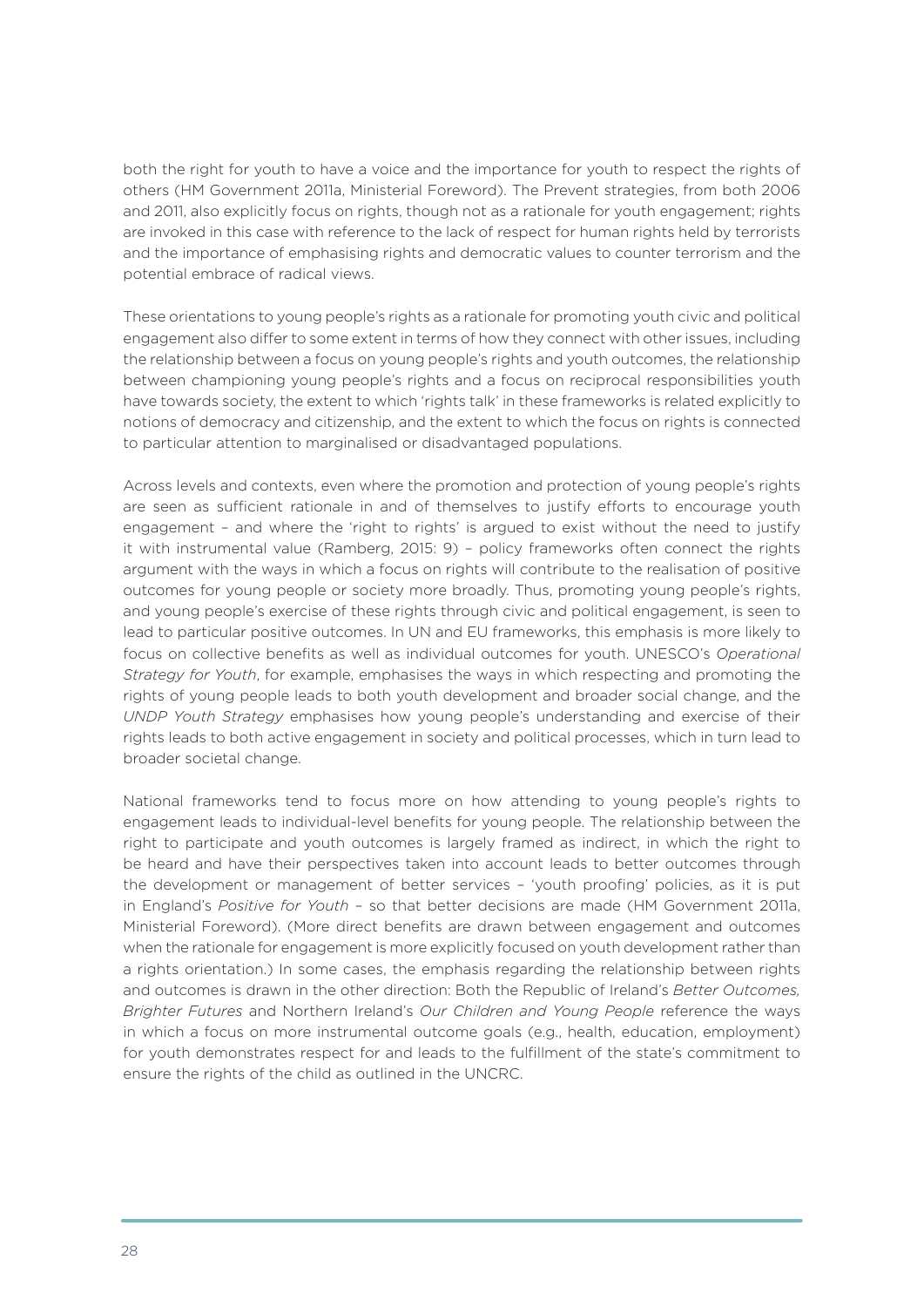Arguments about the importance of attending to young people's rights also differ to some extent in the degree to which they see these rights as tied to a reciprocal responsibility for youth to contribute in particular ways to society. For the most part, however, rights and responsibility are linked. At the national level in particular, frameworks focus on the importance of young people's awareness of both their rights and their responsibilities. This emphasis on personal responsibility and its relation to social justice is particularly explicit in England's *Positive for Youth*. Supranational frameworks also recognise this link, but tend to connect it more explicitly to notions of young people as social actors with both a right and a duty to participate – to receive from and contribute to society as valued social actors.

This emphasis on young people as social actors is also connected to notions of citizenship and democracy, and reflects outcome goals related to promoting youth engagement towards their developing the skills, capacities, and inclination to be 'active citizens', which we will explore in more detail in the section on outcomes below. The idea of citizenship is prominent in several frameworks at different levels. At the supranational level it is most explicit in EU frameworks, with a particular focus on European identity and citizenship and on the active involvement of young people in deliberation and social action, the importance of education in cultivating democratic values and a knowledge and appreciation of human rights, and promoting social inclusion. It is also explicit in UNESCO's *Operational Strategy for Youth*, which notes the importance of global citizenship education and in which 'exercising citizenship' is seen as a key phase in young people's development (UNESCO, 2014: 11).

At the national level, an emphasis on citizenship is most prevalent in the Republic of Ireland, where frameworks emphasise young people's status as 'citizens of today' rather than 'beings in becoming' (DCYA, 2015: v). In England, the references to young people and citizenship relate primarily to two frameworks. The first is the *National Citizens Service*, which aims to be a 'rite of passage' leading young people to develop skills and awareness and become actively engaged towards the development of 'a more cohesive, responsible, and engaged society' (House of Commons, 2017: 4). The second is the *Prevent Strategy* in both its iterations, although the importance of engaged citizenship is less explicitly tied to rights than to prevention, in this case prevention of radicalisation. In Northern Ireland, references to citizenship are mostly connected to the role that education and youth work can play in contributing to young people's capacity to 'reach their potential as valued individuals and responsible citizens' (DE, 2014: 1).

Explicit references to democracy also vary across frameworks, largely along the lines suggested by the relative focus on citizenship described above. Democratic participation of young people in supranational frameworks tends to be invoked with reference both to fundamental rights to participation and to the relationship between young people's engagement in democratic processes and sustainable development, social cohesion, and prevention of conflict. As noted above, several European frameworks, as well as those in Ireland, specifically reference the downward trend among young people in terms of their participation in formal political processes. These frameworks, along with *Positive for Youth* in England and *Our Children and Young People* and *Priorities for Youth* in Northern Ireland, invoke the importance of formal participatory mechanisms, such as youth councils, as being crucial to promoting young people's engagement and contribution to well-functioning democratic societies.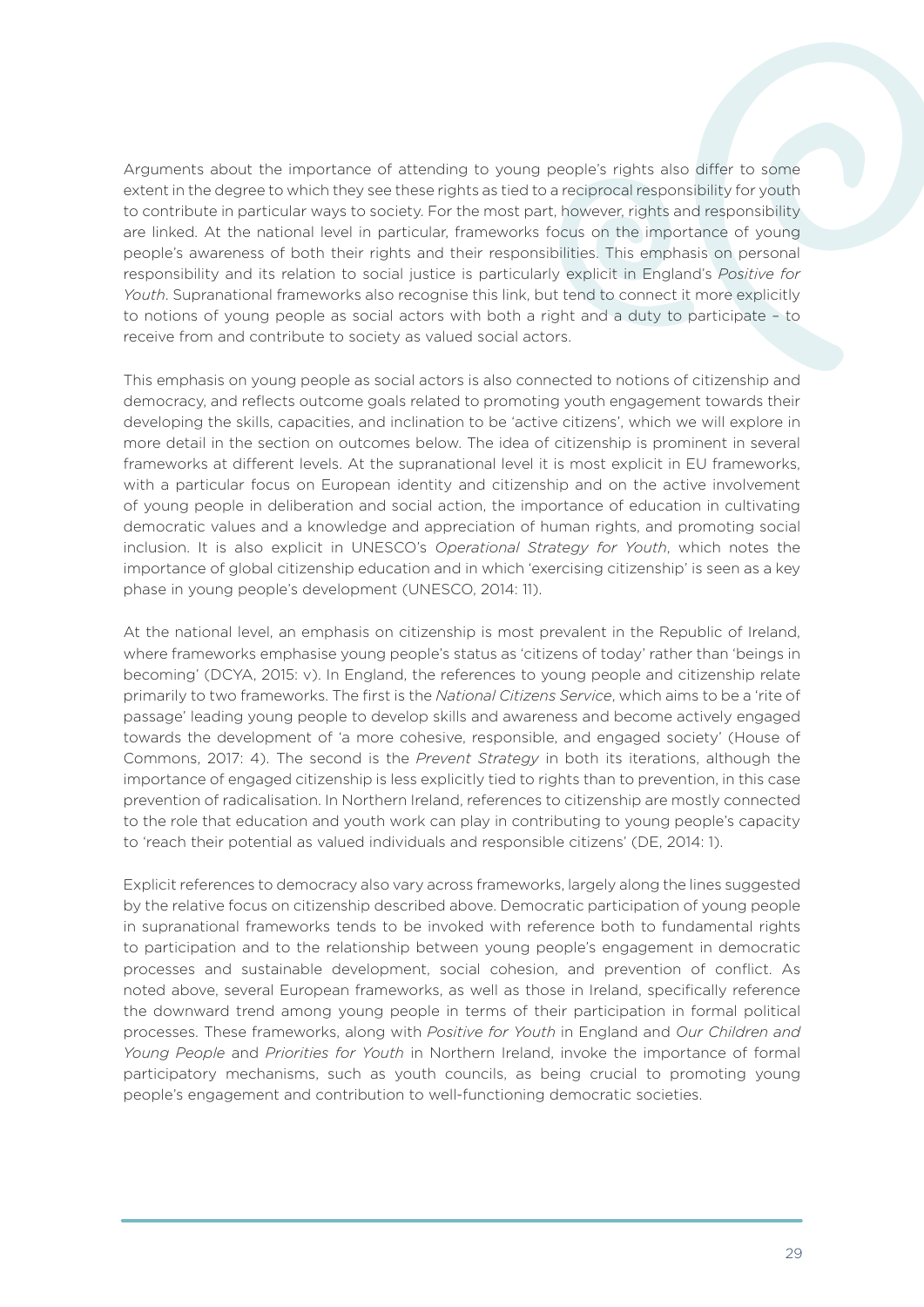Finally, frameworks differ in the degree to which an emphasis on rights as a rationale for promoting youth engagement includes a specific focus on marginalised young people. The supranational frameworks we reviewed are far more likely to focus explicitly on addressing inequality in this way, specifying the need to address inequality and exclusion based on gender, ethnic minority status, economic disadvantage, and other types of vulnerability. The *National Strategy on Children and Young People's Participation in Decision-making* and *Better Outcomes, Brighter Futures* in Ireland also make specific reference to engaging the 'seldom heard' (in the former) and having a special focus on marginalised young people (in the latter). National frameworks in England and Northern Ireland speak more generally of the need to build social cohesion and inclusion.

#### 3.3.2 Youth Development

A second major rationale for the promotion of young people's civic and political engagement in these policy frameworks focuses on the relationship between such engagement and promoting positive youth development as well as broader social development in society at large. Supranational frameworks focus more and are more explicit about the relationship between young people's participation and social development more broadly. *WPAY* and the *UNDP Youth Strategy*, for example, cite the importance of youth engagement in both civic and political realms for contributing to sustainable development, including reaching Millennium (now Sustainable) Development Goals. Ireland's *National Youth Work Development Strategy* and Northern Ireland's *Priorities for Youth* also explicitly connect engagement with both youth development and social development, but for the most part national frameworks are much more focused on the importance of youth engagement for promoting development at the level of individual young people. This is often referred to, particularly in English and Northern Irish frameworks, as contributing to the 'personal and social development' of young people.

There are several aspects to how these frameworks view the personal and social development of young people. One aspect focuses on specific skills, competencies, and personal qualities that young people develop through participation. Frameworks across contexts that incorporate this rationale are largely in agreement about the kinds of individual developmental benefits to which participation contributes. These include the cultivation of instrumental and crucial 'soft' skills, such as discipline and organisation, the ability to communicate effectively, to work in a team, and to solve problems and make decisions. They also include positive changes in young people's outlook and aspirations, including increased self-esteem, confidence, motivation, and responsibility. English and Northern Irish frameworks (*Positive for Youth*, *National Citizen Service*, *Our Children and Young People*), in particular, explicitly connect these benefits to the potential for promoting the integration of young people into the workforce – they are all 'qualities and skills that employers value' (HM Government, 2011a: 32). Frameworks in these jurisdictions also place a greater emphasis on so-called NEETs – young people not in employment, education, or training – and on balancing capacity-building and control:

Teenagers naturally grow in independence and need to try new things, take on responsibility, and be allowed to learn from their failures and mistakes. Through this process young people often question and test the assumptions, rules and boundaries that shape their lives at home, in education, and in their communities. In each of these environments, young people benefit from a firm and positive approach that encourages independent thinking but makes clear that there are boundaries, and that these will be enforced (HM Government, 2011a: 7–8).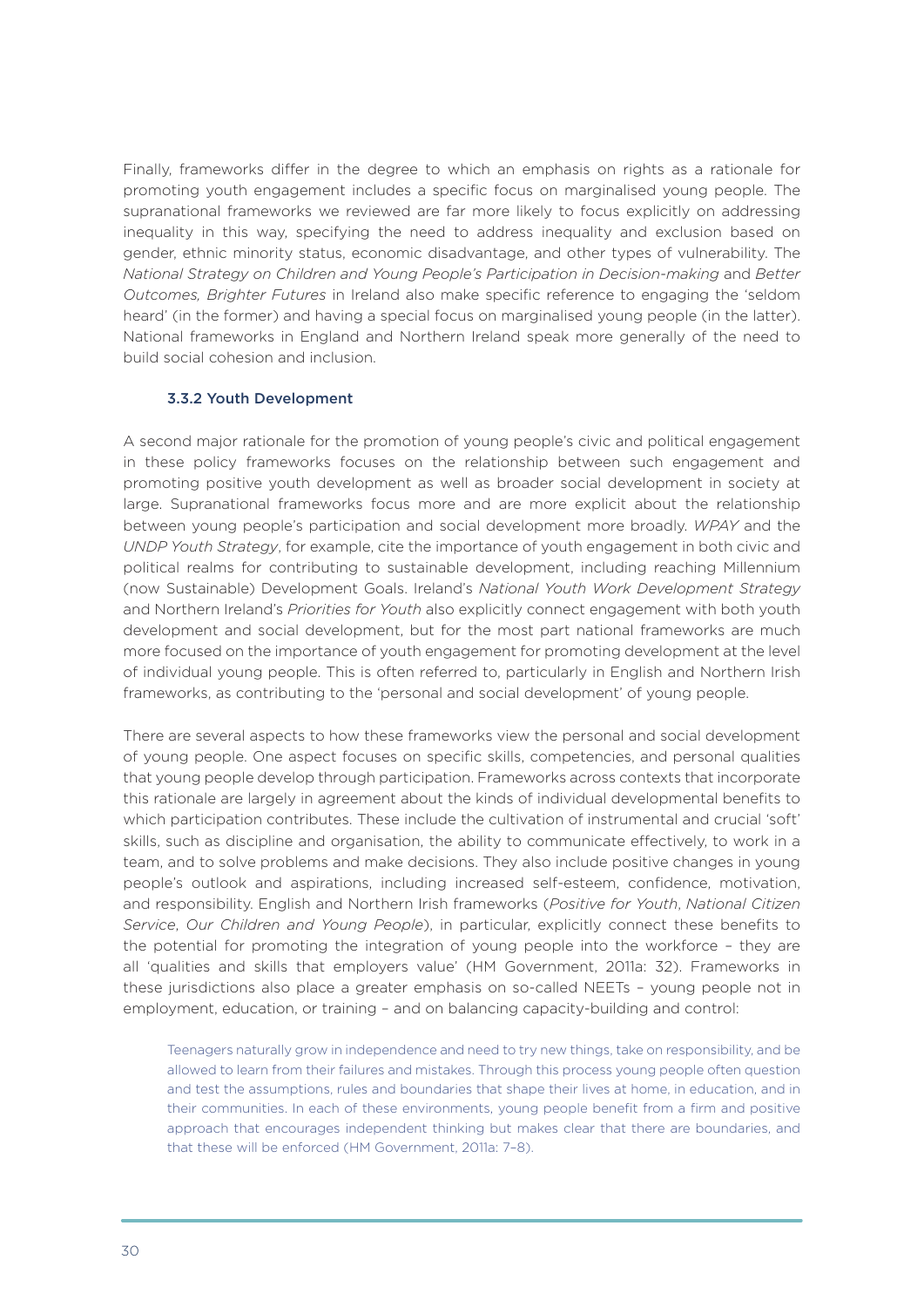Youth employment, education, and employability are also emphasised in other frameworks, including in the Republic of Ireland (*Better Outcomes, Brighter Futures* and *National Youth Strategy*) and at the supranational level, but in the latter the emphasis is more on the ways in which economic empowerment and workforce participation contribute to broader social and political engagement and to development at the community and societal level:

Economically empowered youth will more actively contribute to local economic development and sustainable human development. . . . In addition, the economic empowerment of youth has important societal benefits including promotion of social justice and gender equality, and offers the potential for social transformation, through increased, constructive interaction between generations. Jobs provide young people with a sense of identity and dignity but also respect for societal values and norms. Thus, they increase social cohesion, re-establish trust in political systems and institutions and provide an important vehicle for the exchange of ideas and opinions between generations in the workplace (UNDP, 2014: 27).

Beyond employment specifically, some frameworks at every level and across contexts argue that youth engagement contributes more broadly to a successful transition to adulthood, allowing young people to 'reach their maximum potential', moving successfully from school to work, contributing to their families and communities, and embracing the role of active citizens. While the relationship between engagement and youth development is most often emphasised as unidirectional – participation and engagement leading to skills, capacities, and attitudes that in turn contribute to the personal and social development of young people who participate – underlying the logic of this argument in many cases is a kind of reciprocal influence and reinforcing dynamic:

When children and young people have positive experiences, they develop an understanding of themselves as significant and respected, and feel a sense of belonging essential for their own wellbeing and their participation in society (DCYA, 2014: 101).

Young people's civic and political engagement is also seen to contribute to youths' personal and social development through the kinds of relational dividends that participation can provide, connecting young people to new opportunities and relationships – including both positive peer relationships and cross-generational interactions and role models – as well as developing trust and respect from (and for) others. Several frameworks (Ireland's *National Strategy on Child and Youth Participation*, Northern Ireland's *Our Children and Young People*, and UNESCO's *Operational Strategy for Youth*) explicitly emphasise how participation, in combining these aspects of development, can promote leadership development among young people. And there is a significant emphasis, across levels and contexts but particularly in supranational and English frameworks, on how engagement can contribute to young people's resilience – the capacity of young people to manage and overcome adversity and avoid risky behaviour and negative outcomes:

Through participation, young people develop socially and emotionally, building communication skills and improving self-confidence and esteem. This in turn increases their resilience, helping them avoid risks such as experimenting with drugs, having unprotected sex, or being involved in crime, as well as contributing to better attendance and higher attainment at school (HM Government, 2007: 5).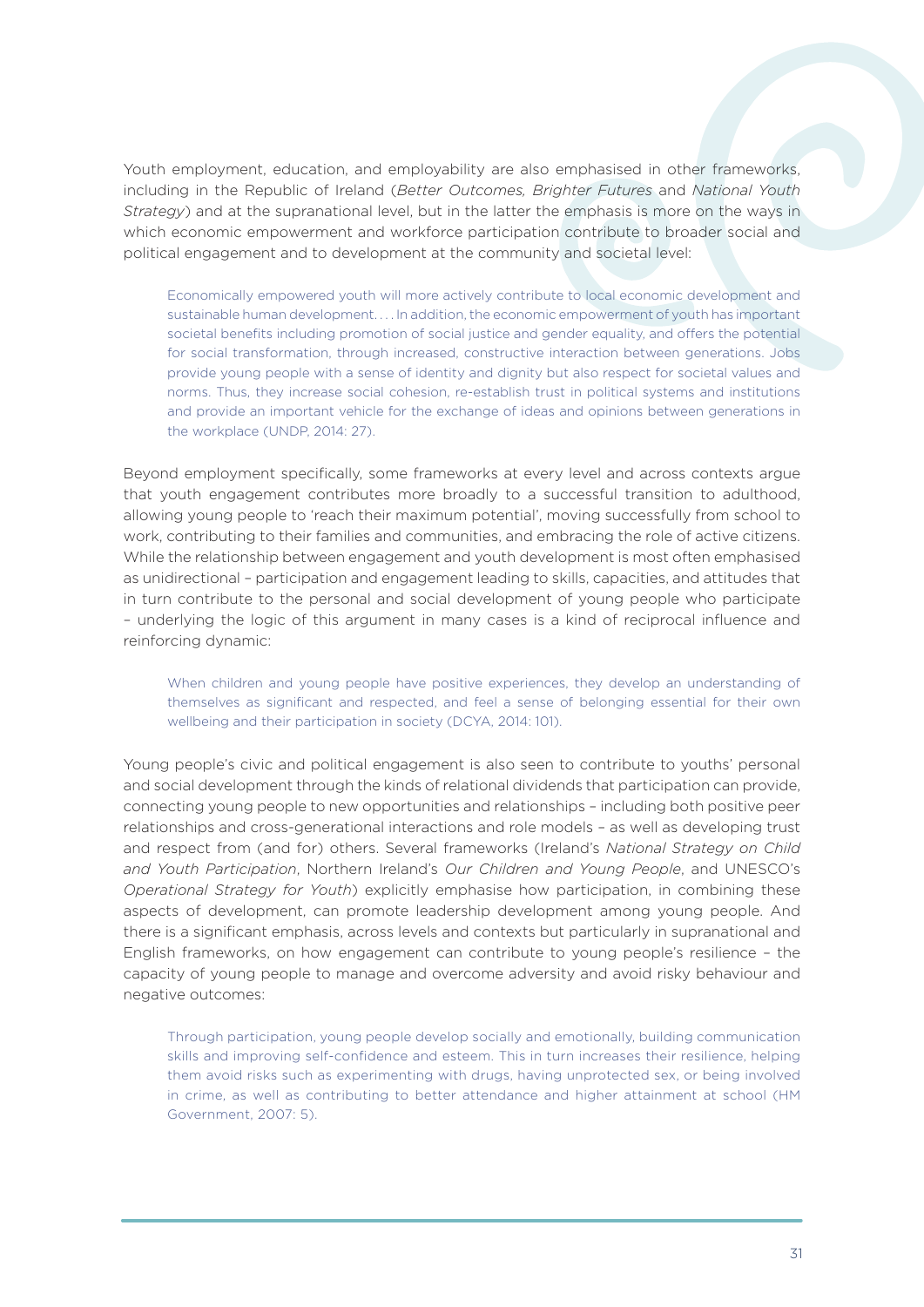Indeed, this focus on young people's engagement contributing to the prevention of a range of negative outcomes is an important rationale for promoting engagement in its own right, a theme to which we now turn.

#### 3.3.3 Prevention

Rationales grounded in the presumed relationship between youth engagement and prevention focus on several different issues, with different relative emphases. These include the potential to help prevent youth involvement in crime and antisocial behaviour, reduce the possibility of radicalisation and extremism, address issues of racism and discrimination, and reduce young people's tendency towards engaging in risky behaviours.

Supranational frameworks in general place relatively more emphasis on rights as a rationale for promoting young people's civic and political engagement than on either promotive or preventive rationales, although all three rationales are in evidence. Where they are focused on prevention, supranational frameworks tend to be oriented more towards the societal rather than the individual level, with a principal focus on preventing violence, conflict, and extremism. The *UNDP Youth Strategy*, in particular, emphasises the importance of youth engagement in both responding to and preventing crisis, particularly in the context of turmoil or disaster:

Young people's contributions and leadership in preventing and resolving conflict, violence and extremism, or in the recovery process after crisis, is a rich resource essential to building sustainable peace and stability. Young people can play valuable roles as innovators and agents of change, and their contribution should be actively supported and seen as part of building peaceful communities and supporting democratic governance in crisis and post-conflict settings. Young people have demonstrated the potential to build bridges across communities, working together, helping to manage conflict and promote peace (UNDP, 2014: 21).

Some European frameworks, such as *An EU Strategy for Youth: Investing and Empowering*, similarly connect the potential for youth engagement to contribute to the prevention of radicalisation, but also place significant focus on addressing inequality and preventing discrimination based on race, ethnicity, sex, or citizenship status.

At the national level, the English frameworks we reviewed tended to lean more heavily on prevention than either promotion or rights rationales, with the exception of the *National Citizen Service*, in which the principal focus is on youth development and promoting cohesion. In Northern Ireland, the frameworks also have a somewhat stronger stress on prevention, but there is a greater balance between language focusing on prevention and on the personal and social development of young people, particularly in the ten-year plan *Our Children and Young People*. Irish frameworks, in addition to their strong rhetorical emphasis on rights, tend to balance prevention and promotion, with significant attention on risk and protective factors and early intervention undergirding the strategies.

In terms of preventive focus, frameworks across these jurisdictions differ to some extent in relative emphasis. In Northern Ireland, there is specific reference to concerns about young people's mental health and rising rates of youth suicide, and in the Republic of Ireland to concerns about the dangers of technology, particularly social media access and use. Unlike supranational frameworks, preventing radicalisation DEs not figure as prominently in the rationales for promoting youth engagement at the national level, with the obvious exception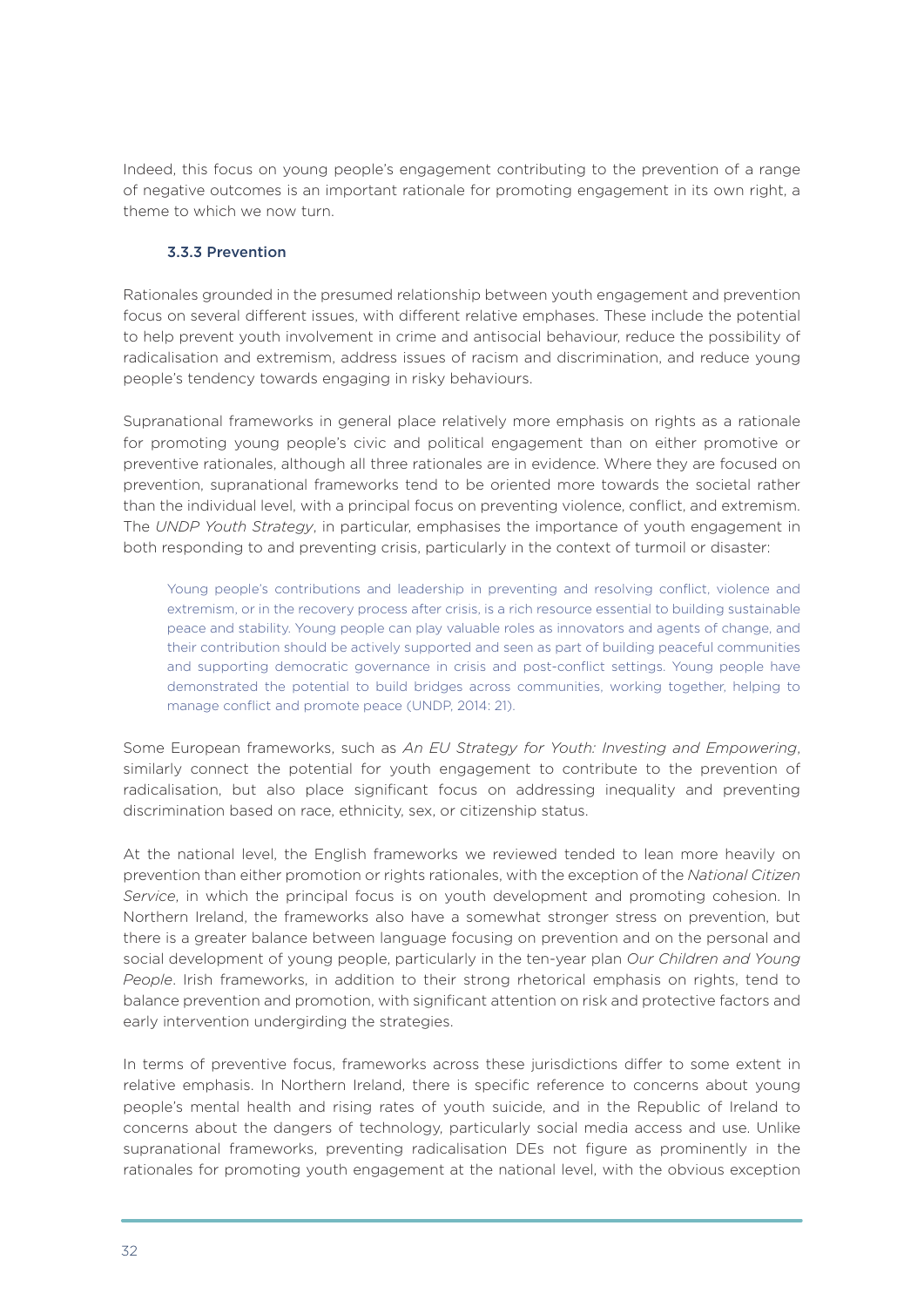of both iterations of the *Prevent* strategies in England. Instead, the principal focus is on the prevention of a range of risk behaviours: early pregnancy, substance abuse, school truancy, gang involvement, criminal activity, and a range of delinquent and antisocial behaviours.

Reference to this range of behaviours can be found across the national frameworks we examined, with preventing antisocial behaviour a particularly strong emphasis across contexts. The tendency towards antisocial behaviour is seen as deriving from a range of circumstances, including in particular economic disadvantage and dislocation from the workforce, disengagement from school and low levels of educational attainment, and exposure to negative peer influence or criminal activity. The fundamental theme of disconnection is central to these arguments and at the heart of rationales to promote youth engagement in school, employment, and their communities:

As a society we must collectively face up to the underlying issues that lead to this type of behaviour, including levels of disengagement so that we can reconnect with this group of young people and prevent others from becoming disaffected (NI Executive, 2013: 34–35).

In Northern Ireland, antisocial behaviour and its prevention are also connected to the legacy of sectarian tensions, and in England they were given particular impetus by the riots that were sparked in urban areas across the country in 2011. Regarding the latter, lessons gleaned by research focused on non-riot areas regarding community-level 'protective factors', including 'a sense of community cohesion and young people feeling they were involved in their area and had a route to influence and improve local services' contribute to the state's focus on youth engagement (HM Government, 2011a: 58). And while specific mention of radicalisation is limited to the *Prevent* strategy documents in England, an explicit link there is also made between deprivation, garden-variety crime, and the potential for radicalisation:

Young people in the criminal justice system, or on the edge of it, are likely to be the most socially excluded and disadvantaged and can be vulnerable to a number of influences, including radicalisation (HM Government, 2011b: 90).

While encouraging connection and participation among young people is seen as an important preventive strategy in this regard, policy frameworks in England in particular also focus on more direct responses, including the importance of being 'strong on crime' through enforcement and suppression.

#### 3.3.4 Social Cohesion and Integration

The final rationale for promoting youth civic and political participation concerns the potential for such engagement to contribute to social cohesion, which in turn is seen to have both promotive and preventive benefits. References to the importance of addressing cohesion and integration all speak in some way to the challenges of diversity and the dynamics of social exclusion to which it contributes. Supranational frameworks from EU-related sources are most explicitly concerned with addressing diversity and countering racism and xenophobia driven by cross-border migration, including refugee and asylum-seeking populations. As noted in the *EU Strategy for Youth: Investing and Empowering*:

Youth strategy has also to do with integration policy, including actions aiming at facilitating access to employment, raising the educational attainments, promoting equal opportunities for all, fostering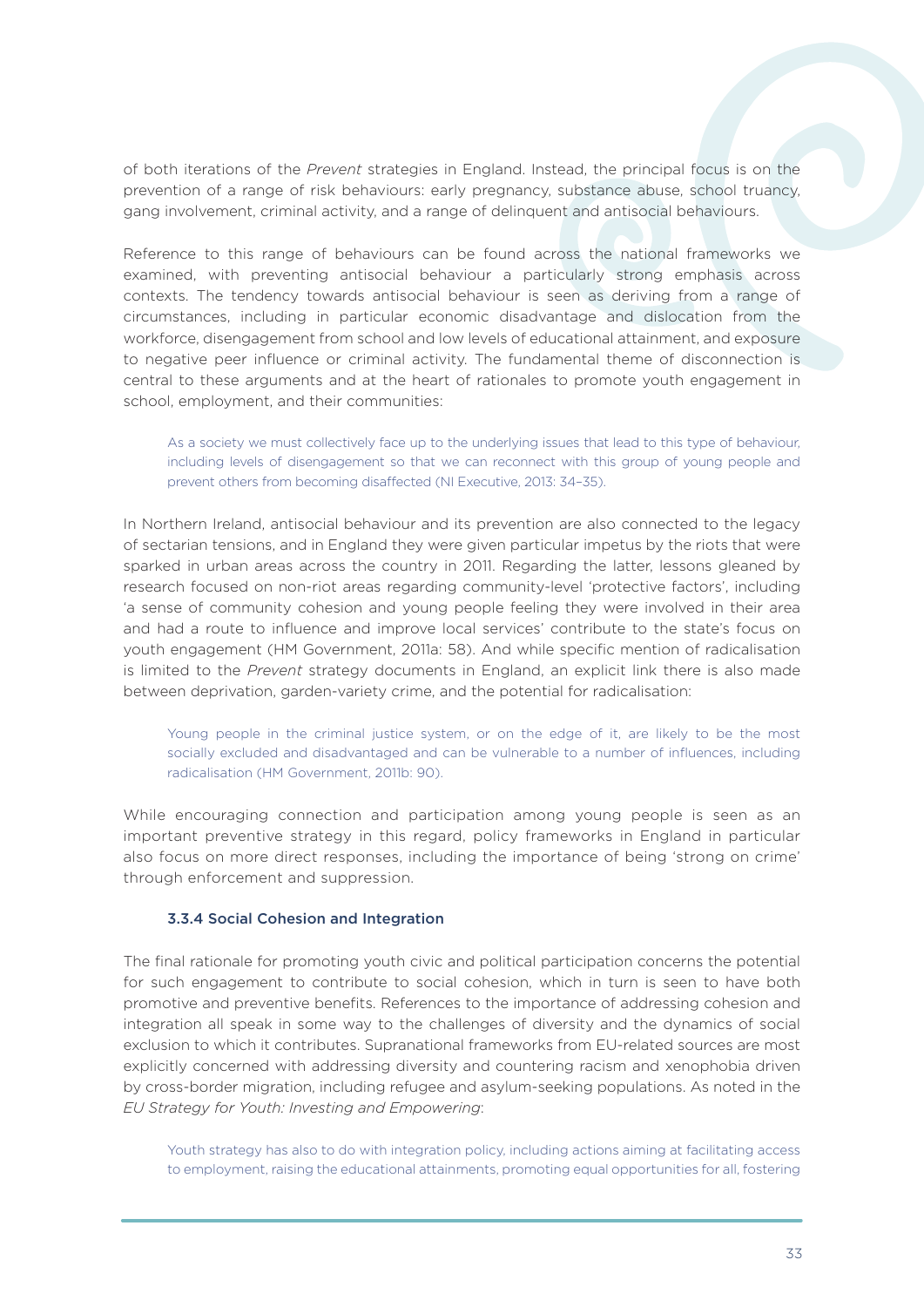intercultural dialogue and increasing civil, cultural and political participation of immigrants. Insofar as mobility of third country nationals (students, trainees, volunteers) is concerned, Youth and immigration policies are closely interconnected (European Union, 2009: 19).

At the national level, a focus on racial and ethnic diversity is also notable across contexts as the countries have begun to incorporate more diverse populations through cross-border migration, though the size of ethnic minority populations is relatively smaller in Ireland and Northern Ireland than in England and much of the continent. Still, policy frameworks in Ireland and Northern Ireland reference the importance of promoting harmony within increasingly multicultural societies, along with attention to dimensions of difference grounded in more indigenous circumstance, such as a focus on gender, civil status, disability, Travellers, and youth experiencing homelessness in Ireland's *Better Outcomes, Brighter Futures* and *National Children's Strategy*, and a focus on responding to 'the twin blights of sectarianism and racism, in addition to other forms of intolerance' in Northern Ireland's *Together: Building a United Community* (NI Executive 2013: 10). In England, frameworks like *Positive for Youth* and *National Citizen Service* refer generally to the need to promote cohesion among young people from 'different backgrounds', including ethnicity and socioeconomic status, the latter being a particular focus in NCS, and they specifically focus on the relationship between Muslim and majority populations in both iterations of the *Prevent* strategy. In the earlier of these frameworks, a much larger focus is placed on promoting cohesion and developing crossgroup understanding through community-level efforts to promote participation and address tensions; in the 2011 *Prevent* framework, while acknowledging the importance of integrative efforts, these are largely decoupled from more direct responses to prevent terrorism and radicalisation, including efforts to inculcate 'mainstream British values'.

In addition to a focus on promoting cohesion in contexts of increasing ethnic and economic diversity, promoting cohesion across generations is a focus in both *Positive for Youth* and NCS in England, as well as the EU's *Investing and Empowering*. And there is a significant focus, across frameworks at both national and supranational levels, on the need to focus on economic integration – especially integration into the workforce – as foundational to these efforts.

### 3.4 Expected Outcomes

As discussed in the Rationales section, much of the impetus for promoting young people's civic and political engagement is directed towards achieving specific outcomes. Broadly, outcomes include those relating to social cohesion and integration, active citizenship, addressing risk and preventing harm to individual young people and to society, the promotion of competencies and experience that contribute to positive youth development, and concrete outcomes relating to core issues such as employment, housing, education, welfare, and non-discrimination. These outcome orientations may focus on both individual young people and, more broadly, on the community and society.

At the supranational level, both UN and EU frameworks include a commitment to achieving specific outcomes as part of the vision of social investment. However, many of the measures identified to assess progress towards outcome goals tend to be more process than impact oriented. The EU's *Investing and Empowering* (2009) is a good example; it sets out measures for successful achievement of the Youth Cooperation Framework as follows: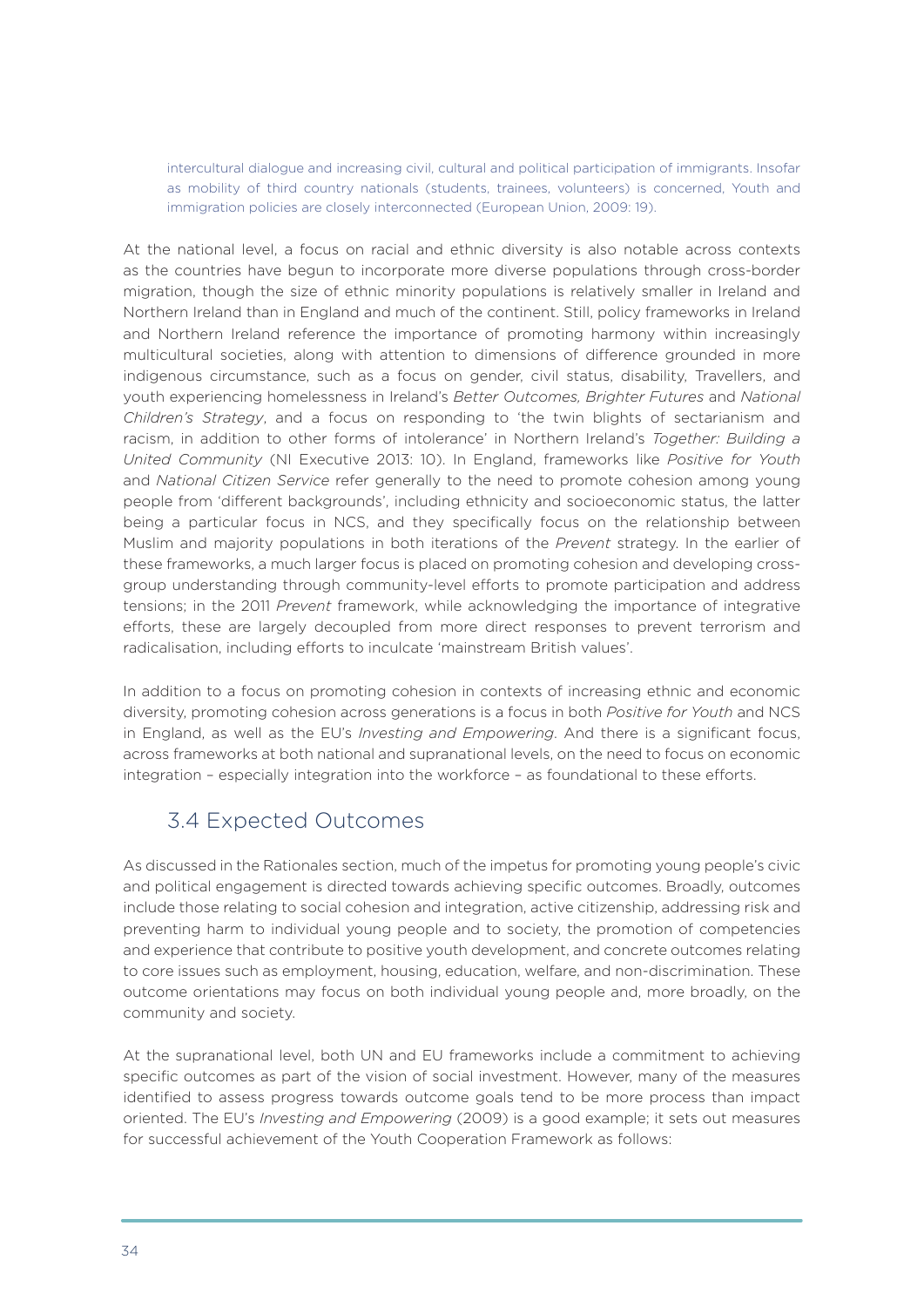- Successful consensus-building on coordination between policies with an important youth dimension
- Identification of policy developments in member states linked with the implementation of key priorities at the EU level
- Regular dialogue with European stakeholders
- Involvement of young people in the regional and local levels in youth strategies
- Awareness of policy priorities by national stakeholders (such as national youth councils and other youth-dedicated organisations)
- Triennial reporting about implementation of priorities and situation of youth in Europe
- The creation of a dashboard of existing indicators or benchmarks from other policy areas relevant for youth (such as early school leaving rate, child poverty, or youth unemployment rate) in order to illustrate the level of knowledge of the field
- Development of tools describing youth work activities
- The creation of a working group to discuss possible descriptors could be set up (European Union, 2009: 31).

In contrast, *WPAY* (2010) provides a list of indicators against which one could develop measurable outcomes, with a more articulated focus on concrete impacts for young people. The report outlines that member states of the United Nations have agreed to work towards achievement of the purposes and principles of the Charter of the United Nations, inter alia, the promotion of higher standards of living, full employment, and improving conditions of economic and social progress and development:

Young people in all parts of the world, living in countries at different stages of development and in different socioeconomic situations, aspire to full participation in the life of society, as provided in the Charter, including:

- a. Attainment of an educational level commensurate with their aspirations;
- b. Access to employment opportunities equal to their abilities;
- c. Food and nutrition adequate for full participation in the life of society;
- d. A physical and social environment that promotes good health, offers protection from disease and addiction and is free from all types of violence;
- e. Human rights and fundamental freedoms without distinction as to race, sex, language, religion or any other forms of discrimination;
- f. Participation in decision-making processes;
- g. Places and facilities for cultural, recreational and sports activities to improve the living standards of young people in both rural and urban areas (United Nations, 2010: 5).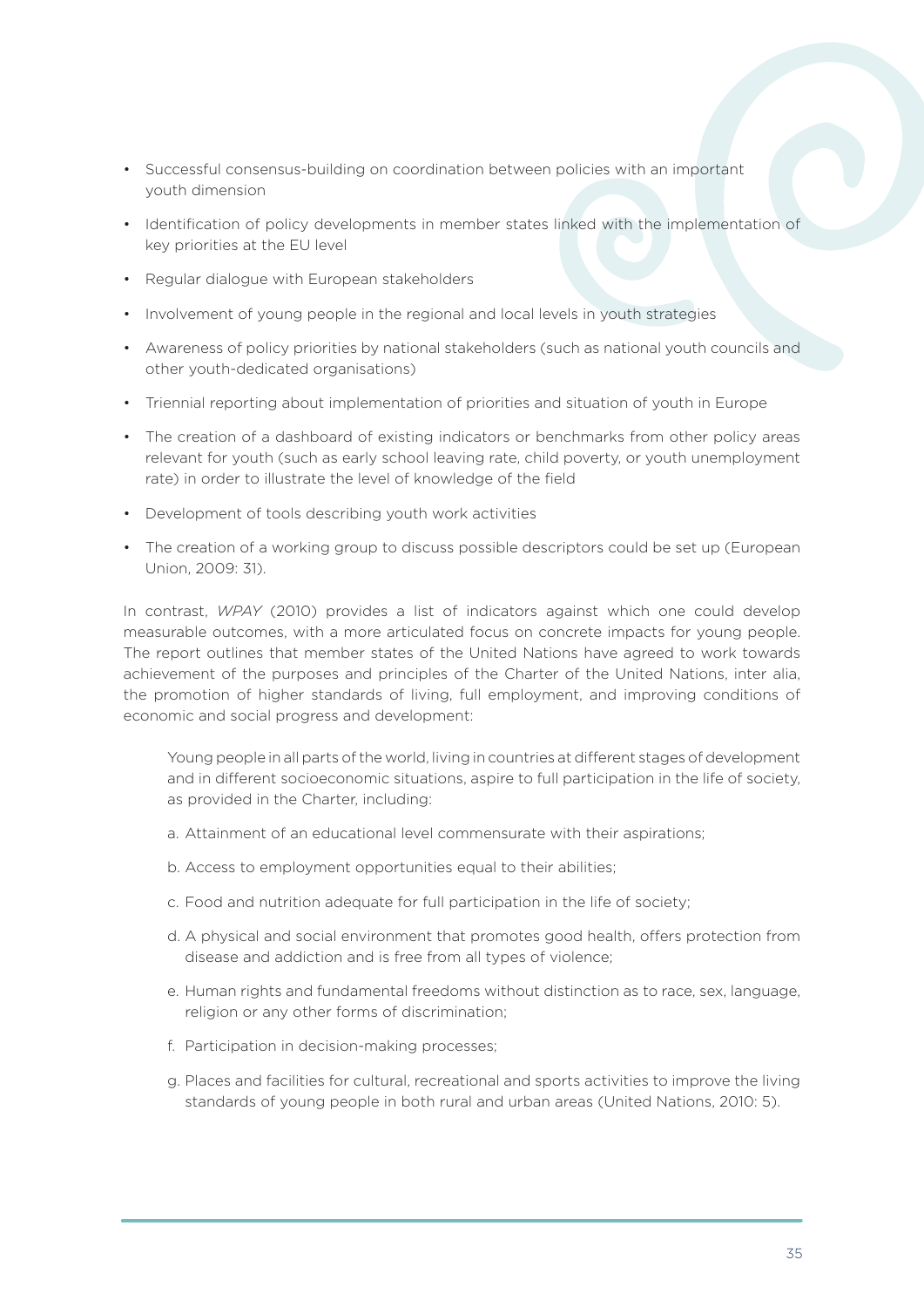The *UNDP Youth Strategy* emphasises three key outcomes, focused on both individual youth impacts and process measures: increased economic empowerment of youth; enhanced youth civic engagement and participation in decision-making and political processes and institutions; and strengthened youth engagement in resilience-building. It sets out a four-pronged approach to achieving the defined outcomes under each of the designated areas: supporting capacity, engaging through outreach, influence through leadership, and engagement of individual countries in the implementation and support of youth policy.

At the European level, policy frameworks similarly address both individual outcomes and process outputs, although distinctions among outputs, outcomes, indicators, and impact is not always clear. The European Union Youth Report (2016) focuses on individual outcomes, in the service of which most countries undertook to improve young people's access to quality services, and specifies particular outcomes that member states should strive for, including improving young people's employability, their integration into the labour market, their social inclusion, and their active participation in society. Similarly, *Investing and Empowering* identifies a mix of short- and longer-term outcomes organised around the three 'pillars' of active citizenship, social and occupational integration, and youth mainstreaming into other policies (European Union, 2009: 17).

At the national level, each country has its own approach as well as being expected as member states, from the EU perspective, to implement supranational policy within their local contexts (European Union, 2009: 3). (UN policies such as the *UNDP Youth Strategy* likewise set out expectations that member states will work at the national level towards the broad outcome goals they identify.) In Ireland, *Better Outcomes, Brighter Futures* takes an explicit outcomes-based approach to youth development, specifying five national outcomes: that children and youth should:

- 1. be active and healthy with physical and mental well-being
- 2. achieve full potential in all areas of learning and development
- 3. be safe and protected from harm
- 4. have economic security and opportunity
- 5. be connected, respected, and contributing to their world (DCYA, 2014: xiv).

The current policy on participation (DCYA, 2015) also makes a distinction between future outcomes and a concern for the present well-being of young people. These national policies are not explicitly set within the context of outcomes and goals set at the supranational level.

With reference to England, *Positive for Youth* is also outcomes-focused in that it sets out a long list of commitments on empowerment, funding, and service provision towards achieving outcomes that, the report states, 'will focus wherever possible on measures of the positive outcomes achieved rather than negative outcomes prevented' (HM Government 2012: 8).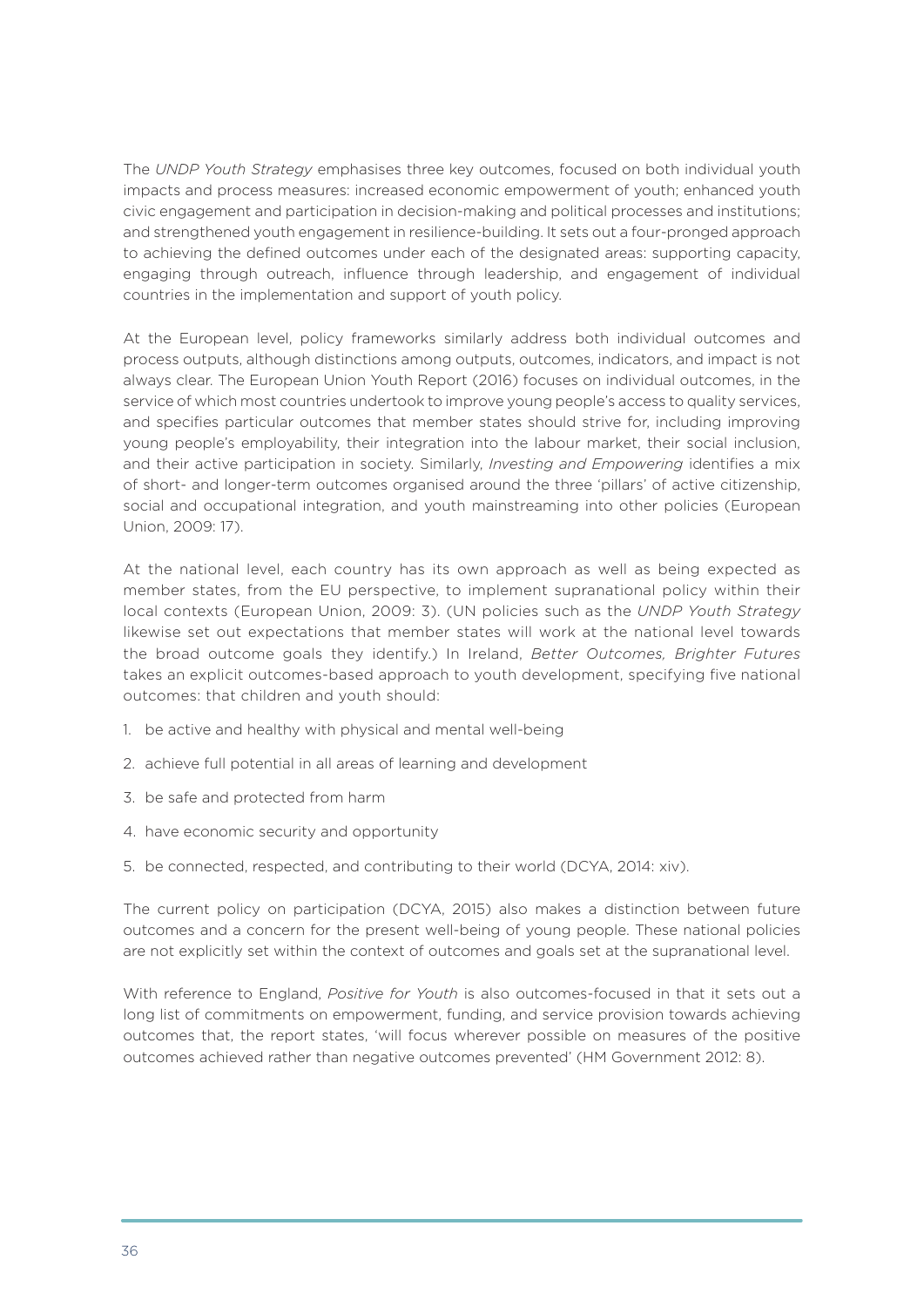In Northern Ireland, *Our Children and Young People* also uses an explicit outcomes framework, although the framing of outcomes sought is remarkably broad. It states that:

We will know that we have achieved our shared vision for our children and young people if, after ten years, we can report progress and evidence exists, which indicates that *Our Children and Young People* are:

- Healthy
- Enjoying, learning and achieving
- Living in safety and with stability
- Experiencing economic and environmental well-being
- Contributing positively to community and society
- Living in a society which respects their rights (Office of the First Minister and Deputy First Minister, 2006: 7).

*Together: Building a United Community* also has an outcomes focus for Northern Ireland, here with an emphasis on creating more opportunities for socially mixed, shared education, with a view to breaking the cycle of intergenerational educational underachievement, unemployment, and sectarianism and to improving good relations among and for our young people. It sets out the long-term outcomes of such a programme to include:

- Greater reconciliation
- Better educational outcomes
- Collaborative working
- Better parenting
- Better quality of life for those living in interface areas (NI Executive Office, 2013: 61–62).

Overall, all documents are focused in one way or another on achieving outcomes for young people in relation to the core areas of their lives, including education and training, employment, living standard, civic engagement, and contributing positively to society. The expression of outcomes is varied in terms of emphasis and orientation. Broadly, participation is an overarching aspiration across frameworks, most commonly expressed in terms of civic rather than political participation at the national level, with supranational frameworks more explicitly focused on political engagement outcomes as well. Some supranational policies focus on outcomes by identifying sets of indicators that broadly identify goals, while others are more specific in setting out particular outcome expectations. National policies, especially in Ireland and Northern Ireland, specify a number of outcomes related to employment, education, family life, decision-making, and well-being, as well as societal outcomes for engagement and participation and process outcomes relating to policy and service development. It is of note that there is no clear connection between the national and supranational documents in terms of alignment of outcomes and expected impacts, making the potential achievement of goals and measurement of impact more nebulous. Neither the UN nor the EU context features prominently in the policy orientations set out in the national documents, with the exception of references to the UNCRC.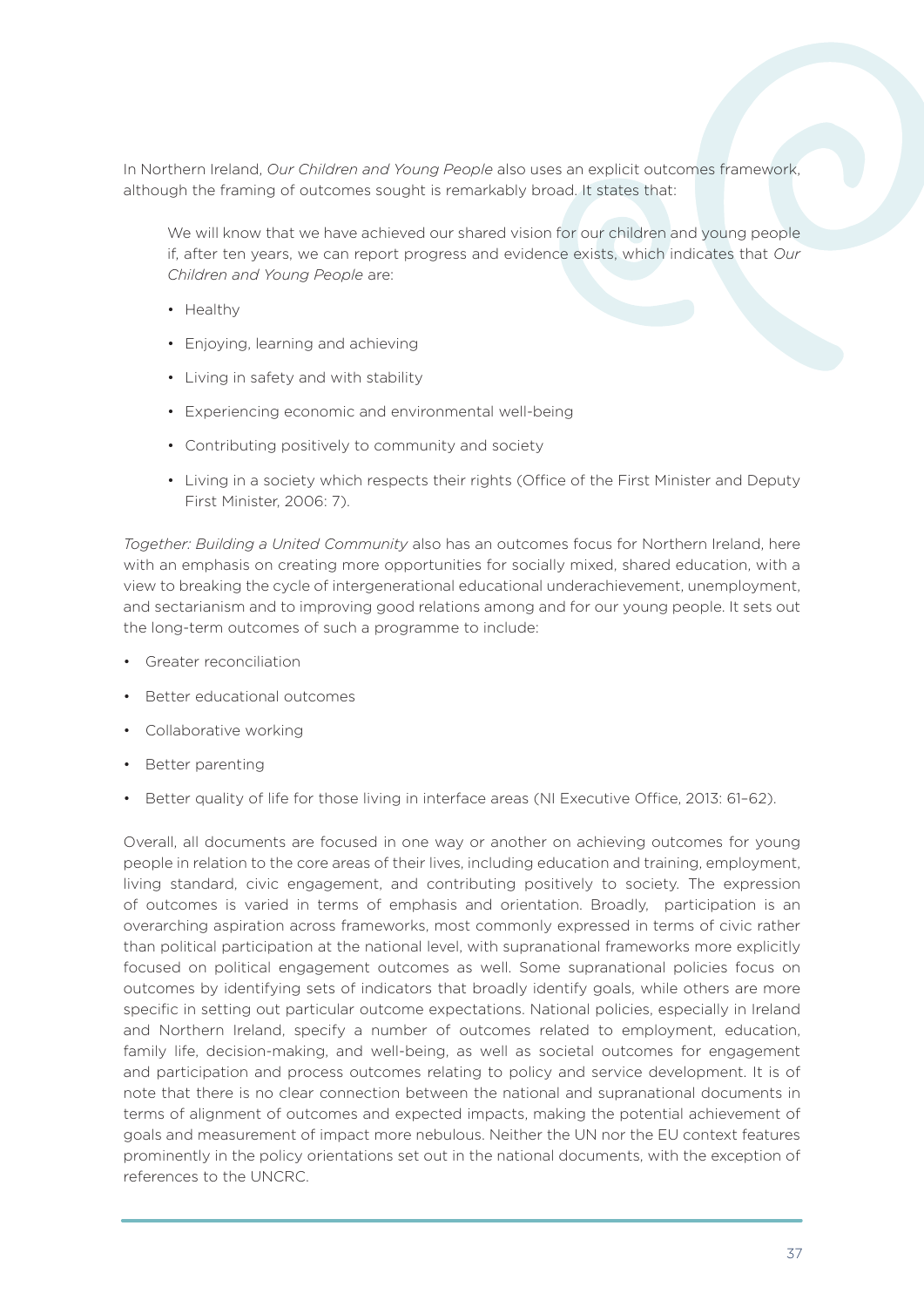### 3.5 Strategies and Mechanisms

A broad range of strategies and approaches to achieve greater youth civic and political engagement are outlined in the policy frameworks at supranational and national levels, and a broad range of actors are tasked with responsibility regarding implementation. These include supranational institutions such as the UN, UNESCO and the EU bodies, national governments and state agencies, local governments, service providers, international and national NGOs and youth organisations, researchers, and young people themselves.

Ten specific strategies can be identified across the frameworks and are described in the section below. These are: establishing deliberative forums; promoting volunteerism; youth work; arts and sport; technology and social media; education and training; partnerships and inter-sectoral linkages; youth organising; capacity-building; and research, evaluation, and monitoring. At the UN and EU levels, the focus is very much on strengthening the capacity of governments to support youth empowerment and political engagement and on promoting international collaboration and sharing in this regard. At the national level, strategies are directed at specific actions.

#### 3.5.1 Deliberative Forums

At the supranational level the UNDP and UNESCO, in particular, emphasise the need to engage youth in deliberation and decision-making at all levels of society, and the establishment of deliberative forums for young people are evident across supranational and national strategies. These include mechanisms such as youth advisory boards at the local level, youth parliaments or shadow councils at the national level, and engagement with UN processes at the global level. Such structures are seen to build youth leadership capacity, highlight issues of importance to young people, and provide them with experience engaging with democratic processes. A prominent stated concern is to ensure that the structures and processes are representative of different groups of youth, including vulnerable and marginalised groups. For UNESCO, a key structure in this regard is the UNESCO Youth Forum, which enables young people to submit their recommendations to representatives of 195 member states, while at the same time mobilising these youths to undertake follow-up action for the implementation of their ideas.

The EU strategy *Investing and Empowering* similarly outlines a process of 'structured dialogue' with young people, first established in the European Union in 2005 (European Union, 2009: 6). Structured dialogue means that governments and administrations at local, regional, and national levels, as well as EU institutions, discuss chosen themes with young people in order to get their input into policymaking. Reference to this process is included in recent Irish policy documents as well; a Structured Dialogue Working Group has been established as a national participation and consultation structure for young people aged 15–25 to feed into European youth policy on pertinent issues. European frameworks note that cycles of structured dialogue have allowed people to feed into policymaking at the EU level but also recognise the need for the next phase of dialogue to reach a more diverse group of young people.

In addition to these kinds of deliberative forums, institutionalising the inclusion of young people and their perspectives in decisions affecting them is a key focus at the supranational level, with the importance of 'mainstreaming' youth involvement emphasised in the UNDP: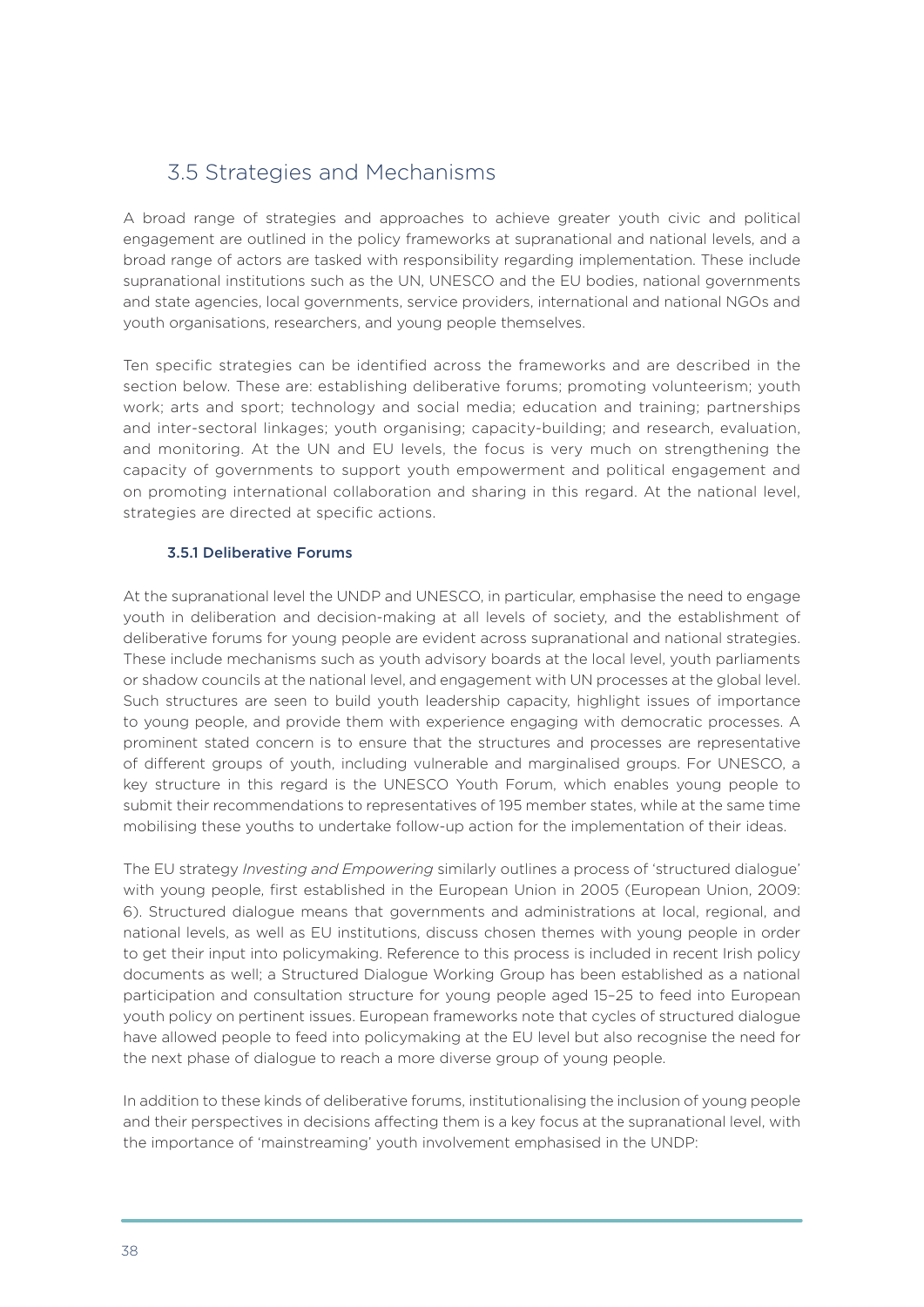Mainstreaming of youth perspectives and youth-related issues in development planning processes will entail working with a range of government and non-government actors, and other actors in the development field. Identifying entry points for advocating and integrating youth into policymaking, budgeting and implementation processes at national, sector and sub-national levels, is envisaged as a multi-year, multi-stakeholder process aimed to address and change in many cases, the very nature of a country's decision-making norms and practices (UNDP 2014: 37).

*Enter!* also emphasises the need to support youth councils and local advisory mechanisms to ensure the democratic participation of young people, but it stresses that youth should not be relegated into youth parliaments. It highlights the need for opportunities for young people from disadvantaged neighbourhoods to participate in matters related to the planning and management of their local living environment and for mechanisms to ensure the inclusion of studentelected representatives in decisionmaking processes in schools.

National-level strategies also place considerable emphasis on young people's participation via deliberative forums and other structures. In England, Northern Ireland, and Ireland, youth parliaments (the UK Youth Parliament, NI Youth Assembly, and Dáil Na nÓg, respectively) have been established to give young people a voice at the national level. There are also various structures at local or regional levels that provide opportunities for the voice of young people to be heard in local decision-making, including local youth councils. For example, in Ireland, Comhairle na nÓg have been established at local levels to take action on topics of importance to young people, and they act as a consultative forum for adult decision-makers in the locality. In Northern Ireland and England, reference is also made to student councils to give young people a say in decision-making at schools.

A wide range of structures and partnerships has been established in the three countries to promote young people's voices being heard in all aspects of policymaking, from local to national levels and in relation to issues that affect their lives. In England, for example, the *UK National Participation Forum* brings together a range of organisations committed to the participation of children and young people in matters that affect their lives. In Northern Ireland, a 'participation hub' is being developed to deliver a coherent approach to the participation of children and young people, integrate existing and emerging participation structures, and ensure that children and young people have the capacity to engage. In Ireland, formal links between the Department of Children and Youth, the Comhairle na nÓg National Executive, and the EU Structured Dialogue process have been established to facilitate policy-related dialogue between young people and policymakers.

#### 3.5.2 Volunteerism

Across all supranational policy documents, volunteerism is seen as an important mechanism for the civic engagement of young people that helps develop social competencies among youth, promote integration and autonomy, and foster cross-cultural dialogue and understanding. According to the *UNDP Youth Strategy*:

Volunteerism is widely recognized as a powerful means of transforming the pace and nature of development and draws upon the inherent core values of self-help, solidarity and social cohesion. . . . Through volunteering, young people gain a strong sense of civic engagement to bring about transformational change in their communities (UNDP, 2014: 44).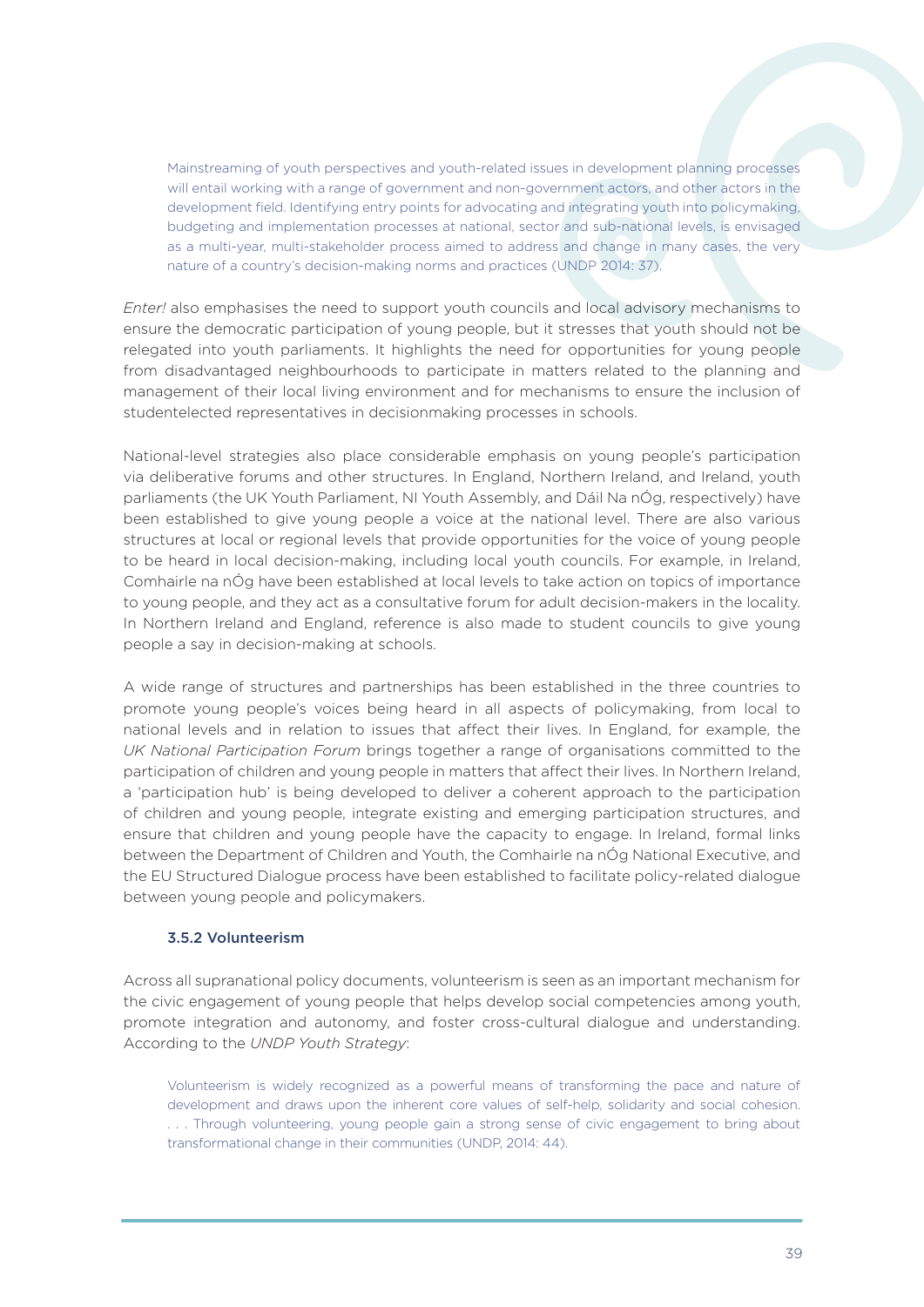The value of volunteering and internships to enhance young people's employability and employment is also emphasised in the *UNDP Youth Strategy*, which promotes internship, apprenticeship, and volunteering schemes as a means of acquiring skills and in support of young people's transition from school to work or their reintegration into the labour market after long-term unemployment spells. A dedicated trust fund was set up to boost youth volunteerism throughout UN policy and programming initiatives, including the UN Youth Volunteers Programme.

According to the European Union's *Investing and Empowering*, promoting voluntary activities among young people is one of the four priority themes for cooperation proposed under the EU Youth Cooperation Framework established in 2003. A key mechanism through which volunteerism is promoted at the EU level is the European Voluntary Service, through which young people can be full-time volunteers for up to one year in another country. A European Council recommendation on the mobility of young volunteers across the EU was also adopted in order to encourage youth cross-border volunteering. The *EU Youth Report 2015* emphasises the need to ensure that social inclusion and outreach practices are in place to reach young people of diverse backgrounds, especially those suffering from disadvantage, to ensure their full participation in social and civic activities, including volunteering:

Young people on the wrong side of this divide find it difficult to express their political voice. The less educated or less involved they are in social activities, the less they take part in voting, volunteering or cultural activities. For instance, NEETs have less trust in public institutions and participate less in social and civic activities than their peers (EU, 2016: 10).

In Northern Ireland, an ambitious commitment was made under *Together: Building a United Community* to offer 10,000 young people who are not in education, employment, or training a place on the new United Youth volunteering programme for a one-year period, during which time they receive a stipend. Volunteering features strongly in the English *Positive for Youth* strategy for the following reasons:

Volunteering is of particular value because it is freely given by the young person and helps build social trust. Social action projects empower young people to make a difference on issues they care about, and can therefore be an important vehicle for engaging the most disaffected. This can include leading and delivering services and activities for other young people (HM Government, 2011a: 39).

In addition to funding a range of initiatives to promote youth volunteering under this strategy, the UK government committed to provide volunteering and service learning opportunities through the *National Citizens Service* (NCS). An NCS course is normally for four consecutive weeks and involves groups of 12 to 15 young people (aged 16–17 years) undertaking a combination of outdoor activities, life skills training, and 'social action' projects. Commitments are also made to promote volunteering for young people in Ireland, though with fewer specifics regarding particular strategies or programmes than in Northern Ireland or England.

#### 3.5.3 Youth Work

Youth work is a type of non-formal education founded on the principles of voluntary participation, accessibility, empowerment, and equality (Furlong, 2013; Lalor, de Róiste, and Devlin, 2007) and generally involves informal relationship-building processes as well as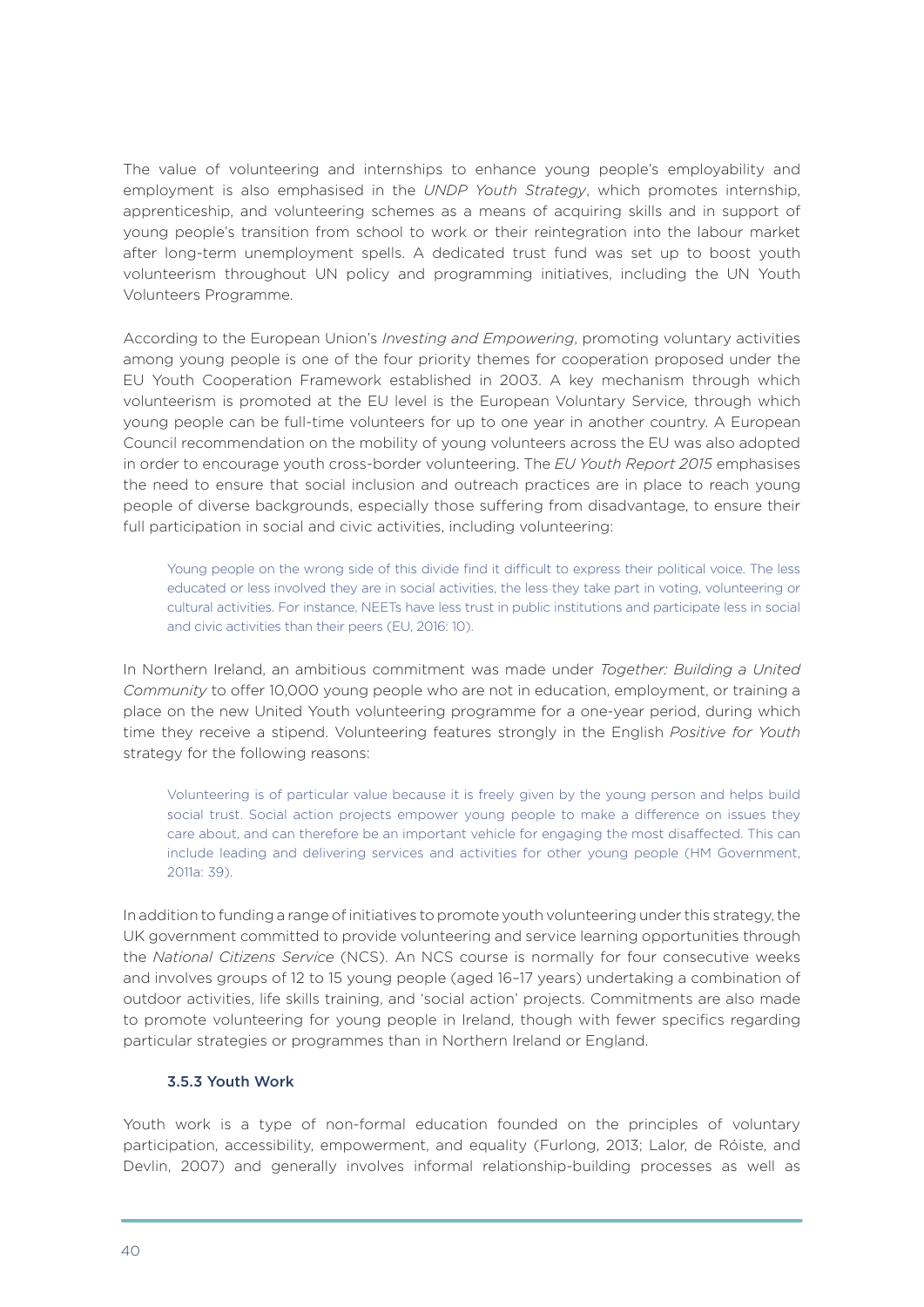structured activities (e.g., recreational, sporting, and personal development programmes). While some youth work is purely recreational in focus, much youth work is concerned with personal and skills development, developing social responsibility, and fostering civic engagement. More critical forms of youth work are rooted in the work of Paolo Freire, aiming to develop among (particularly marginalised) youth a critical consciousness and focusing on the possibilities for transformation in the lives of young people (Coburn, 2011).

Across the documents reviewed, youth work is considered a key mechanism through which to promote social inclusion and the participation of disadvantaged young people in social and civic activities, though with somewhat different orientations to the nature of youth work. At the EU level, *Investing and Empowering* stresses the increasing role of targeted youth work in addressing issues of marginalisation and disadvantage. Youth work was also a key component of the *Enter!* project, which calls for greater coordination and support at the EU level for youth work in Europe:

Youth workers and youth organisations are often at the forefront of projects designed to ease tensions, provide alternative nonformal education or leisure time activities, counter discrimination and exclusion and, generally, to promote participation and citizenship. The responses, however, are rarely sufficient and sustainable. At the European level, few possibilities exist for sharing experiences and learning from each other (Ramberg, 2015: 20).

It is acknowledged across all the EU policy documents we reviewed that the value of youth work is not recognised sufficiently for its contribution to the social inclusion of youth, and that funding cutbacks work against sustainability of the profession. The *EU Youth Report 2015* (EU, 2016: 15) commits to support 'the capacity of youth work, youth organisations and networks to act as forces of inclusion by assisting young people to engage, volunteer, and drive positive social change in communities' and places a particular emphasis on support for quality youth work. While the term 'youth work' is not specifically mentioned in the *UNDP Youth Strategy*, the document DEs emphasise the importance of working with and supporting local community groups and NGOs to support the participation of young people.

Youth work also features prominently in national-level strategies, recognised both as a valued method of non-formal learning for all young people and as a mechanism for inclusion of disadvantaged youths. In Ireland, Northern Ireland, and England, policy frameworks focus on defining the distinctive role and purpose of youth work vis-à-vis education and other forms of youth provision. In Ireland, *Better Outcomes, Brighter Futures* commits to 'support quality youth work, both as a protective factor contributing to the young person's overall development and in reaching out to young people at risk of crime or anti-social behaviour' (DCYA, 2014: 30). *Positive for Youth* in England states that high-quality youth work 'can have a significant impact on young people's life chances and be an important form of early intervention for young people at risk of poor outcomes' (HM Government, 2011a: 69). In Northern Ireland, *Priorities for Youth* states that:

Although relevant for all young people, youth work can be particularly relevant to those at risk of disengaging from society, those who become disaffected at school, those at risk of committing an offence, those who could become non-stakeholders in their own community and those adversely affected by the legacy of the conflict (DE, 2014: 2).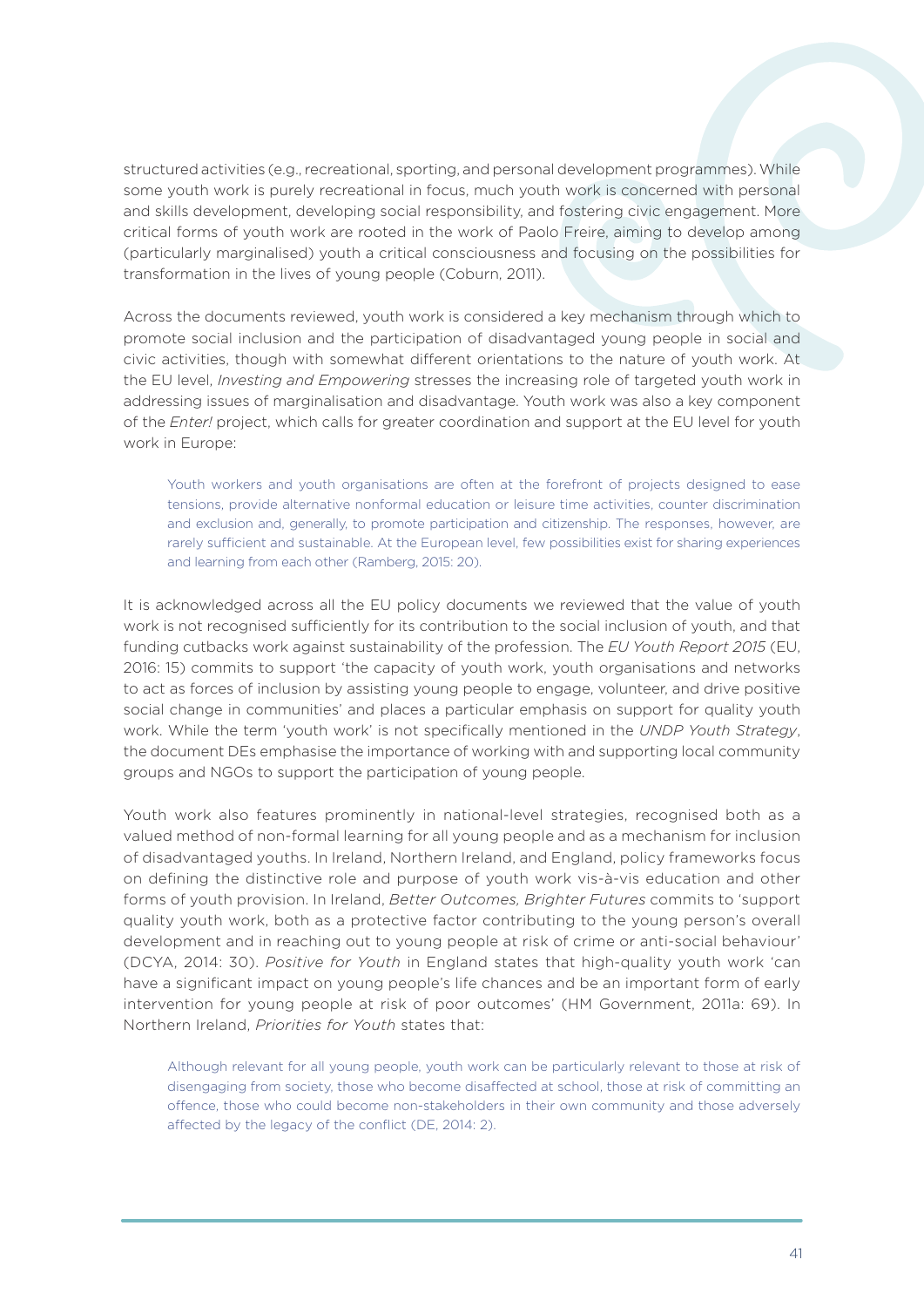Across the three countries, policy and legislation supporting the development of youth work is referenced. A legislative and policy infrastructure to support the development of quality youth work in Ireland was created through the Youth Work Act 2001 and Youth Work Development Plan 2003–2007. A non-statutory curriculum, 'Youth Work: A Model for Effective Practice' (1997, updated 2003), was developed by the Youth Service, which provides a flexible framework for the delivery of good youth work practice in Northern Ireland. In England, *Positive for Youth* states that local authorities throughout the country are required to provide educational and recreational activities for the improvement of young people's personal and social development.

#### 3.5.4 Arts and Sports

At the supranational level, artistic, cultural, and sport activities are viewed as an important means of inclusion, conflict prevention, and reconciliation, particularly in the *UNESCO Operational Strategy* and *Enter!* Both frameworks highlight the potential of sport and culture to promote active youth participation and citizenship, social cohesion, inclusion, and wellbeing. The value of sport and cultural activities as a form of engagement and participation for all young people and as a means of inclusion for young people who are disadvantaged is also highlighted in national policy documents, especially in Ireland and Northern Ireland. For example, the Irish *Better Outcomes, Brighter Futures* commits to support accessible and affordable youth and sport activities, which encourage young people's overall personal and social development and engage young people who might be at risk of early school leaving or engaging in criminal activity and anti-social behaviour. *Together: Building a United Community* views the arts and sports as a key means of bringing people together and improving relations across communities in Northern Ireland. While the importance of sport is stressed in *Positive for Youth* in England, it is not explicitly linked to social inclusion or participation.

#### 3.5.5 Technology and Social Media

The *EU Youth Report 2015* calls attention to how internet technology can facilitate social and political engagement among young people and notes that many member states are pursuing strategies to promote youth political engagement via social media and technology:

A wide array of opportunities for political participation is also offered by the Internet and its applications, and young people have been in the forefront of using these means of interpersonal communication. The virtual spaces frequented by young people such as online forums, chat rooms, social networks and blogs, serve the same basic function as the physical ones they sometimes replace: establishing collective interaction around common interests. In this sense, they constitute a great resource for political and social engagement, which young people have been the quickest to recognise and use (EU, 2016: 250).

Across the EU policy documents, the importance of accessible information systems that provide youth friendly information on social rights relevant to young people is a prominent theme. The *EU Youth Report 2015* mentions that the European Youth Portal has become a key source of information for young people with regard to EU openings, such as opportunities for cross-border volunteering and job and traineeship offers. It also notes that the European Commission collected ideas from young people in 'ideas labs' during the 2015 European Youth Week, in some sense a virtual version of the kinds of deliberative forums described above. In addition to organising face-to-face events, this effort reached 1.2 million young people via social media (EU, 2016: 12).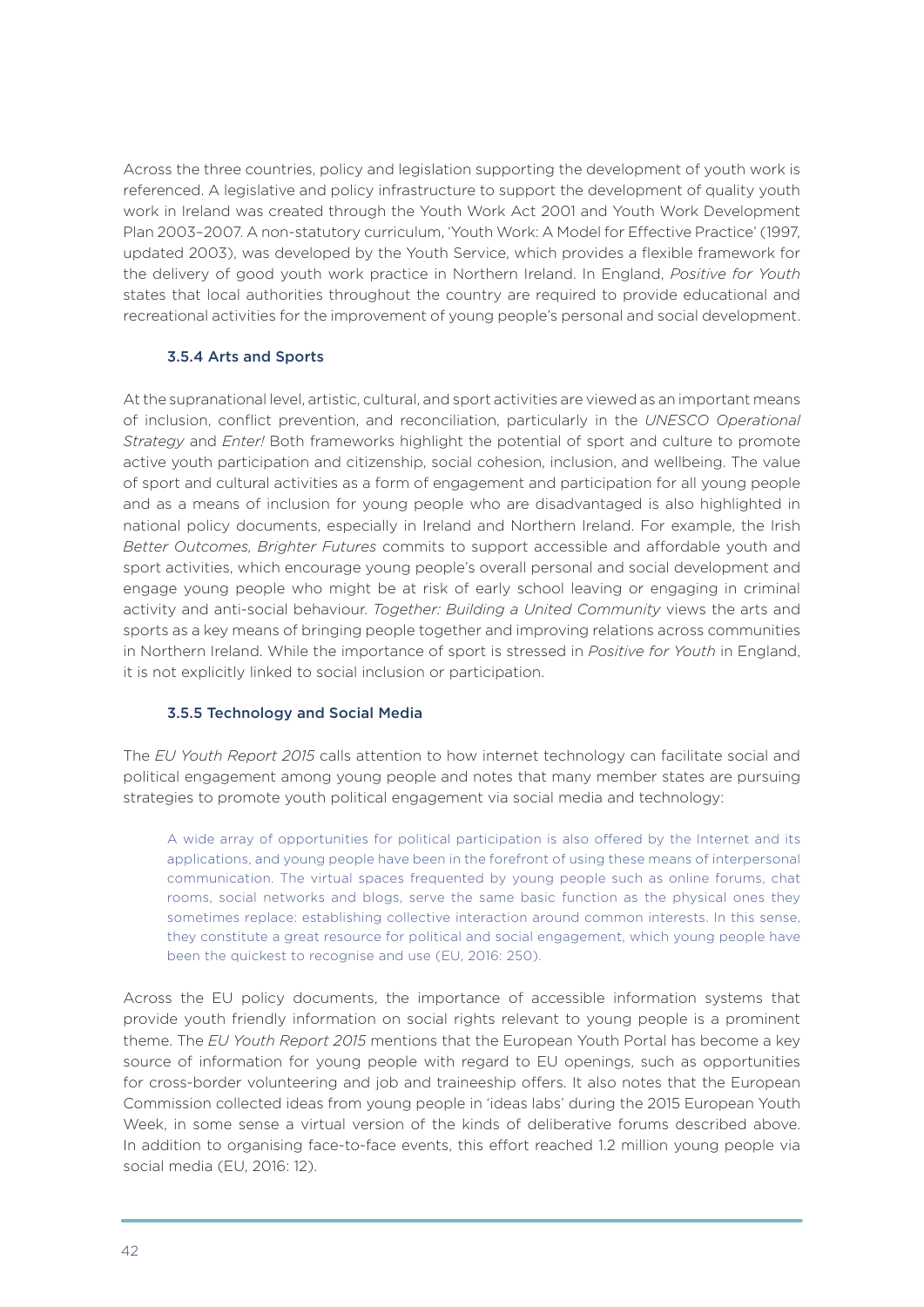The *UNDP Youth Strategy* states that young people are becoming frustrated with traditional forms of political engagement and are increasingly drawn to new forms of youth mobilisation, through social media channels or innovative informal groupings. It notes:

Access to information and communication technologies is providing young people with new means to express their aspirations and concerns more freely, to mobilize in large numbers, and to collaborate with other young people across borders to debate and seek solutions to the problems that concern them most (UNDP, 2014: 5).

The *UNDP Youth Strategy*, *WPAY*, and the *UNESCO Operational Strategy* all outline plans to use digital technologies to facilitate the engagement of young people throughout the world. Under its plan, the UNDP commits to explore the role of social media and information and communication technology (ICT) in enabling access to information and fostering political participation, in particular focused on the voices of historically marginalised youth. It will focus on enhancing the capacity of digitally excluded youth groups, including young people living in rural areas, young people in areas of conflict, young people with disabilities, and illiterate young people to have access to ICT and information networks to allow them to collaborate with state and non-state bodies. The UNDP sets out its plan to develop a dedicated youth portal and knowledge-management platform to support knowledge exchange through e-discussions, virtual debates, webinars, dissemination of knowledge products, and other activities. This will support the promotion of UNDP's work on youth in social media and contribute to existing UN platforms and groups, and involvement of young people in the development of new technology-based approaches is seen as critical:

Engagement platforms such as crowd-sourcing, gaming, mobile technologies and other emerging innovative platforms and approaches need to be further explored and tapped into. It is essential to ensure that means of engagement are user-driven and appropriate to youth; this implies involvement of youth from the very beginning of the 'engagement' process to ensure that design of engagement methods are appropriate for the user. Building on existing local solutions, and advocating for the space for youth to develop their own solutions and new approaches will also be essential (UNDP, 2014: 39).

National policy frameworks are less focused on social media and ICT, although there is an awareness of the importance of governments providing information via social media and youth-friendly websites or portals. For example, *Positive for Youth* in England notes that young people were involved in the design of 'I Am…', a government-supported campaign and website that collects career information and opportunities for young people in one place (HM Government 2011a: 30). There is little acknowledgement, however, of the potential for youth political engagement via digital technologies in these national-level documents. One exception is the *National Strategy on Children and Young People's Participation* in Ireland, which highlights that young people's engagement with social media in new social movements and global forms of activism is evidence that they take their citizenship very seriously and are actively engaged on issues of importance to them, using a space that is owned and created by them. There are also concerns expressed in some national policy documents regarding the risks posed by the Internet in terms of cyberbullying and radicalisation. While the *Prevent* strategy in England sees the Internet as a mechanism through which youth have become radicalised, it is also viewed as a platform for the delivery of its strategy.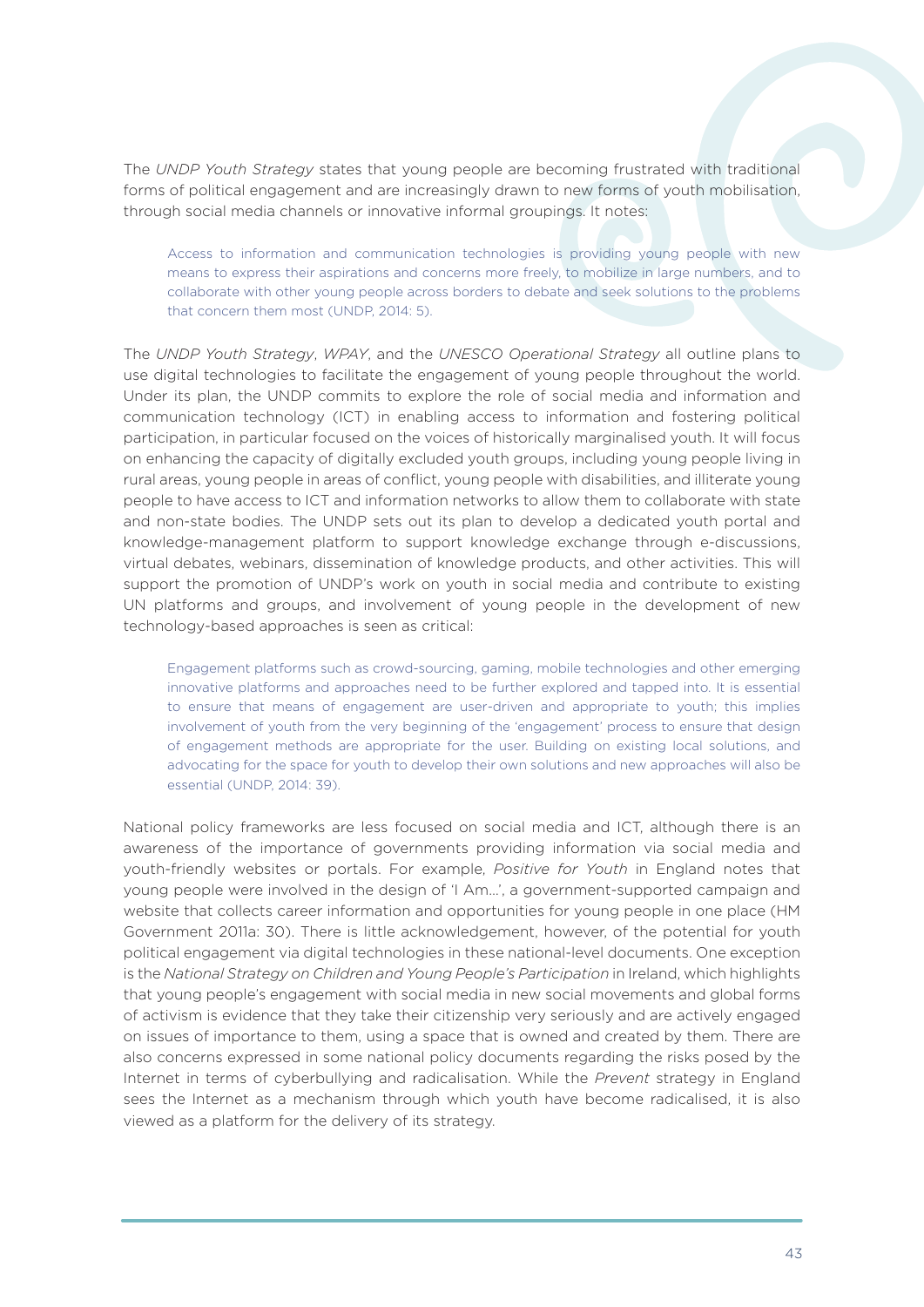#### 3.5.6 Education and Training

Across the supranational and national policy frameworks, there is a range of education and training strategies of relevance to youth civic and political education. Supranational frameworks, in particular, focus on education for democratic citizenship, human rights, and sustainable development. For example, *WPAY* and the *UNDP Youth Strategy* provide for training to build the capacities of young people for peace-building through focused skills-based training and soft skills to enable young people to contribute to minimising factors that contribute to violence, increase global security, and prevent further armed conflict. The *UNESCO Operational Strategy* emphasises support for the integration of peace, human rights, and global citizenship education into education systems, particularly through national curricula, teacher education, teaching materials, and learning environments. *Enter!* calls for human rights and citizenship education in schools, while *Erasmus+* highlights the need to educate young people and youth workers for interculturalism and diversity. At the national level, the UK *Prevent Strategy* outlines a specific role for education and training in relation to challenging extremist narratives, and it provides schools with advice on how to equip young people with the knowledge and skills to challenge such discourses.

Strategies designed to improve access to appropriate training and employment opportunities for NEETs are prominent at both supranational and national levels. *Erasmus+*, *Enter!*, and the *UNDP Youth Strategy* all reference the need to support private and public sectors to encourage youth employment opportunities through internship and apprenticeship schemes and the need for quality second-chance education for young people who left school early. In England, *Positive for Youth* refers to the introduction of a new Youth Contract, 'worth almost £1 billion, to support vulnerable 16- to 17-year-olds to re-engage in education or training and provide subsidised jobs or work experience to 18–24 year olds' (HM Government 2011a: 31). Many policy frameworks also highlight the need for formal and nonformal education programmes that promote the personal and social development of young people.

#### 3.5.7 Partnerships and Linkages

Intersectoral cooperation emerges as a prominent theme across supranational and national strategies. Partnership and interactive working are encouraged in a wide range of spheres, including at the level of supranational organisations (such as between EU institutions and departments) and at the national, local authority, and community levels (including between schools, youth workers, youth justice systems, and other organisations). For example, under the strategic partnerships supported by *Erasmus+*, stakeholders such as youth organisations, experts in relevant sectors (e.g., health, justice, employment), educational institutions, and others can come together to support projects that develop innovative practices and ideas and find solutions to the situations faced by young people with fewer opportunities (European Commission, 2014). Similarly, the *UNDP Youth Strategy* states that it will:

Seek partnerships with civil society organisations (CSOs), educational institutions and media to encourage continuous youth participation and civic education in schools, universities, and outside formal education frameworks. . . . During electoral periods, UNDP could partner with electoral management bodies and CSOs to ensure youth involvement in all phases of voter education campaigns and include youth as election observers (UNDP, 2014: 32).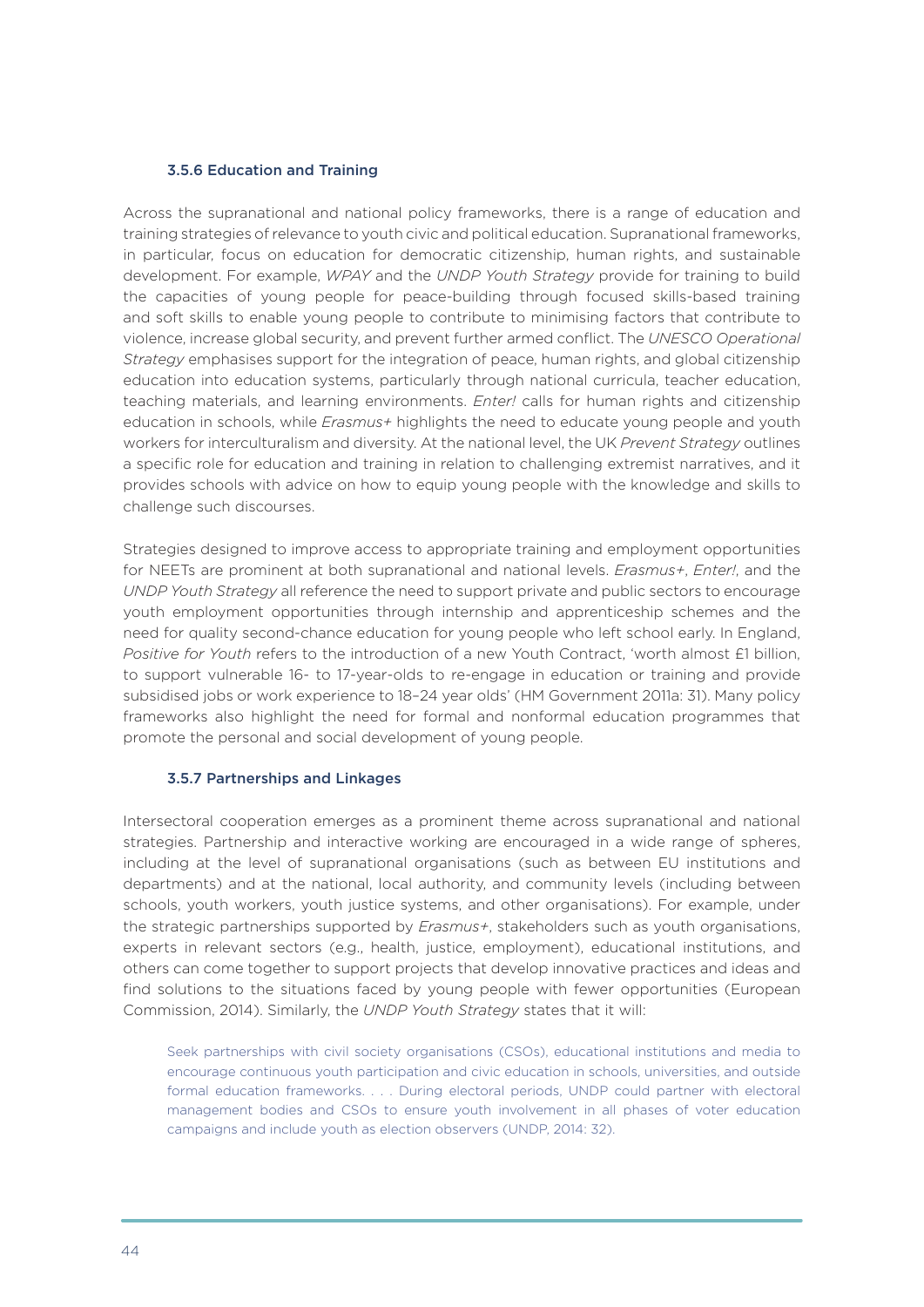As part of the 'whole child' perspective in Irish policies since the *National Children's Strategy* of 2000, interagency cooperation and coordination have been critical. As stated in *Better Outcomes, Brighter Futures*:

The Framework is a recognition by Government of the need to 'connect', nationally and locally, if we are to use effectively all of the resources available to support our vision for children and young people, and a recognition also that we need to do more within the resources we have (DCYA, 2014: 2).

Similarly, in Northern Ireland, *Our Children and Young People* emphasises the role that will be played by partnership and coordinated work between stakeholders at all levels. Similarly, *Together: Building a United Community* acknowledges that 'it is only through government, community groups, and individuals working together that a new and united community can truly be formed' in Northern Ireland (NI Executive Office, 2013: 2). In England, *Positive for Youth* 'sets out a new partnership approach for giving young people more opportunities and better support – with young people themselves as key influencers and with voluntary and community groups and local businesses drawn in as full partners' (HM Government, 2011a: 1).

#### 3.5.8 Youth Organising and Activism

Youth organising or activism refers to youth-led activity aimed at bringing about social change. Across the policy frameworks reviewed, youth organising or activism receives relatively little attention in comparison to adult-led models such as volunteerism and youth work. At the supranational level, references to the potential of youth activism as a participatory strategy are more prominent in UN than in EU policy frameworks. The *UNDP Youth Strategy* notes that youth movements and student groups are challenging traditional power structures and advocating for a new social contract between state and society, and it makes a commitment to support initiatives that work with youth to form their visions for their countries. Support for 'young people as leaders' is one of the three pillars of the UNDP (2014: 24) strategy, alongside 'youth as beneficiaries' and 'youth as partners'. The need to support youth leadership in communities forms part of the recommendations in *Enter!* References to youth organising and activisism are also largely absent from the national-level strategies, with some minor exceptions. The NI Youth Forum states that one of its key areas of work is supporting young people to lobby and campaign on issues young people care about, and *Positive for Youth* in England notes that in a number of local areas, groups of young people have campaigned for change, citing, for example, innovative transport solutions brought about in response to youth advocacy campaigns.

#### 3.5.9 Capacity-building

The need to build capacity among youth organisations, state agencies, government departments and others to address the complex issues facing youth is emphasised across the various policy domains. Supranational policy documents tend to specify the role of these organisations as facilitating knowledge exchange and building capacity between countries, as exemplified by the *UNESCO Operational Strategy on Youth*: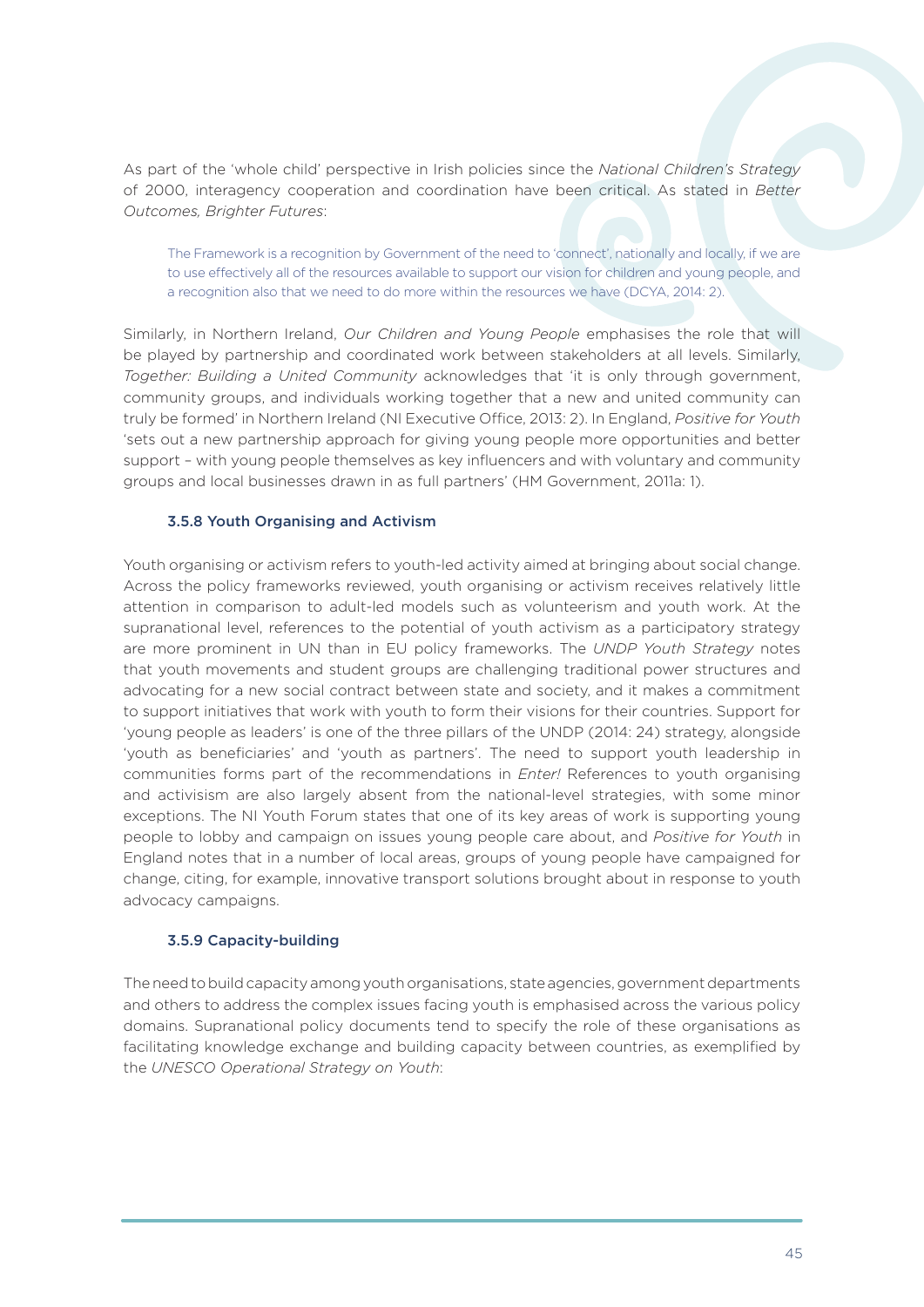At global level, UNESCO will enable the exchange of good practices and knowledge among countries and regions and will facilitate and inform related policy debates. At national level, building the capacities of decision-makers and of personnel of related institutions will be an integral part of UNESCO's action under this axis... UNESCO will guide national governments in applying participatory processes, engaging all related stakeholders, particularly young women and men (UNESCO, 2014: 10).

A commitment to building the capacity of young people to engage in political processes in central to the *UNDP Youth Strategy*, which includes creating a positive, enabling environment for the emergence of greater youth leadership. A key concern at the EU level relates to building the capacity of all stakeholders to effectively meet the challenge of ensuring youth engagement and participation, with a particular emphasis on the need to build the capacity of youth workers, teachers, and others working directly with disadvantaged or marginalised young people as well as building the capacity of young people themselves.

Capacity-building strategies also feature prominently in national policy documents, particularly in relation to building expertise and resources to support youth participation.

In Ireland, the *National Strategy on Young People's Participation in Decision-Making* aims to build capacity and confidence among policymakers and practitioners in engaging children and young people in decision-making through the establishment of a 'participation hub':

The hub will champion and promote participation, create resources and training materials, conduct training, document and disseminate learning and establish an online children's participation database. It will also form partnerships with third-level and adult education institutions to oversee development of education on children's rights (including participation in decision-making) for professionals who work with and on behalf of children and young people (DCYA, 2015: 31).

Similarly, in Northern Ireland, *Our Children and Young People* commits to the establishment of a Participation Network with similar goals to those of the participation hub in Ireland. Building the capacity of the youth work sector to deliver a good-quality service to young people is also prominent in Ireland, England, and Northern Ireland, as discussed in the youth work and volunteerism sections above.

In England, *Positive for Youth* also outlines plans to enhance the national participation infrastructure, working through bodies such as the National Participation Forum, which brings together a range of organisations committed to the participation of children and young people in matters affecting their lives. It also details supports for networks of voluntary youth and community organisations that can support one another in bidding for public services. The *Prevent* strategy outlines detailed actions to build capacity in all sectors of society to identify and respond to extremism, including training, education, and awareness-raising.

#### 3.5.10 Research, Evaluation, and Monitoring

The policy frameworks at supranational and national levels all emphasise the importance of evidence-informed policy development. Most documents refer extensively to research in their analysis of the circumstances of young people and view research as a critical element in the ongoing quest to understand young people's lives and to ensure effective policy responses.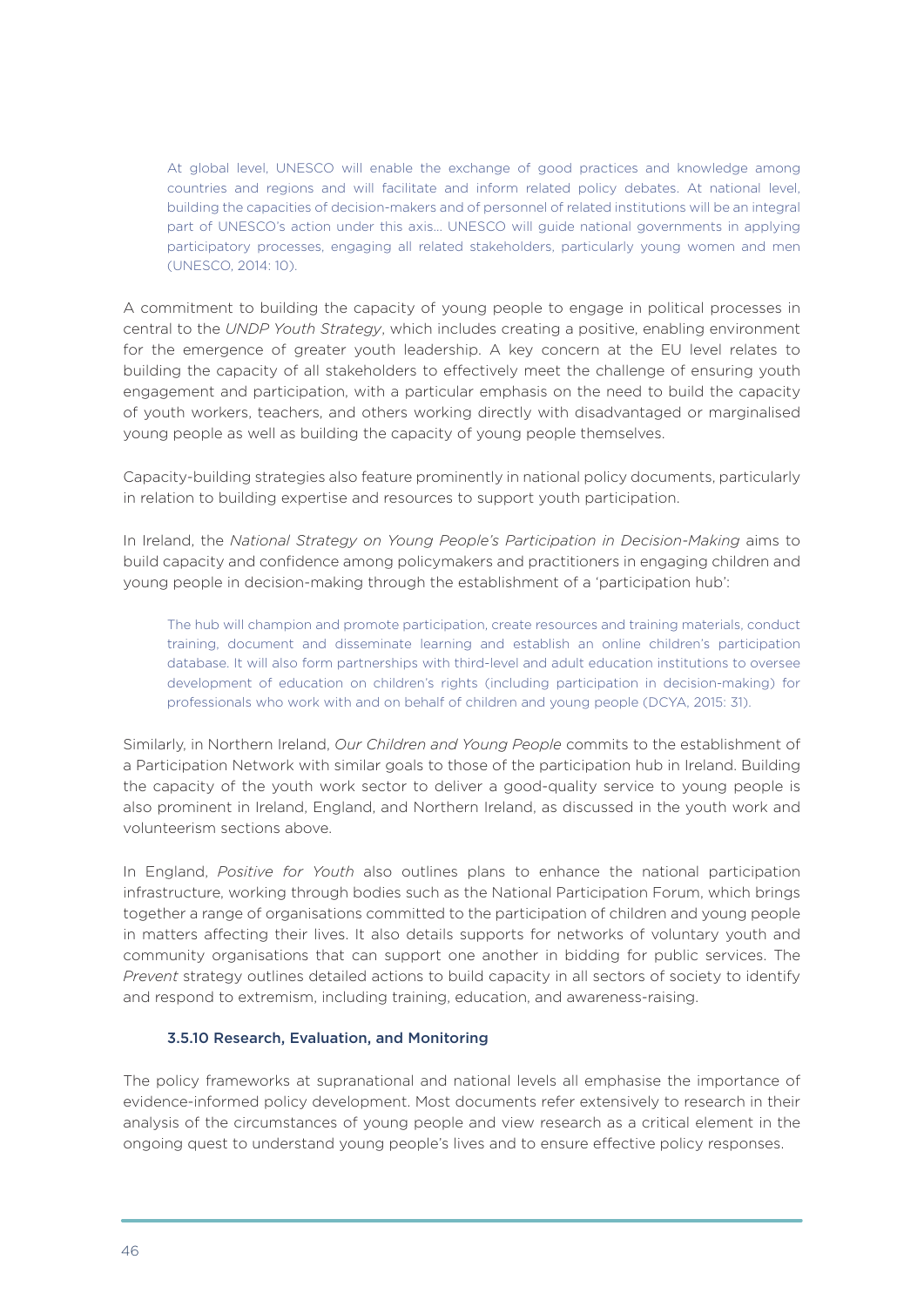In the EU there are a range of structures and initiatives in place to support high-quality research regarding the profile of youth (EU, 2009). Research strategies are embedded in all proposed action areas under the *EU Youth Report* (2016), which also notes that the situation of young people in the EU is measured regularly on the basis of a 'dashboard' of 41 indicators on conditions affecting young people. The dashboard is designed to help member states and the Commission to identify new trends and adapt its priorities as needed (EU, 2016: 20). In addition to supporting research, frameworks also emphasise the importance of networking between researchers and among researchers, policymakers, and other stakeholders to share knowledge, as exemplified by the *UNDP Youth Strategy*:

UNDP shall seek expanded partnerships with global, regional and national youth research groups and youth associations in order to support as well as be informed by recent knowledge development in the field of youth (UNDP, 2014: 42).

In Ireland, one of the core aims of the *National Children's Strategy* (2000: 38) was that 'children's lives will be better understood'. Research has played a key role in the development of policy related to youth in the intervening years, a commitment that is summed up in *Better Outcomes, Brighter Futures*:

Understanding the lived experience of children and young people is a critical input to informing policy, practice and resourcing. Knowing how *Our Children and Young People* are developing (and how they fare in relation to international peers) is an important check on the effectiveness of policy. Significant strides have been made over the last decade to meet the information gap on the lives of children and young people in Ireland (DCYA, 2014: 41).

In Northern Ireland, a similar commitment to the development of a robust research infrastructure is made in *Our Children and Young People*, while many commitments in relation to research are made in *Together: Building a United Community*. In England, *Positive for Youth* and, in particular, Prevent refer consistently to research studies throughout and provide for research and evaluation connected to the strategies outlined in the documents. The *UNDP Youth Strategy* and *Positive for Youth* in England connect the focus on research to youth engagement directly by advocating a role for young people as researchers:

Young people can play a valuable role as young inspectors, scrutinising and auditing the quality of provision and the progress being made to improve outcomes. When young inspectors are effectively trained and supported, many areas have found that they are able to provide valuable insights into how to improve service provision and reach target groups of young people more effectively (HM Government, 2011a: 65).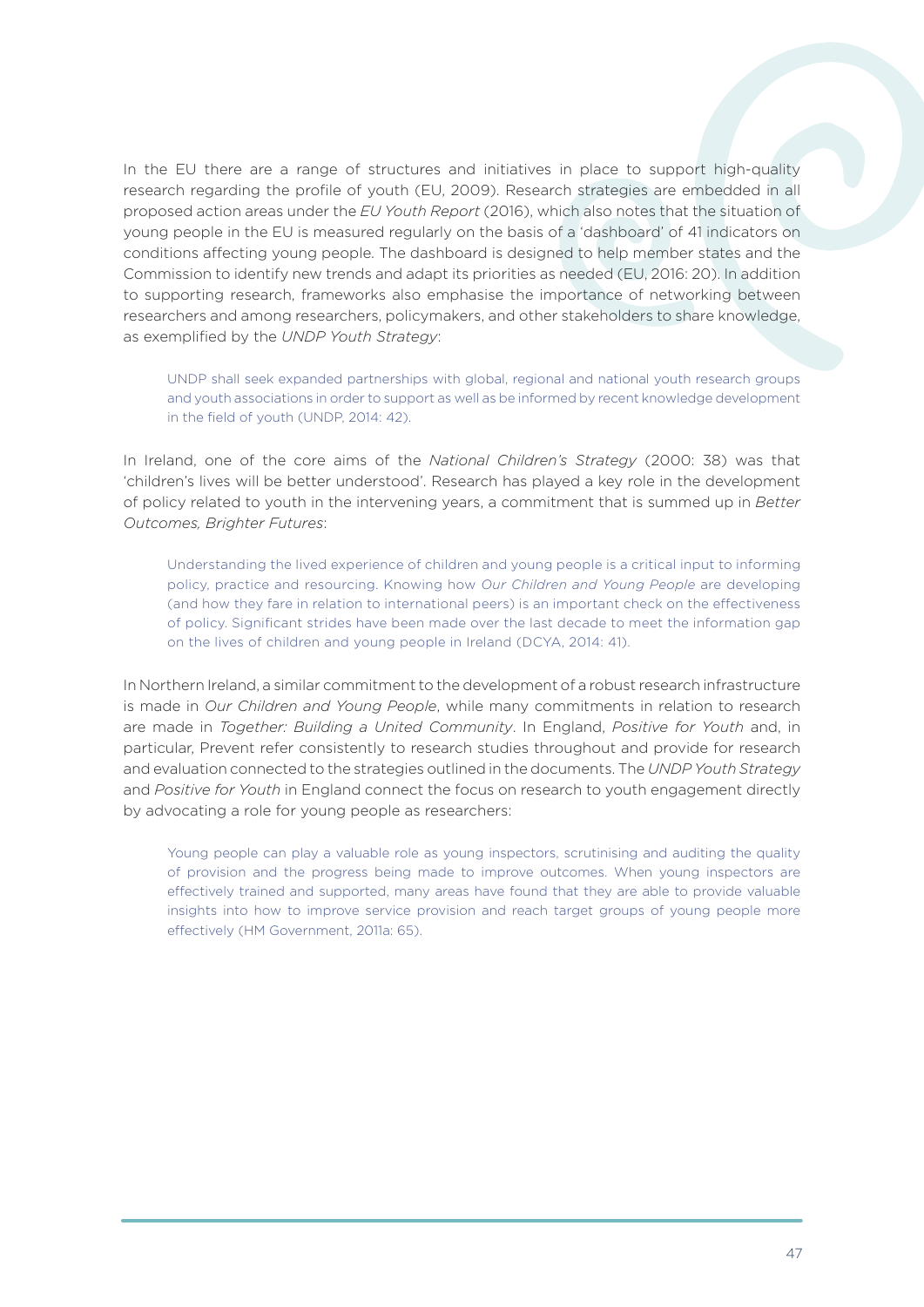## 4. Conclusion

As set out in the introduction, this policy report provides a foundation for an empirical study in principal cities in each of the national contexts we examined here: Dublin in the Republic of Ireland, Belfast in Northern Ireland, and London in England. The report based on the threecity study (Chaskin et al. 2018c) offers a critical appraisal of the policy context and makes recommendations based on these findings for future policy development. In the current document, our purpose has been to describe and analyse the orientation of the frameworks, their assumptions, their approaches, and the role they play.

The questions posed in this paper were as follows:

- What are the key assumptions behind policy frameworks that are meant to promote youth engagement? What are the rationales for promoting engagement, what kinds of 'engagement' are looked for, and why?
- What are the key historical, contextual, and contemporary trends and considerations that have shaped the development of these policies, and how do they respond to these considerations?
- Who are the young people these policy frameworks seek to engage, and how are young people characterised in these frameworks?
- What are the major strategic approaches to encouraging young people's engagement? What are the goals, objectives, and outcomes they seek to accomplish?
- What roles are the state, supranational bodies, and civil society organisations meant to play and through what practical strategies (programmes, processes, supports, activities)?

The foregoing material provides a detailed analysis in response to these questions. In this final section, we rehearse the major themes and highlight some of the core similarities and differences among policy frameworks, consider some of the ambiguities and cross-cutting dynamics suggested by them, and discuss how they might play out on the ground.

The first major theme concerns the *challenges of youth engagement.* At both the supranational level and in each of the nation-states that are the focus of our analysis, there has been a significant policy emphasis on responding to these challenges. This has included both the development of specific policy frameworks to encourage young people's participation in civic and political life, and support for specific programmatic schemes to achieve these ends. This agenda is substantially grounded in a common set of perspectives about young people and a common concern about the negative impacts of large numbers of youth remaining disengaged from society – from their communities, from key institutions like school and work, and from political engagement as effective and contributing citizens. It is also grounded in a common conviction about the potential contribution that promoting young people's engagement can make both to the well-being of young people themselves and to society at large. Alongside these similarities, there are some important differences in emphasis, rationale, expectations, and strategic orientation across contexts, and a number of ambiguities regarding the most effective ways to engage young people and the kinds of impact such engagement might have.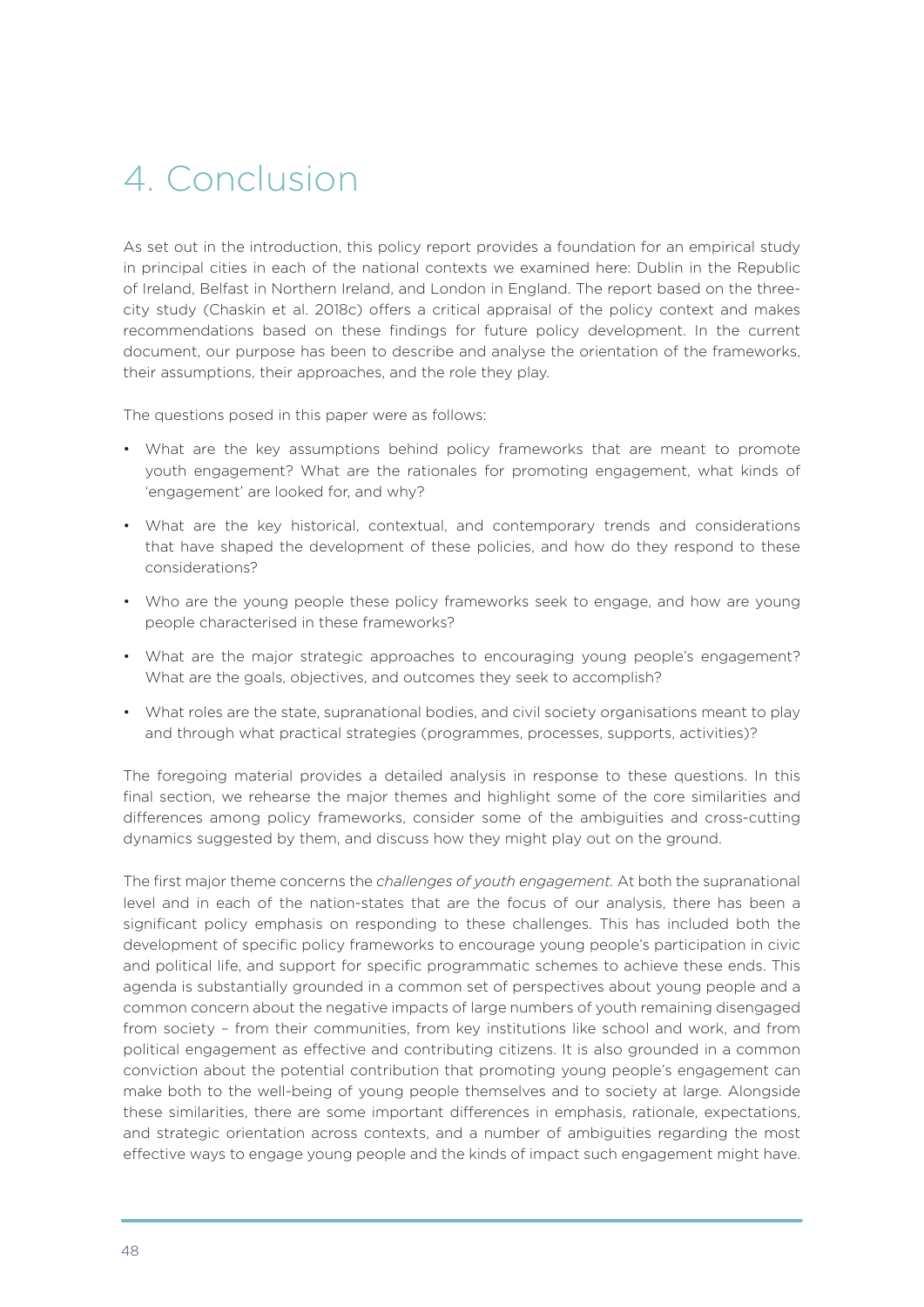The second important theme relates to *how young people are perceived and characterised*  in the frameworks. Policy frameworks at both the supranational and national levels present a perspective of young people as both 'a source of concern and a beacon of hope' (UNDP, 2014: 10). They emphasise the need to strike a balance between engaging with youth as active citizens with a positive contribution to make to society, and recognition of the barriers that many young people face. They also recognise a need to address the problems that some – particularly those living in disadvantage and marginalised from broader society by a range of circumstances, from poverty to minority status to disability – can cause through antisocial or risky behaviour and non-participation. *WPAY* captures this as a paradox for young people, who must choose either 'to seek to be integrated into an existing order or to serve as a force to transform that order' (United Nations, 2010: 1).

Similarly, frameworks across levels and contexts are driven by a recognition of the ways in which contemporary circumstances shape young people's experience of the world and the possibilities and challenges these circumstances present for promoting their engagement. Particular aspects of these circumstances, however, are emphasised differently. The supranational frameworks we reviewed, for example, are more explicitly concerned than are frameworks at the national level with the impact of political climate and the withdrawal of many young people, especially disadvantaged youth, from participation in formal political processes. The role of political conflict is especially noted in UN and Northern Irish frameworks and, with reference to youth radicalisation, in the EU and English frameworks. The importance of economic circumstances is common across frameworks, although UN and EU documents are most explicit about the impact of the 2008 financial crisis (also noted in Irish frameworks), while in England and Northern Ireland the focus is principally on a subpopulation of economically disadvantaged young people – the so-called NEETs who are dislocated from both education and employment – without particular reference to structural changes that may have contributed to their current circumstances. Demographic changes are similarly noted across frameworks but with different emphases. The age distribution is important across frameworks, but at the global level it is focused more on the challenges created by a 'youth bulge' in the global south. In Europe it is more focused on the implications of an increasing dependency ratio given the general ageing of the population. And while racial and ethnic diversity is increasing even in historically homogeneous countries like Ireland, the challenge of integrating immigrants and refugees plays a significantly larger role in UN and EU frameworks than in national frameworks in the three nation-states, with the partial exception of England, by far the most diverse among them. Concerns about inequality and exclusion are common across all frameworks and are seen to both contribute to youth disenfranchisement and shape the context in which efforts to promote their engagement must be addressed.

A third major theme relates to the *reasoning behind and rationale for emphasising youth engagement as a policy priority.* As with perspectives on youth and the circumstances that shape their current and potential engagement, the stated rationales for why promoting youth engagement is important reflect both common roots and divergent emphases. While all frameworks reference the importance of recognising young people's fundamental rights to participation, and most specifically invoke the UNCRC as a foundational document supporting this orientation, the emphasis on rights is far more strongly emphasised at the supranational level and in Ireland than in England or Northern Ireland; and to the extent that rights are invoked as a central rationale in these contexts, it tends to be tied more closely to an emphasis on reciprocal responsibilities, especially in England. More instrumental arguments for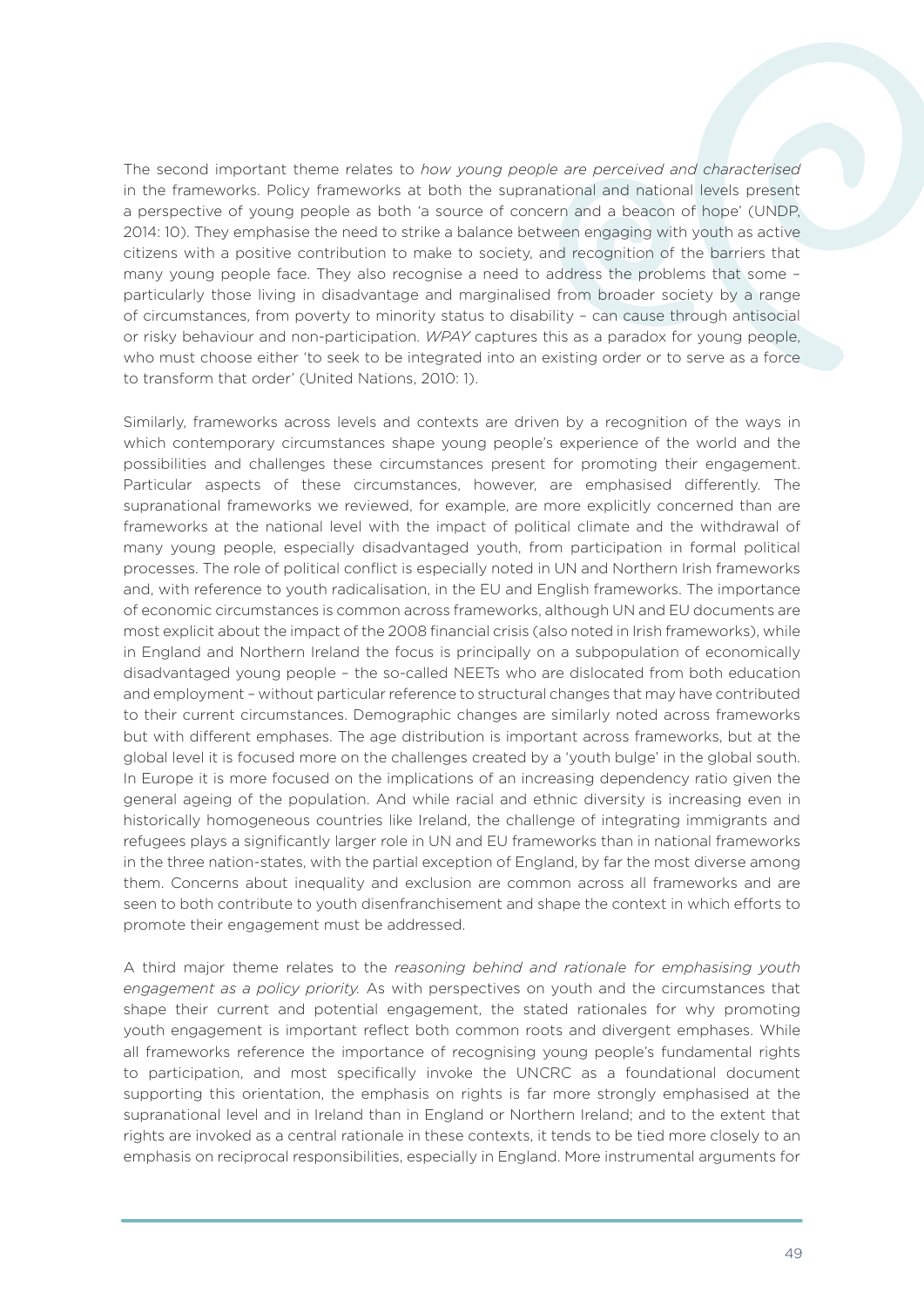participation – the ways it contributes to youth development broadly, to social development at the collective level, and to the prevention of negative behaviours and outcomes – are common across contexts but with some difference in emphasis. Supranational frameworks tend to focus relatively more on collective benefits to social development, and national frameworks relatively more on beneficial outcomes at the individual level, with a particular focus in England and Northern Ireland on the prevention of negative behaviours and outcomes.

The fourth theme relates to the *strategies and actions recommended* to promote youth civic and political engagement. Grounded in the rationales discussed above, the strategies emphasised to promote youth civic engagement include a range of both somewhat new policy innovations and more traditional approaches. Deliberative forums, such as dedicated youth parliaments and youth councils, are perhaps the most high-profile recent symbol of the commitment to youth civic engagement. New structures have also been developed to support integrated policymaking and implementation and to foster the potential for young people to influence decision-making at all levels of governance, from the local to the supranational. There is also a strong emphasis at the supranational level (though less explicitly among the national frameworks reviewed) on the cultivation of new channels of communication with young people, with the Internet and social media seen to play a potentially key role in both information provision and youth engagement.

These newer approaches coexist with more traditional approaches to youth engagement such as volunteerism, youth work, activism, education and training, and arts and sport – though again with different relative emphasis. Volunteerism is emphasised across contexts, though with relatively less specificity in Irish frameworks, while arts and sport are more heavily emphasised at the national level, especially in Ireland and Northern Ireland. In the latter, sport in particular is a key strategy for attempting to encourage engagement and understanding across sectarian divides. Education is a key focus across frameworks, but at the supranational level it is more specifically oriented towards democratic engagement, citizenship, and human rights, and at the national level it is more focused on young people's 'personal and social development' and on preparing youth to be integrated into the workforce. Youth work is invoked across contexts as a key mechanism for engaging young people, especially important for connecting with and promoting the participation of the most marginalised youth, but the orientation towards youth work is somewhat different. At the supranational level (especially in EU frameworks), youth work is noted as a particularly important tool for fostering inclusion and promoting participation and citizenship, including as a foundation to shape social action to drive community change. In the national frameworks we reviewed it focuses more on recreational and service activities and as a mechanism for preventing antisocial and risky behaviour.

Across many of these domains there also is a focus on innovation and capacity-building, with particular attention to intersectoral collaboration, to ensure that stakeholders are equipped to deal with the challenges facing young people in the 21st century. A focus on young people who are, or are at risk of becoming, marginalised from society is a common theme across all actions, with particular reference to migrant youth in EU documents, to working-class 'NEET' youth in England and Northern Ireland, and to a range of young people – from ethnic minorities (including Travellers) to disabled youth to young people in (or exiting) care in Ireland. There is also a common stated commitment, with varying degrees of emphasis, to evidence-based policy and the importance of research and evaluation to inform policy and implementation.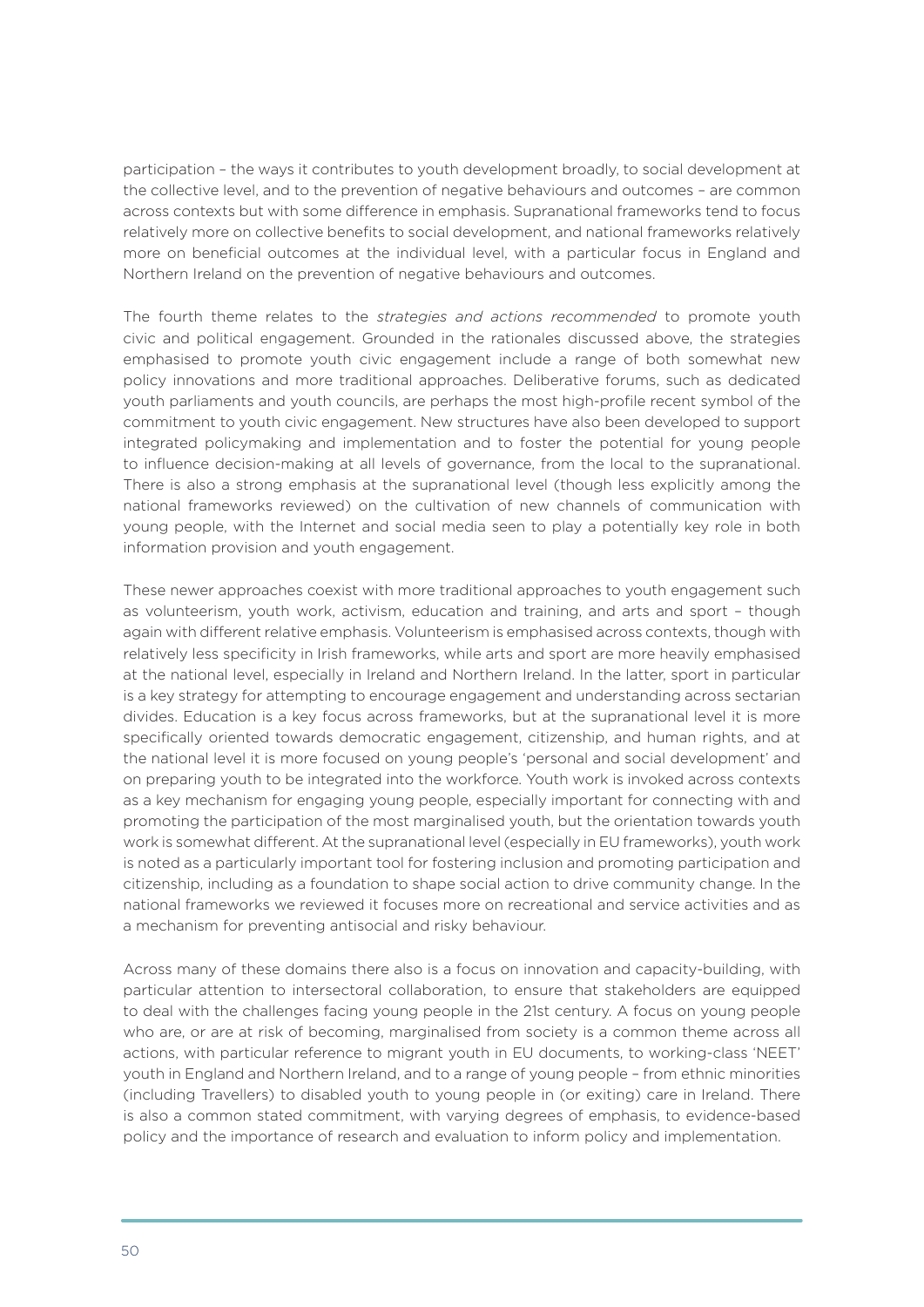There are also some differences in the attention paid to some of the *critical aspects of context*  that shape young people's lives and their potential and incentive to engage positively in civic and political life. Supranational frameworks express more concern than do frameworks at national level about the impact of political climate and the withdrawal of many young people, especially disadvantaged youth, from participation in formal political processes. Extremism and fears about the potential for youth radicalisation are especially noted in the EU and English frameworks, while the legacy and impact of the sectarian conflict plays a role in Northern Irish frameworks, and to some extent in those of the Republic.

Beyond these similarities and differences, there are also some ambiguities and cross-cutting dynamics suggested by these frameworks and how they might play out on the ground. Understanding the influence and impact of the policy frameworks reviewed obviously requires moving beyond an analysis of policy documents themselves. In a follow-up report, we explore the relationship between these policy orientations and goals, and the organisational infrastructure, state of practice, and emerging lessons on the ground in three cities – Dublin, Belfast, and London – based on an analysis of the work and perspectives of policymakers, major youth-serving organisations, front-line practitioners, and young people themselves. But some issues can be highlighted here based on the policy analysis alone.

One concerns fundamental orientations, for example, towards rights versus more instrumental benefits, and towards promoting development versus preventing negative behaviours and outcomes. On the one hand, rights orientations emphasise the importance of embracing young people as active citizens and respecting their fundamental rights to participation, without necessarily insisting on specific outcome dividends such as educational attainment, workforce participation, or reductions in crime and antisocial behaviour. These more instrumental outcomes are generally presumed to flow from supporting young people's rights, a 'natural' outcome of empowerment and integration. On the other hand, claims about rights are nearly always contested – or at least contestable – and more instrumental concern, especially around issues of security and social order, often 'trumps rights' (Mitchell, 2003: 6). Indeed, a focus on rights may be a barrier to promoting support for some kinds of youth engagement strategies, as Ingrid Ramberg (2015: 85) notes: 'The "rights" language that the *Enter!* project has chosen to use is potentially scaring away those who might be in the best position to support this kind of project and without whom there can be little followup.' Indeed, there is a relative absence in these frameworks, particularly at the national level, of reference to youth organising, activism, and advocacy (notwithstanding the common rhetoric regarding youth leadership and empowerment), and most of the strategies embraced are largely adult-led. More instrumental arguments for supporting youth engagement may be more politically feasible, but may also lead to more regulated kinds of engagement, as much about social control as about empowerment. And an emphasis on specific instrumental behavioural or achievement outcomes as a rationale for supporting youth engagement might constrain resources to support more relational, process-focused engagement strategies that are arguably essential for engaging the most disenfranchised young people.

A second issue concerns the question of outcome expectations more broadly, and clarity about how to measure them. The policy frameworks we reviewed, when identifying specific orientations to assessing outcomes of youth engagement strategies, have tended to frame outcomes very broadly, or with little differentiation between process outcomes (e.g., increasing the number of young people engaged in various participatory schemes or diversifying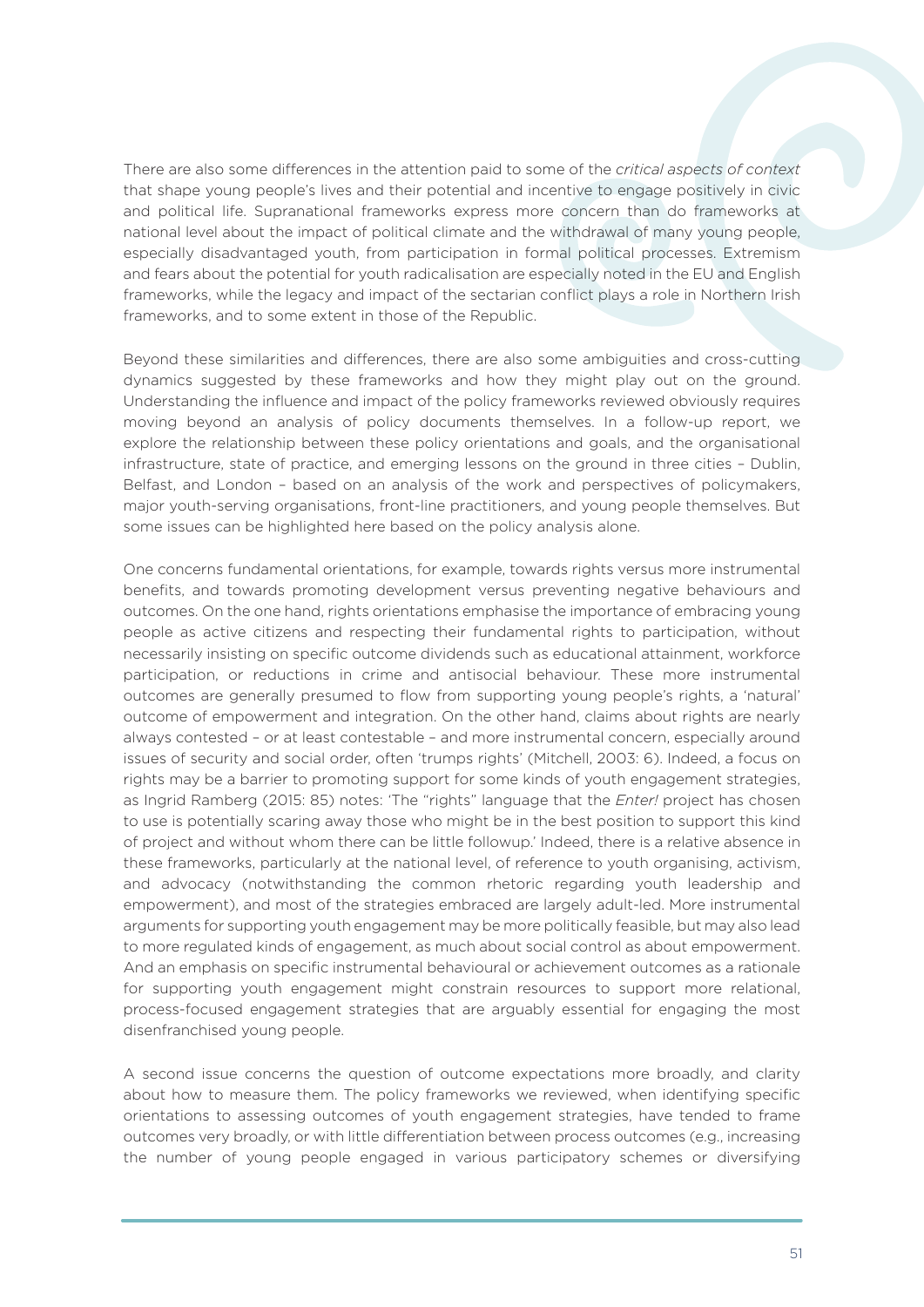participation to include more disadvantaged youth), outputs (e.g., creating working groups or tools to monitor youth engagement activities), and impacts. There is also some ambiguity about the expected relationship between policy frameworks, specific strategies, and outcome expectations, for example, the ways in which promoting young people's engagement in arts or sport will contribute to broader civic or political engagement. While outcomes are specified to some extent, clarity on how they will be measured and monitored is lacking in general.

Third, countervailing pressures (for example, around funding or worries about radicalisation) may lead to some potential tensions between the rhetoric framing and stated goals of policy frameworks and the strategies they engage. *Prevent* in the UK, for example, emphasises a focus on the importance of integration and on democratic engagement as a tool to combat radicalisation, but its implementation has come under significant criticism by advocates, the media, and academics as being ineffective, having a 'chilling effect' on free speech and debate, and potentially leading to further alienation of Muslims in Britain and their withdrawal from civic and political life (e.g., Independent Voices, 2015; Awan, 2012). The issues around funding of youth work provide another example. Policy frameworks at both supranational and national level recognise the importance of youth work in connecting with young people from the most disadvantaged backgrounds, but the reality on the ground is somewhat different, and there is evidence of widespread cutbacks in funding to youth services over recent years. In Ireland, for example, there were eight successive years of cuts to youth work services during the period of austerity, amounting to a 31 per cent reduction in funding to youth services between 2008 and 2014 (National Youth Council of Ireland, 2016). Likewise, an estimated £387 million in funding was cut from youth services between 2010 and 2016 across the UK (Unison, 2017). Part of the rationale behind these cuts is likely related to ambiguity about the purpose and likely benefits of youth work and the difficulty of measuring discrete outcomes clearly attributable to its impact.

Fourth, policy frameworks argue for support of various strategies to engage young people, but we need to understand more about their relative reach and effectiveness. Young people have different interests, differential access to resources and opportunity, and face different kinds of constraints to their engagement. Youth parliaments and youth councils in their various iterations, for example, are sometimes critiqued for their tendency to attract relatively engaged and successful young people, disproportionately from more privileged backgrounds, to the exclusion of more marginalised youth (e.g., Turkie, 2010). The challenges of effectively engaging a broad range of young people, particularly the most marginalised, remain significant. Several of the policy frameworks we reviewed reference the potential for new mechanisms, such as digital technology and social media, to address this challenge, but the emphasis on these tools remains mostly aspirational, and their possibilities and limitations mostly unknown.

Finally, there may be fundamental limitations to policies seeking to promote youth civic and political engagement that need to be addressed beyond the boundaries of participatory schemes that engage them. For youth to have effective influence, opportunities to express their priorities and engage in civic and political action must be met by interlocutors that respect and take seriously their input: 'Strategies to give children a voice will only work if there are adults willing to listen to them' (DCYA, 2015: 17). This may include training for professionals, as advocated by the Irish *National Youth Strategy*, but it may also include a broader role for education (both formal and informal) to build the knowledge and capacity of youth, broader support for spaces and places that support and promote young people's development and participation, and more fundamental attention to the structural inequalities that shape disadvantage and constrain participation among the most marginalised.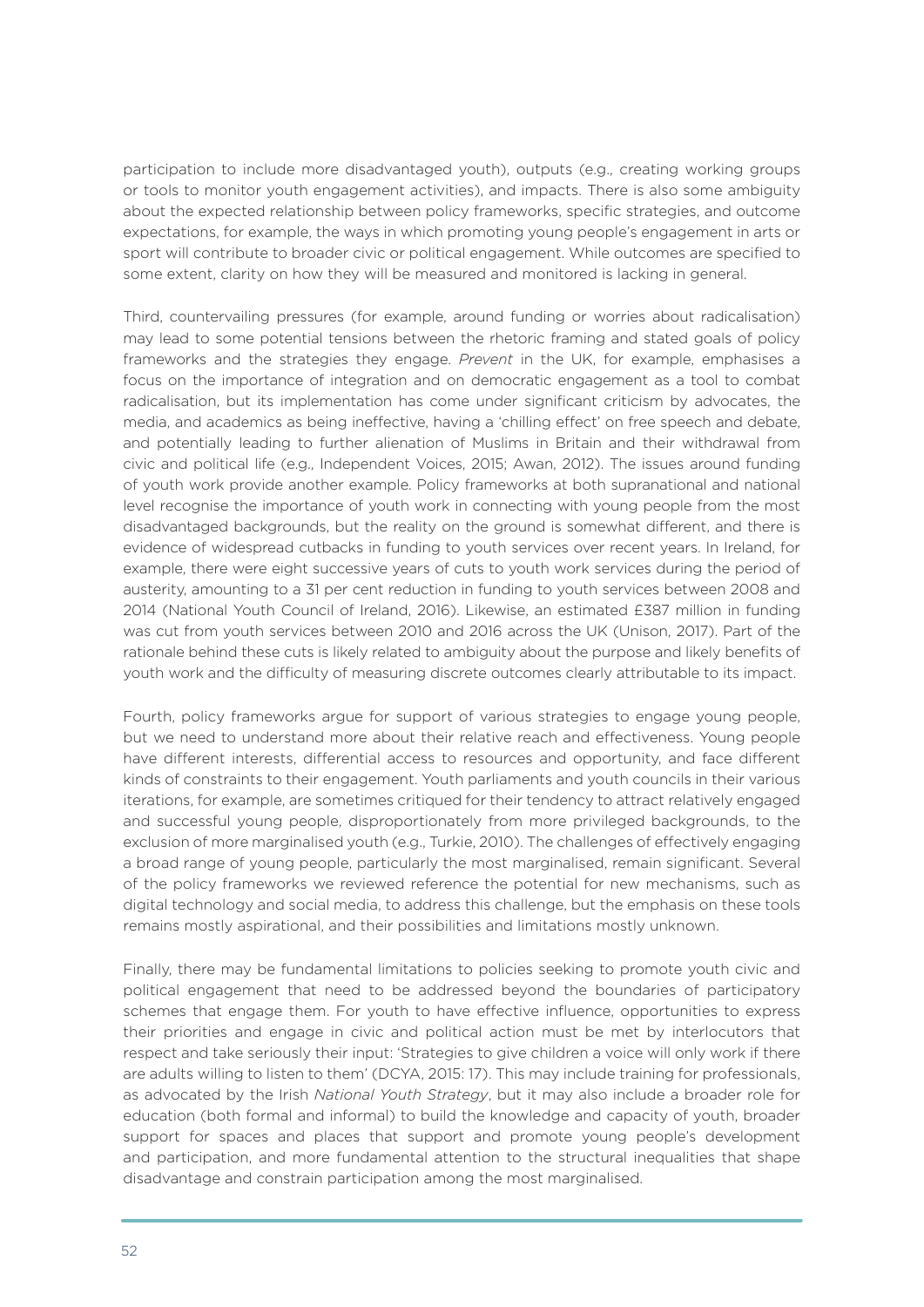## References

Archard, D. (2004) Children: Rights and Childhood. 2nd ed. New York: Routledge.

Awan, I. (2012) '"I am a Muslim not an extremist": How the *Prevent Strategy* has constructed a "suspect" community', Politics & Policy, 40(6), 1158–85.

Chaskin, R., McGregor, C. & Brady, B. (2018b) Engaging Urban Youth: Community, Citizenship and Democracy. Galway. UNESCO Child and Family Research Centre.

Coburn, A. (2011) 'Liberation or containment: Paradoxes in youth work as a catalyst for

powerful learning', Journal of Youth and Policy, 106, 60–77.

Davies, B. (2009) 'Defined by history: Youth work in the UK', in Verschelen, G., Coussée, F., Van de Walle, T., Medlinska, M., and Williamson, H. (eds.) The History of Youth Work and Its Relevance for Youth Policy Today. Strasbourg: Council of Europe Publishing.

Department of Children and Youth Affairs (DCYA) (2014) *Better Outcomes, Brighter Futures*: The National Policy Framework for Children and Young People, 2014–2020. Dublin: DCYA.

Department of Children and Youth Affairs (DCYA) (2015) *National Strategy on Children and Young People's Participation in Decision-making* 2015–2020. Dublin: DCYA.

Department of Children, Schools and Families (DoCSF) (2007) Aiming High for Young People: A Ten-Year Strategy for Positive Activities. London: DoCSF.

Department of Education (DE) (2014) *Priorities for Youth*: Improving Young People's Lives through Youth Work. Belfast: DE Northern Ireland.

Department of Education and Science (DES) (2003) *National Youth Work Development Plan* 2003–2007. Dublin: DES.

Department of Health and Children (DoHC) (2000) The *National Children's Strategy*: Our Children, Their Lives. Dublin: Stationery Office.

European Commission (2014) *Erasmus+* Inclusion and Diversity Strategy in the Field of Youth. Brussels: European Commission Directorate General for Education and Culture.

European Parliament (2008) Written declaration 0033/2008: On devoting more attention to youth empowerment in EU policies. Brussels: European Parliament.

European Union (EU) (2009) *An EU Strategy for Youth: Investing and Empowering*: A renewed open method of coordination to address youth challenges and opportunities. Brussels: Commission of the European Communities.

European Union (EU) (2015) Joint Report of the Council and the Commission on the implementation of the renewed framework for European cooperation in the youth field (2010– 2018). http://eur-lex.europa.eu/legal-content/EN/TXT/?uri=COM:2015:429:FIN.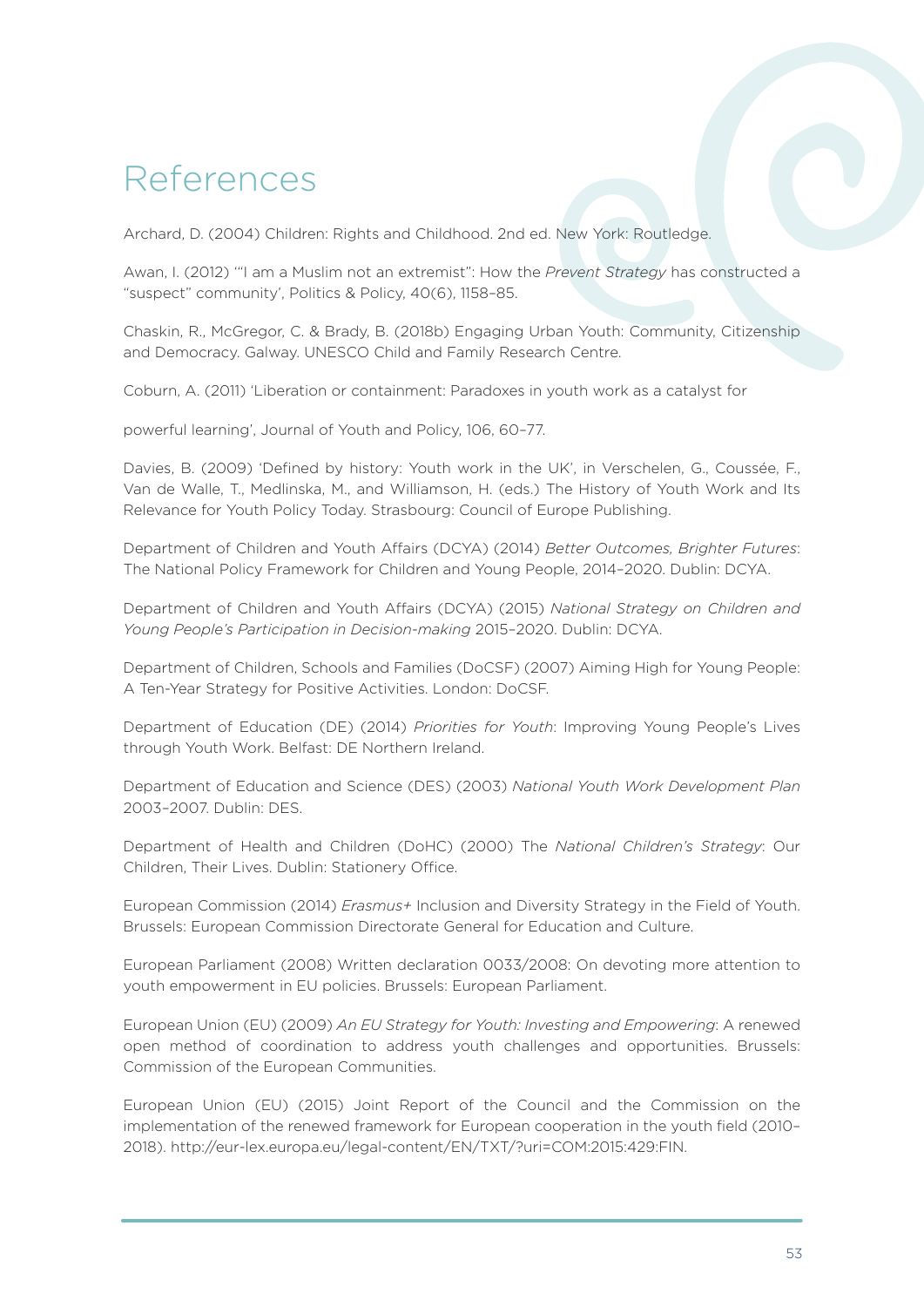European Union (EU) (2016) *EU Youth Report 2015*. Luxembourg: Publications Office of the European Union. http://ec.europa.eu/assets/eac/youth/library/reports/youth-report-2015\_ en.pdf.

Eurostat (2015) What it means to be young in the European Union today. Downloaded from http:// ec.europa.eu/eurostat/documents/2995521/6783798/1-16042015-AP-EN.pdf/5d120b02-c8df-4181-9b27-2fe9ca3c9b6b on 17 November 2017.

Flanagan, C.A. (2013) Teenage Citizens: The Political Theories of the Young. Cambridge, MA: Harvard University Press.

Furlong, A. (2012) Youth studies: An introduction. London: Routledge.

HM Government (2006) Countering International Terrorism: The United Kingdom's Strategy. London: HM Government.

HM Government (2007) PSA delivery agreement 14: Increase the number of children and young people on the path to success. London: HM Treasury.

HM Government (2011a) *Positive for Youth*: A New Approach to Cross-Government Policy for Young People Aged 13 to 19. London: HM Government.

HM Government (2011b) *Prevent Strategy*. London: HM Government.

HM Government (2012) *Positive for Youth*: Executive Summary. London: HM Government.

House of Commons (2017) *National Citizen Service* – Forty-sixth Report of Session 2016–17. London: House of Commons.

Independent Voices (2015). 'PREVENT will have a chilling effect on open debate, free speech and political dissent', Independent, Friday 10 July 2015. www.independent.co.uk/ voices/letters/prevent-will-have-a-chilling-effect-on-open-debate-free-speech-and-politicaldissent-10381491.html.

James, A. and Prout, A. (1997) Constructing and Reconstructing Childhood: Contemporary Issues in the Sociological Study of Childhood. London: Falmer.

Lalor, K., de Róiste, A., and Devlin, M. (2007) Young People in Contemporary Ireland.

Dublin: Gill and Macmillan.

McGuinness, F. (2016) Poverty in the UK: Statistics. Briefing Paper No. 7096. London: House of Commons Library.

McLaughlin, M.W., Irby, M.A., and Langman, J. (1994) Urban Sanctuaries: Neighborhood Organizations in the Lives and Futures of Inner-City Youth. San Francisco: Jossey-Bass.

Mitchell, D. (2003) The Right to the City: Social Justice and the Fight for Public Space. New York: The Guilford Press.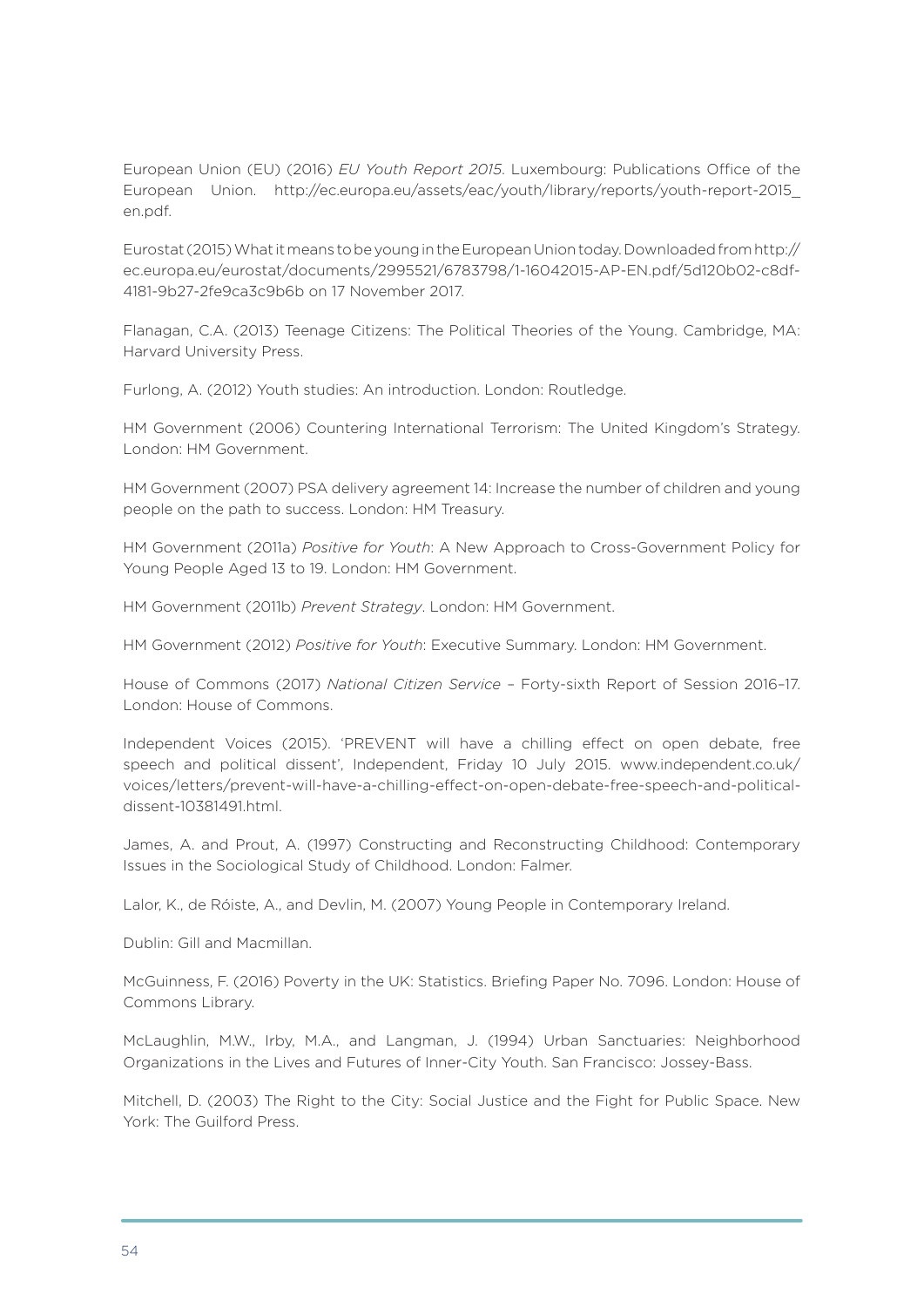National Youth Council of Ireland (NYCI) (2016) Budget 2017: A Tale of Two Budgets? Post-Budget Analysis. Downloaded from www.youth.ie/sites/youth.ie/files/NYCI-Post-Budget-2017- Analysis.pdf on 15 June 2017.

Northern Ireland Youth Forum (2011) Strategic Plan 2011–2014. Northern Ireland Youth Forum.

NI Executive Office (2013) *Together: Building a United Community*. Belfast: Northern Ireland Executive Office.

OECD (2016) CO4.2: Participation rates of first-time voters. Downloaded from www.oecd.org/ els/family/CO\_4\_2\_Participation\_first\_time\_voters.pdf on 7 December 2017.

Office of the First Minister and Deputy First Minister (OFMDFM) (2006) *Our Children and Young People* – Our Pledge: A Ten-Year Strategy for Children and Young People in Northern Ireland. Belfast: Office of the First Minister and Deputy First Minister.

Powell, F., Geoghegan, M., Scanlon, M., Swirak, K. (2012) Youth policy, civil society and the modern Irish state. Manchester: Manchester University Press.

Ramberg, I. (2015) *Enter!* Access to social rights for young people from disadvantaged neighborhoods. Brussels: Council of Europe.

Sherrod, L.R., Torney-Purta, J., and Flanagan, C.A. (2010) Handbook of Research on Civic Engagement in Youth. Hoboken, NJ: John Wiley & Sons.

Shukra, K. (2017) 'Extending democracy to young people: Is it time for youth suffrage?', Youth and Policy, 116.

Turkie, A. (2010) 'More than crumbs from the table: A critique of youth parliaments as a model of representation for marginalised young people', in Percy-Smith, B. and Thomas, N (eds.) A Handbook of Children and Young People's Participation: Perspectives from Theory and Practice. Oxon and New York: Routledge.

United Nations Development Programme (UNDP) (2014) *UNDP Youth Strategy* 2014–17: Empowered Youth, Sustainable Futures. New York, NY: UNDP.

UNESCO (2014) Operational Strategy on Youth 2014–2021. Paris: United Nations Education, Science and Cultural Organization.

Unison (2017) The damage: A future at risk: Cuts to youth services. Downloaded from www. unison.org.uk/content/uploads/2016/08/23996.pdf on 16 November 2017.

United Nations (UN) (2010) World Programme of Action for Youth. New York, NY: United Nations Economic and Social Affairs.

Wyness, M. (2012) Childhood and Society. Houndsmill, Basingstoke: Palgrave Macmillan.

Yates, M. and Youniss, J. (1999) Roots of Civic Identity: International Perspectives on Community Service and Activism in Youth. Cambridge, UK: Cambridge University Press.